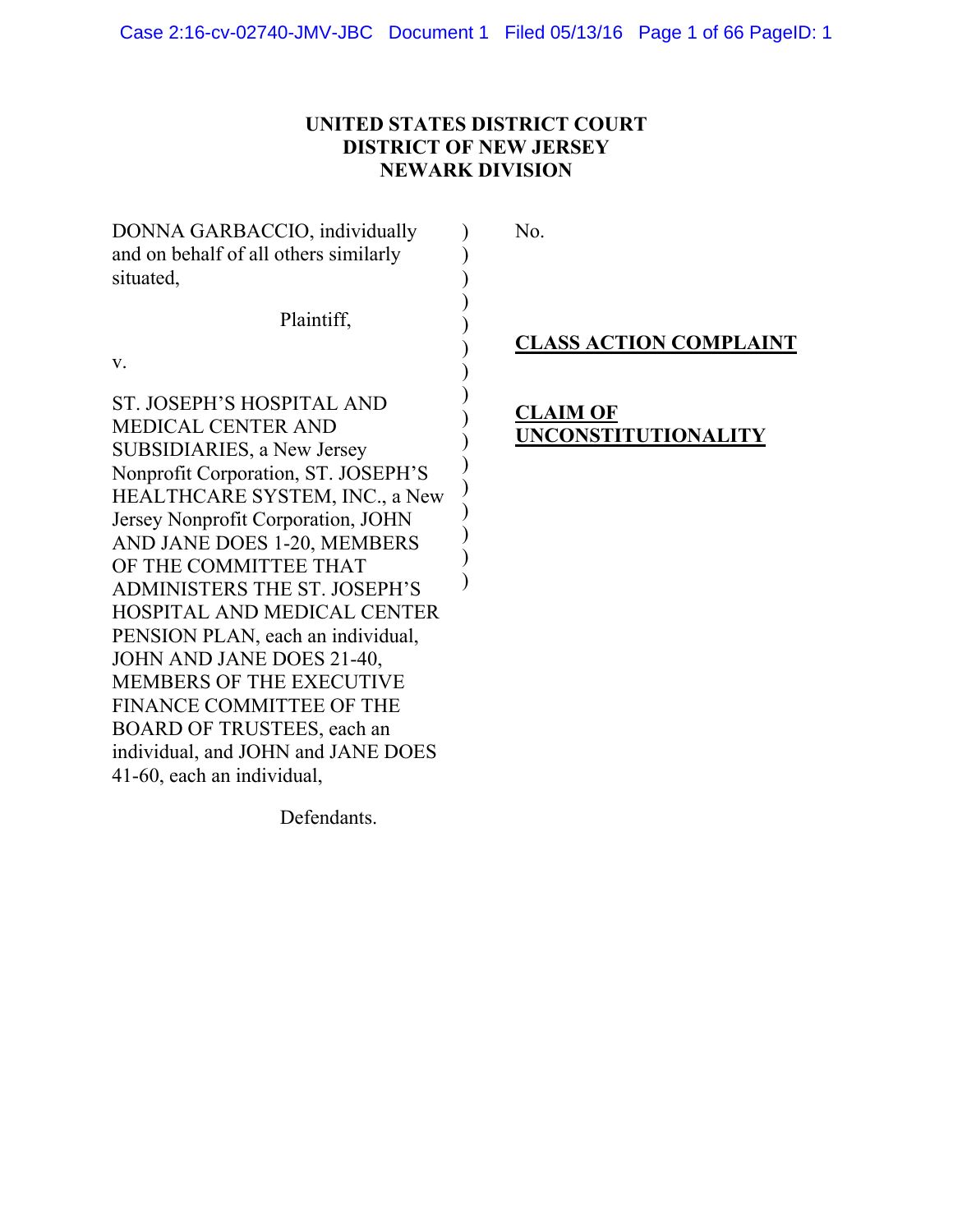## **TABLE OF CONTENTS**

| $\mathbf{I}$ . |                 |                                                        |  |  |
|----------------|-----------------|--------------------------------------------------------|--|--|
| Π.             |                 |                                                        |  |  |
| III.           |                 |                                                        |  |  |
|                | A.              |                                                        |  |  |
|                | <b>B</b> .      |                                                        |  |  |
| IV.            |                 |                                                        |  |  |
|                | A.              |                                                        |  |  |
|                | <b>B</b> .      |                                                        |  |  |
|                | $\mathcal{C}$ . |                                                        |  |  |
| V.             |                 |                                                        |  |  |
|                | A.              |                                                        |  |  |
|                | <b>B.</b>       |                                                        |  |  |
|                |                 | The St. Joseph's Plan Meets the Definition of an<br>1. |  |  |
|                |                 | 2.<br>The Defendants Meet the Definition of ERISA      |  |  |
|                |                 | 3.                                                     |  |  |
| VI.            |                 |                                                        |  |  |
|                | A.              |                                                        |  |  |
|                | <b>B.</b>       |                                                        |  |  |
|                | $C$ .           |                                                        |  |  |
|                | D.              |                                                        |  |  |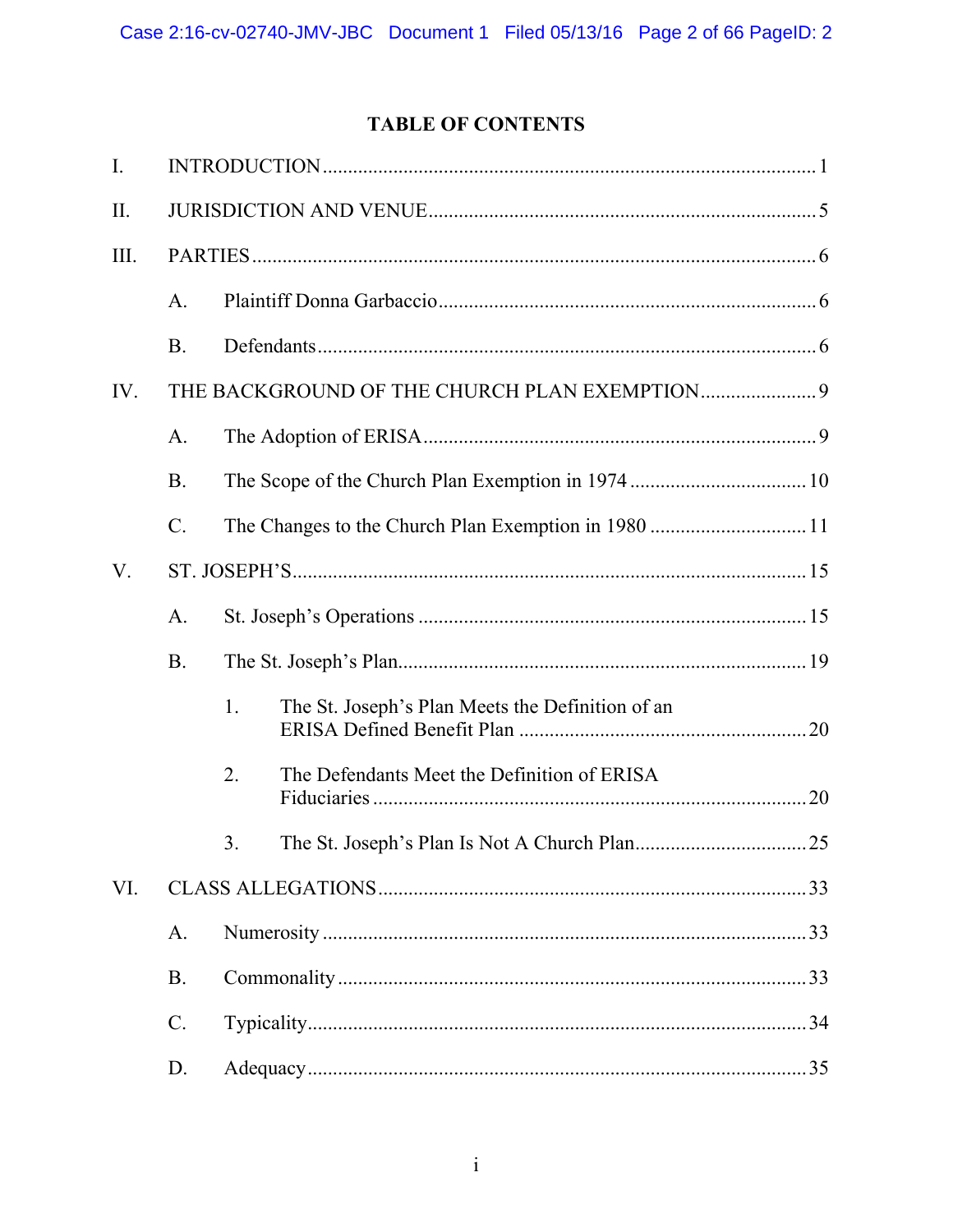|      | Ε. |                                                                                                                      |  |
|------|----|----------------------------------------------------------------------------------------------------------------------|--|
|      | F. |                                                                                                                      |  |
|      | G. |                                                                                                                      |  |
| VII. |    |                                                                                                                      |  |
|      |    |                                                                                                                      |  |
|      |    | (Claim for Equitable Relief Pursuant to ERISA $\S$ § 502(a)(2)                                                       |  |
|      |    |                                                                                                                      |  |
|      |    | (Claim for Violation of Reporting and Disclosure Provisions)                                                         |  |
|      |    |                                                                                                                      |  |
|      |    | (Claim for Failure to Provide Minimum Funding Against                                                                |  |
|      |    |                                                                                                                      |  |
|      |    | (Claim for Failure to Establish the Plan Pursuant to Written<br>Instruments Meeting the Requirements of ERISA        |  |
|      |    |                                                                                                                      |  |
|      |    | (Claim for Failure to Establish a Trust Meeting the<br>Requirements of ERISA § 403 Against Defendant St.             |  |
|      |    |                                                                                                                      |  |
|      |    | (Claim for Clarification of Future Benefits Under ERISA<br>$\S\S 502(a)(1)(B)$ and $502(a)(3)$ Against Defendant St. |  |
|      |    |                                                                                                                      |  |
|      |    |                                                                                                                      |  |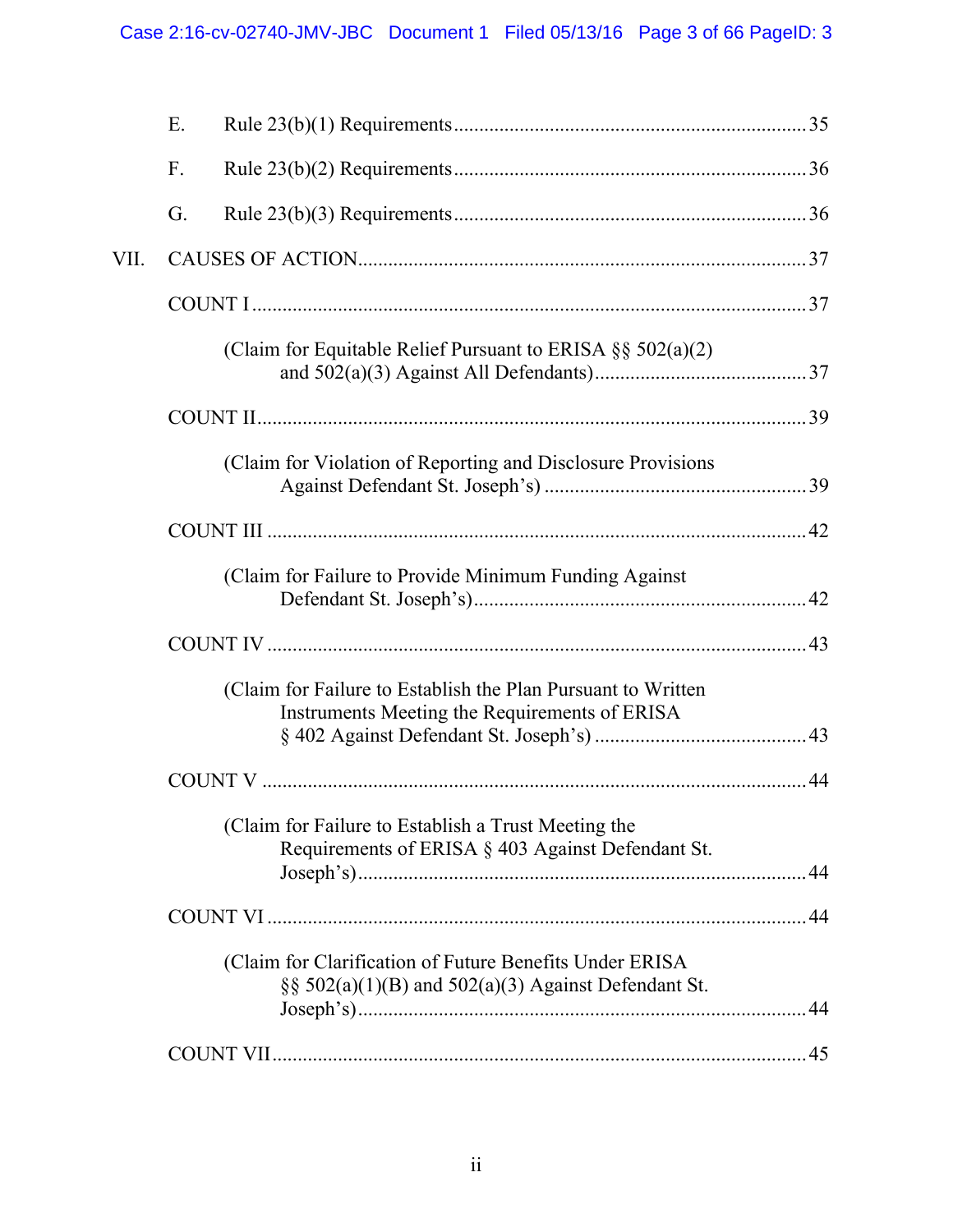| (Claim for Civil Money Penalty Pursuant to ERISA)                                                                                                                 |    |
|-------------------------------------------------------------------------------------------------------------------------------------------------------------------|----|
|                                                                                                                                                                   |    |
| (Claim for Breach of Fiduciary Duty Against All Defendants)46                                                                                                     |    |
|                                                                                                                                                                   |    |
| (Claim for Declaratory Relief That the Church Plan<br>Exemption Violates the Establishment Clause of the<br>First Amendment of the Constitution, and Is Therefore | 54 |
|                                                                                                                                                                   |    |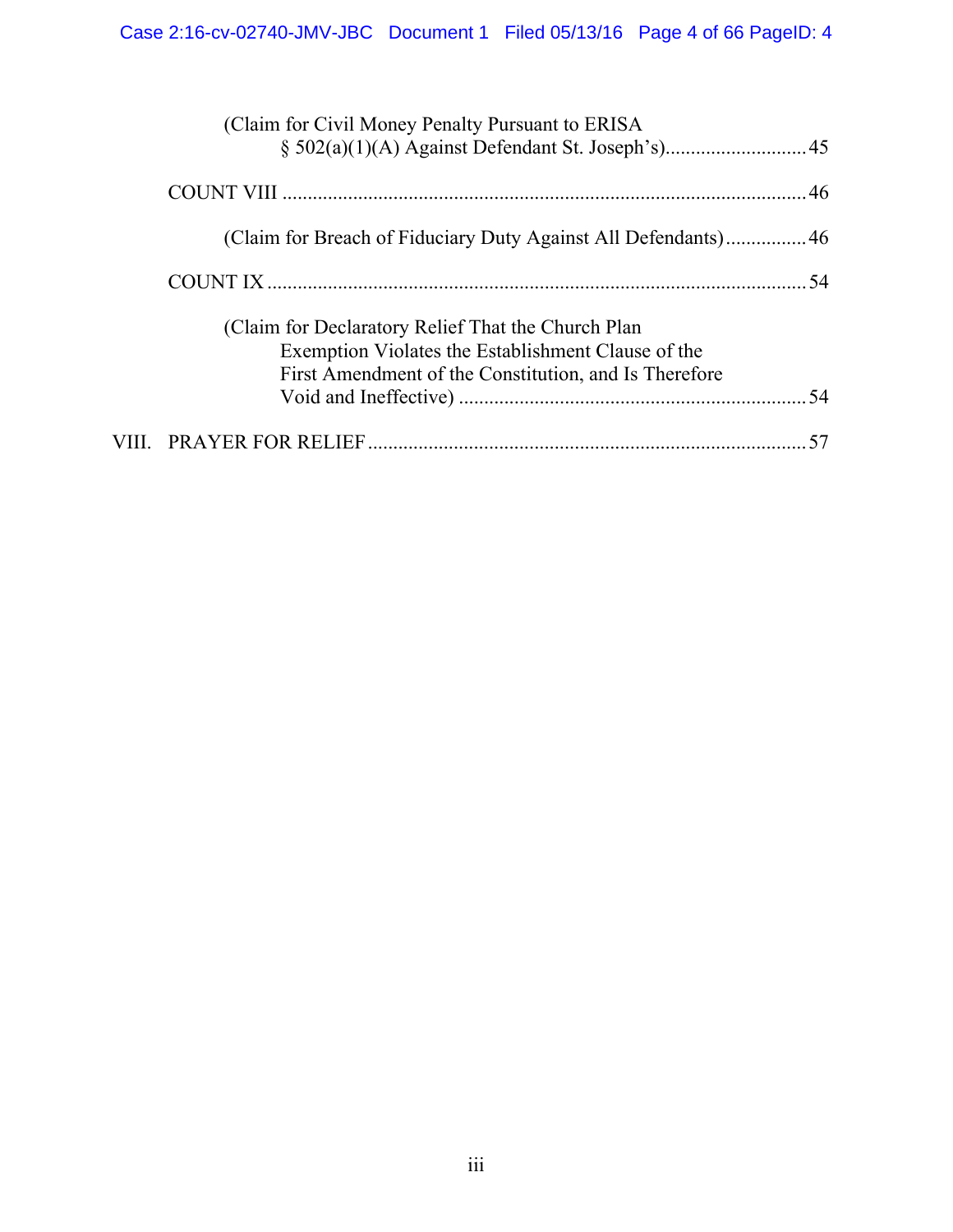Plaintiff Donna Garbaccio, individually and on behalf of all those similarly situated, as well as on behalf of the St. Joseph's Hospital and Medical Center Pension Plan, as defined herein, by and through her attorneys, hereby alleges as follows:

### **I. INTRODUCTION**

1. Defendant St. Joseph's Hospital and Medical Center, by and through its subsidiaries and/or affiliates ("St. Joseph's" or "Defendant"), operates a healthcare conglomerate in New Jersey and provides healthcare services in the communities it serves. This case concerns whether St. Joseph's properly maintains its pension plan under the Employee Retirement Income Security Act of 1974, as amended ("ERISA"). As demonstrated herein, St. Joseph's fails to do so, to the detriment of its over 5,000 employees who deserve better.

2. As its name implies, ERISA was crafted to protect employee retirement funds. A comprehensive history of ERISA put it this way:

Employees should not participate in a pension plan for many years only to lose their pension…because their plan did not have the funds to meet its obligations. The major reforms in ERISA—fiduciary standards of conduct, minimum vesting and funding standards, and a government-run insurance program—aimed to ensure that long-service employees actually received the benefits their retirement plan promised.

James Wooten, THE EMPLOYEE RETIREMENT INCOME SECURITY ACT OF 1974, at 3 (U. Cal. 2004).

3. This class action is brought on behalf of all participants and beneficiaries of the St. Joseph's Hospital and Medical Center Pension Plan, a noncontributory defined benefit pension plan that is established, maintained, administered, and/or sponsored by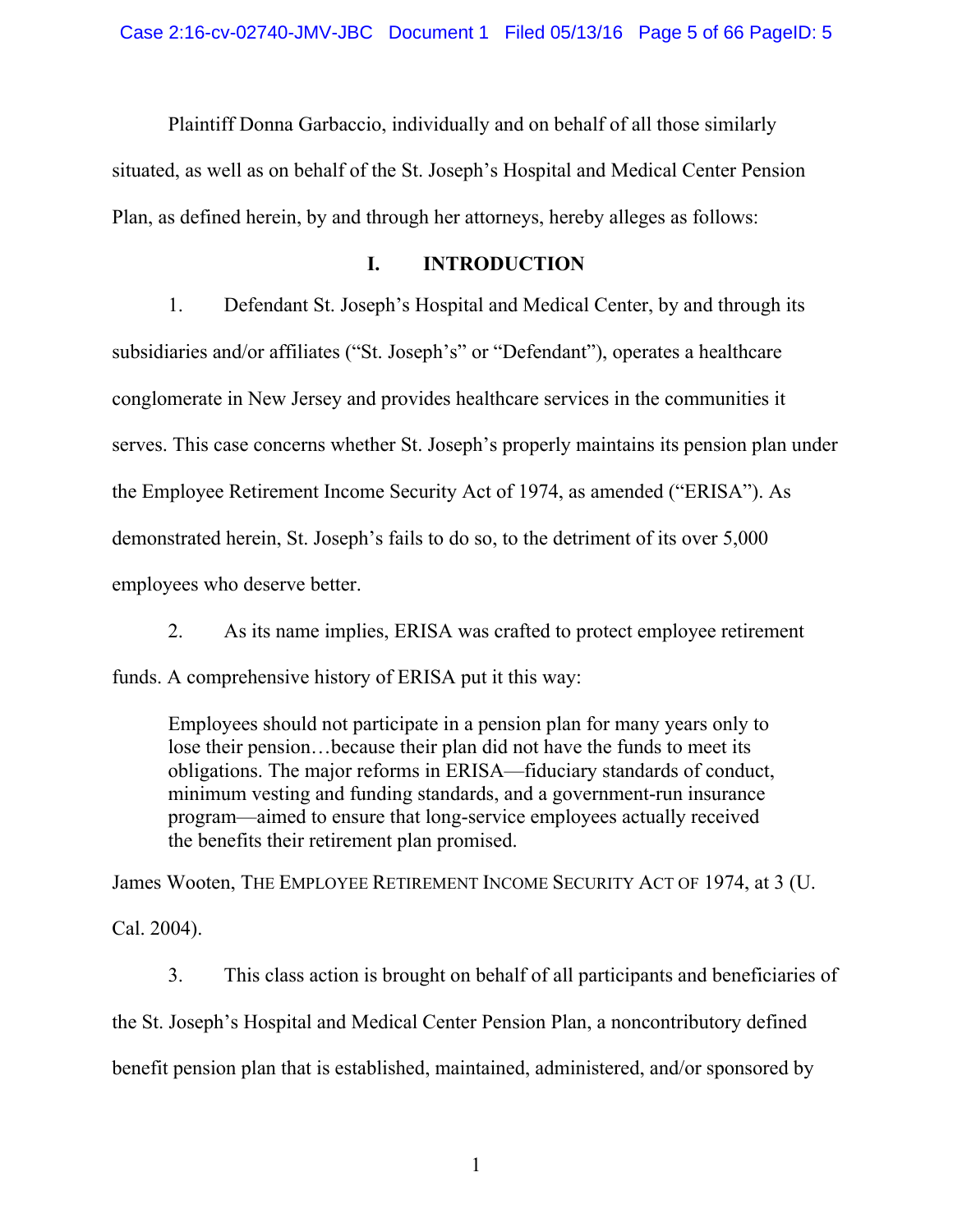St. Joseph's, St. Joseph's affiliates and/or by St. Joseph's committees (referred to as the "St. Joseph's Plan" or simply the "Plan") (the "Class").

4. St. Joseph's is violating numerous provisions of ERISA—including, underfunding the St. Joseph's Plan—while erroneously claiming that the Plan is exempt from ERISA's protections because it is a "Church Plan." Two appellate courts, including the United States Court of Appeals for the Third Circuit, have recently concluded that the statutory language in ERISA  $\S 3(33)(A)$ , 29 U.S.C.  $\S 1002(33)(A)$  is clear—only a church can establish a church plan, that the legislative history underscores this conclusion, and that any agency decisions that reach a different conclusion—private letter rulings obtained without input from plan participants—are entitled to no deference. *See Kaplan v. Saint Peter's Healthcare Sys.*, 810 F.3d 175 (3d Cir. 2015); *Stapleton v. Advocate Health Care Network & Subsidiaries*, No. 15-1368, 2016 WL 1055784, --- F.3d --- (7th Cir. Mar. 17, 2016).

5. The St. Joseph's Plan does not meet the definition of a "Church Plan" under ERISA because St. Joseph's plainly is not a church or a convention or association of churches and because the St. Joseph's Plan was not established by a church or a convention or association of churches. That should be the end of the inquiry under ERISA, resulting in a clear finding that the St. Joseph's Plan is not a Church Plan. *See Kaplan v. Saint Peter's Healthcare Sys.*, 810 F.3d 175 (3d Cir. 2015); *Stapleton v. Advocate Health Care Network & Subsidiaries*, No. 15-1368, --- F.3d --- 2016 WL 1055784, ---F.3d --- (7th Cir. Mar. 17, 2016).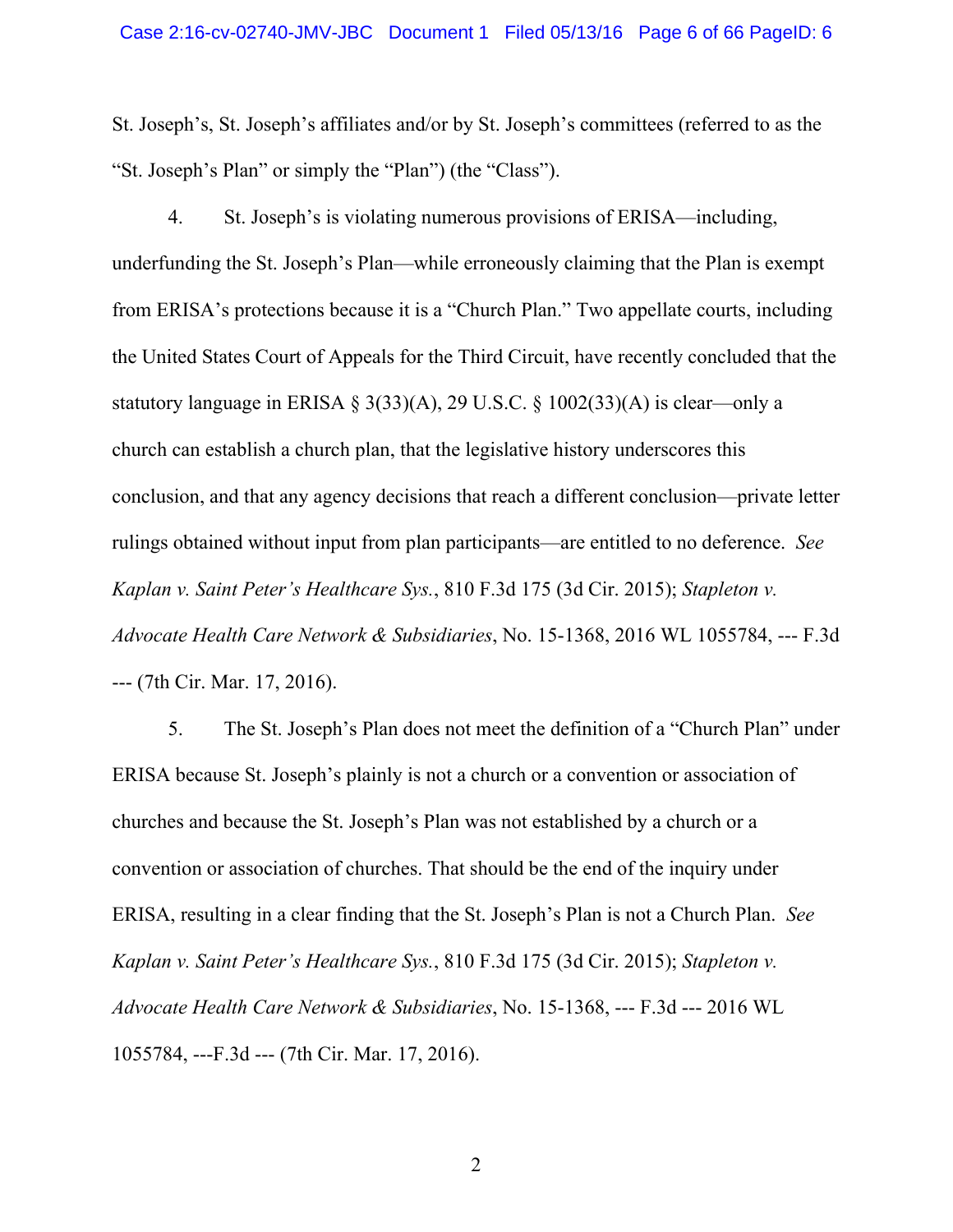#### Case 2:16-cv-02740-JMV-JBC Document 1 Filed 05/13/16 Page 7 of 66 PageID: 7

6. St. Joseph's may claim that it is permitted to establish its own Church Plan under ERISA, even though it is not a church, because it is an organization "controlled by" or "associated with" a church, within the meaning of ERISA. Even if ERISA permitted such non-church entities to establish Church Plans, which it does not, St. Joseph's is not controlled by a church, as the evidence will show. Moreover, St. Joseph's is not associated with a church within the meaning of ERISA because it does not, as ERISA requires, "share common religious bonds and convictions" with a church.

7. St. Joseph's is a non-profit healthcare conglomerate, not unlike other nonprofit healthcare conglomerates with which St. Joseph's competes in its commercial healthcare activities. St. Joseph's is not owned or operated by a church and does not receive funding from a church. No denominational requirement exists for St. Joseph's employees. Indeed, St. Joseph's tells prospective employees that any choice of faith, or lack thereof, is not a factor in the recruiting and hiring of St. Joseph's employees. In choosing to recruit and hire from the population at large, St. Joseph's must also be willing to accept neutral, generally applicable regulations, such as ERISA, imposed to protect those employees' legitimate interests.

8. If St. Joseph's, a non-profit healthcare conglomerate, could itself establish a Church Plan, which Plaintiff disputes, the Court would be required to evaluate many levels of evidence to determine whether St. Joseph's shares common "religious bonds and convictions" with a church.

9. Moreover, if the Court weighed all this evidence and determined that St. Joseph's did share such common religious bonds and convictions with a church, or if for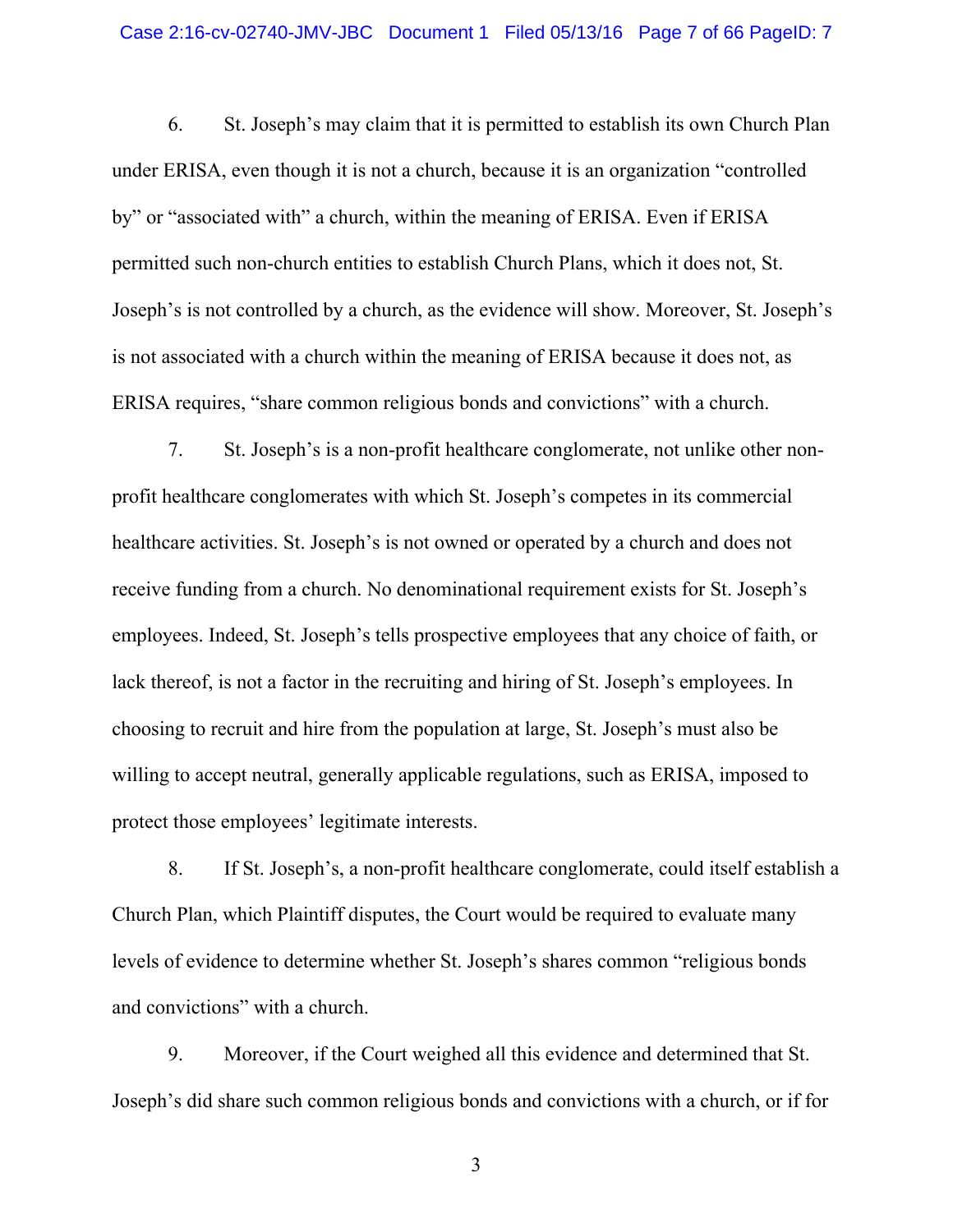any other reason the Court determined that the St. Joseph's Plan fell within the scope of the Church Plan exemption, the Church Plan exemption would then be, as applied to St. Joseph's, an unconstitutional accommodation under the Establishment Clause of the First Amendment. St. Joseph's claims, in effect, that the participants in its defined benefit pension plan must be exempted from ERISA protections, and St. Joseph's must be relieved of its ERISA financial obligations, because St. Joseph's claims certain religious beliefs. The Establishment Clause, however, does not allow such an economic preference for St. Joseph's and burden-shifting to St. Joseph's employees. Extension of the Church Plan exemption to St. Joseph's would be unconstitutional under Supreme Court law because it: (A) is not necessary to further the stated purposes of the exemption; (B) harms St. Joseph's workers; (C) puts St. Joseph's competitors at an economic disadvantage; (D) relieves St. Joseph's of no genuine religious burden created by ERISA; and (E) creates more government entanglement with alleged religious beliefs than compliance with ERISA creates.

10. St. Joseph's claim of Church Plan status for its defined benefit pension plan fails under both ERISA and the First Amendment. Plaintiff seeks an Order requiring St. Joseph's to comply with ERISA and afford the Class all the protections of ERISA with respect to the St. Joseph's Plan, as well as an Order finding that the Church Plan exemption, as claimed by St. Joseph's, is unconstitutional because it violates the Establishment Clause of the First Amendment.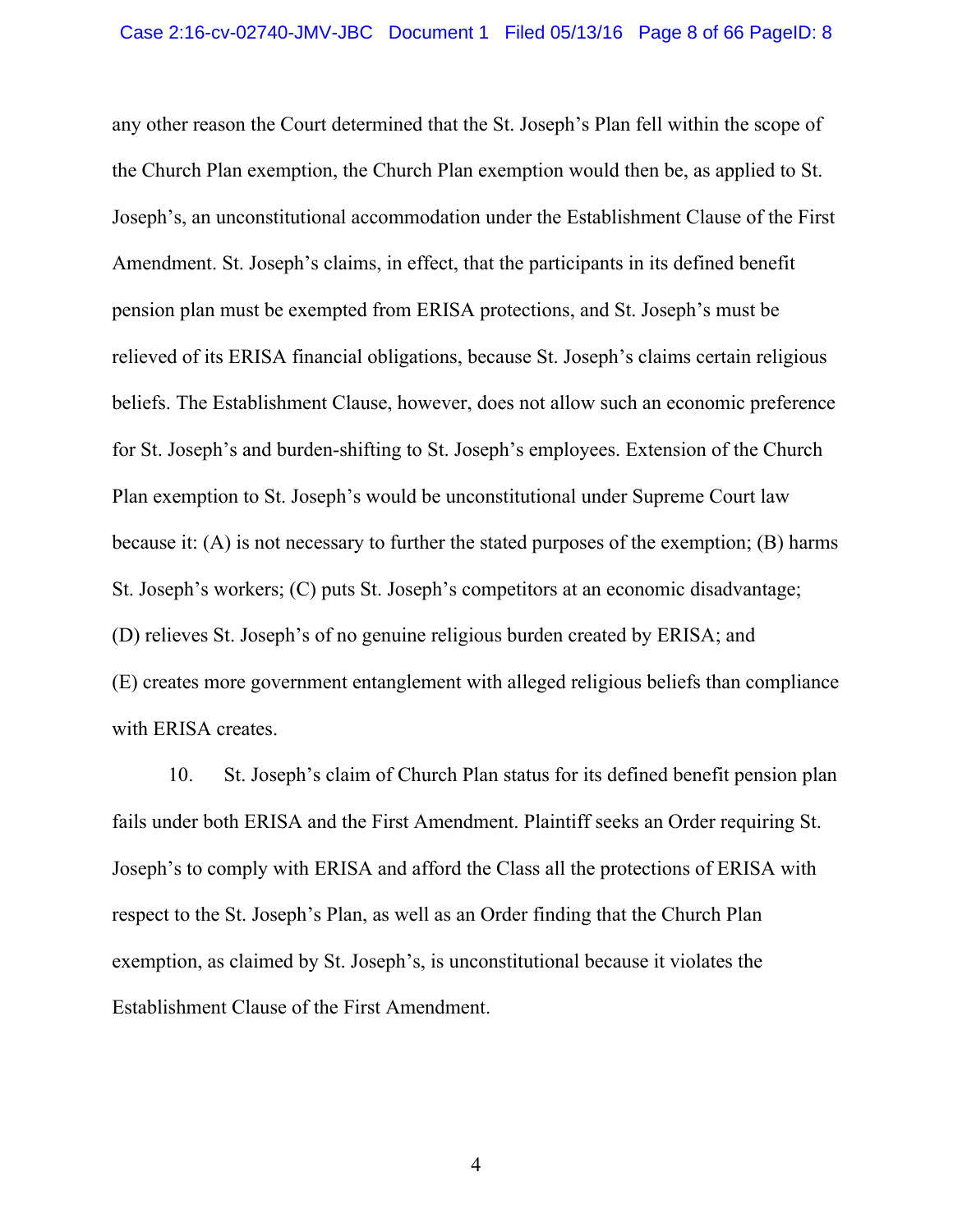#### **II. JURISDICTION AND VENUE**

11. **Subject Matter Jurisdiction.** This Court has jurisdiction over this action pursuant to 28 U.S.C. § 1331 because this is a civil action arising under the laws of the United States and pursuant to 29 U.S.C. § 1132(e)(1), which provides for federal jurisdiction of actions brought under Title I of ERISA.

12. **Personal Jurisdiction.** This Court has personal jurisdiction over all Defendants because ERISA provides for nationwide service of process. ERISA § 502(e)(2), 29 U.S.C. § 1132(e)(2). All of the Defendants are either residents of the United States or subject to service in the United States, and the Court therefore has personal jurisdiction over them. The Court also has personal jurisdiction over them pursuant to Federal Rule of Civil Procedure 4(k)(1)(A) because they would all be subject to a court of general jurisdiction in New Jersey as a result of Defendant St. Joseph's being headquartered in, transacting business in and/or having significant contacts with this District.

13. **Venue.** Venue is proper in this district pursuant to ERISA § 502(e)(2), 29 U.S.C. § 1132(e)(2), because (a) the Plan is administered in this District, (b) some or all of the violations of ERISA took place in this District, and/or (c) Defendant St. Joseph's may be found in this District.

14. Venue is also proper in this District pursuant to 28 U.S.C. § 1391 because Defendant St. Joseph's is headquartered in this District, and systematically and continuously does business in this District, and because a substantial part of the events or omissions giving rise to the claims asserted herein occurred within this District.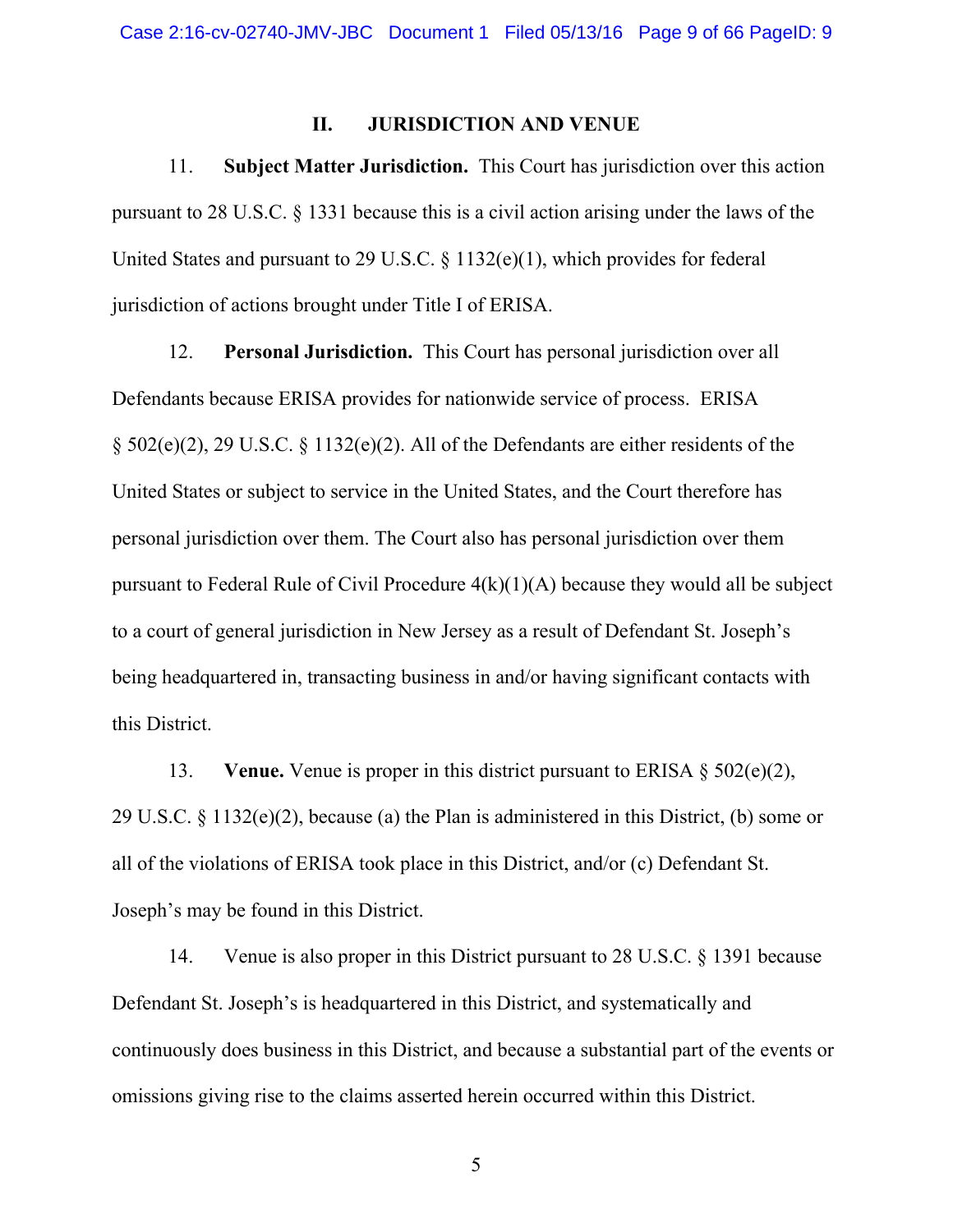#### **III. PARTIES**

#### **A. Plaintiff Donna Garbaccio**

15. Plaintiff Donna Garbaccio currently lives in Wyckoff, Bergen County, New Jersey and was employed as a registered nurse at St. Joseph's Hospital and Medical Center in Paterson, New Jersey from June 12, 1978 until 1998. Plaintiff Garbaccio is a vested participant in the St. Joseph's Hospital and Medical Center Pension Plan, because she is or will become eligible for pension benefits under the Plan to be paid at normal retirement age. Additionally, and alternatively, Plaintiff Garbaccio has a colorable claim to benefits under the St. Joseph's Plan and is a participant within the meaning of ERISA § 3(7), 29 U.S.C. § 1002(7), and is therefore entitled to maintain an action with respect to the St. Joseph's Plan pursuant to ERISA  $\S$  502(a)(1)(A) and (B), (a)(2), (a)(3), and (c)(1) and (3), 29 U.S.C. §§ 1132(a)(1)(A) and (B), (a)(2), (a)(3), and (c)(1) and (3).

#### **B. Defendants**

16. As discussed below, all the Defendants are ERISA fiduciaries.

17. **Defendant St. Joseph's.** Defendant St. Joseph's Hospital and Medical Center and subsidiaries is a  $501(c)(3)$  non-profit corporation that is headquartered in Paterson, New Jersey, which is located in Passaic County. St. Joseph's was organized under, and governed by, New Jersey law, with operations throughout New Jersey. St. Joseph's includes St. Joseph's Regional Medical Center and St. Joseph's Children's Hospital, based in Paterson, New Jersey; St. Joseph's Wayne Hospital in Wayne, New Jersey; St. Vincent's Healthcare and Rehab Center in Cedar Grove, New Jersey; and more than three dozen satellite sites across New Jersey. Defendant St. Joseph's is the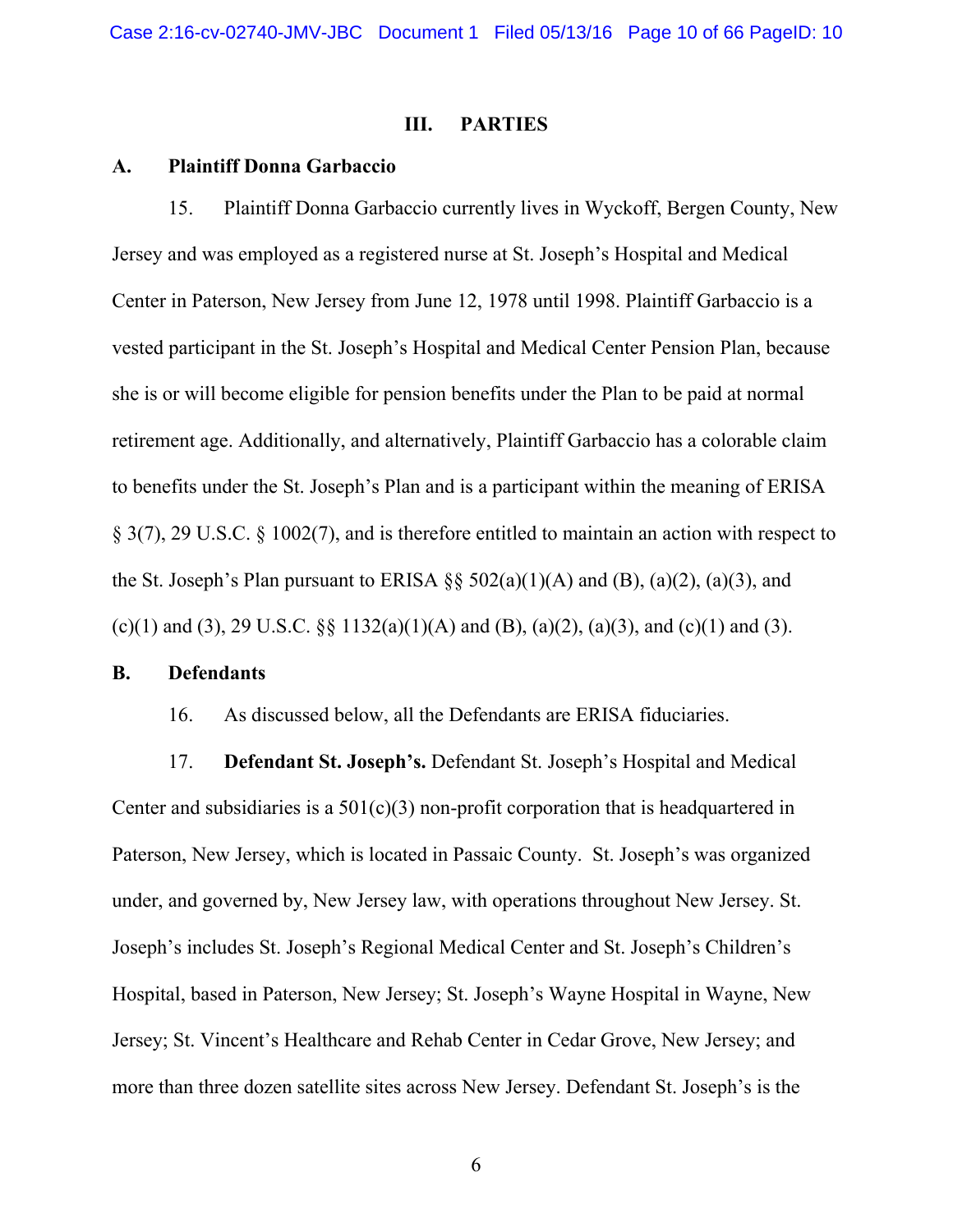employer responsible for maintaining the St. Joseph's Plan and is, therefore, the plan sponsor of the St. Joseph's Plan within the meaning of ERISA § 3(16)(B), 29 U.S.C.  $§1002(16)(B).$ 

18. **Defendant St. Joseph's Healthcare System, Inc.** Defendant St. Joseph's Healthcare System, Inc. ("SJHS") is a  $501(c)(3)$  not-for-profit holding corporation headquartered in Paterson, Passaic County, New Jersey, that is organized under, and governed by, New Jersey law. SJHS is the sole parent of Defendant St. Joseph's Hospital and Medical Center and subsidiaries. SJHS's other affiliated members include St. Joseph's Hospital and Medical Center Foundation, Inc. and St. Joseph's Wayne Hospital Foundation, Inc., which raise funds for St. Joseph's Regional Medical Center and Wayne Hospital; 200 Hospital Plaza Corporation, a non-profit corporation whose purpose is to further the operations of the Medical Center; SJHS Insurance Limited, a wholly owned captive insurance company domiciled in Bermuda that provides the System with general liability and professional medical liability insurance; and VHS Management, Inc., a New Jersey not-for-profit corporation that is the holding company of Visiting Health Services of New Jersey, Inc., a not-for-profit home health agency.

19. **John and Jane Does 1-20, Members of the Committee that Administers the St. Joseph's Hospital and Medical Center Pension Plan (the "Pension Committee Defendants")**. Defendants John and Jane Does 1-20 are individuals who, through discovery, are found to be members of the committee that administers the St. Joseph's Plan. Upon information and belief, this committee went by the name "Pension Committee" in 1995 and continues to do so today. Also upon information and belief, the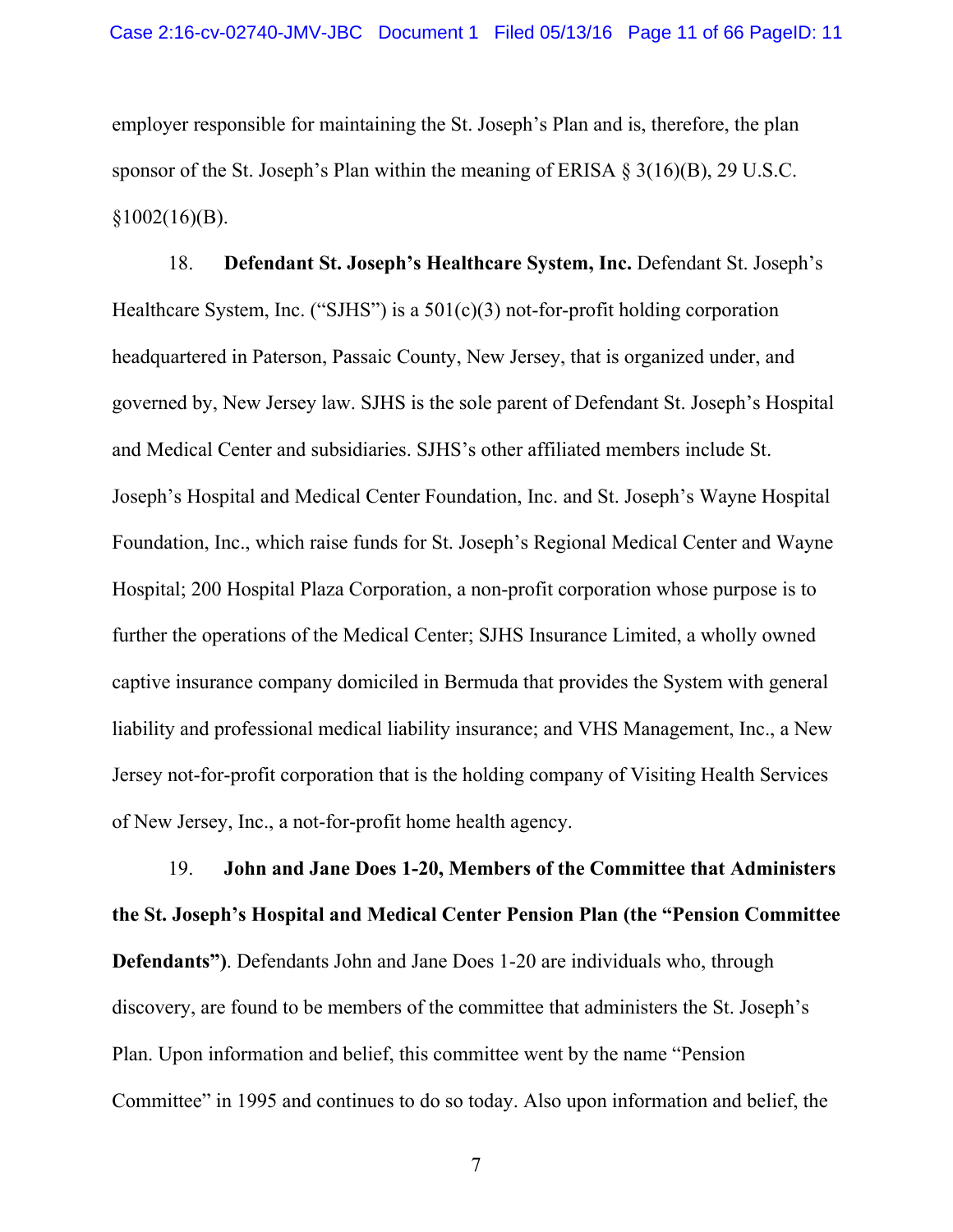Pension Committee Defendants provide fiduciary oversight for St. Joseph's employee benefit programs and retirement plans, including for the St. Joseph's Plan. The Pension Committee Defendants' responsibilities include monitoring of the Plan, as well as participant communication. These individuals will be added by name as Defendants in this action upon motion by Plaintiff at an appropriate time.

# 20. **Defendants John and Jane Does 21-40, Members of the Executive Finance Committee of the Board of Trustees (the "Finance Committee**

**Defendants").** Defendants John and Jane Does 21-40 are individuals who, through discovery, are found to be members of the Executive Finance Committee of the Board of Trustees. The Finance Committee Defendants provide fiduciary oversight for St. Joseph's employee benefit programs and retirement plans, including for the St. Joseph's Plan. The Finance Committee Defendants' responsibilities include overseeing the St. Joseph's Plan's funds and investments. These individuals will be added by name as Defendants in this action upon motion by Plaintiff at an appropriate time.

21. **Defendants John and Jane Does 41-60.** Defendants John and Jane Does 41-60 are individuals who, through discovery, are found to have fiduciary responsibilities with respect to the St. Joseph's Plan and are fiduciaries within the meaning of ERISA. These individuals will be added by name as Defendants in this action upon motion by Plaintiff at an appropriate time.

22. John and Jane Does 1-20, members of the Committee that Administers the St. Joseph's Plan; John and Jane Does 21-40, members of the Executive Finance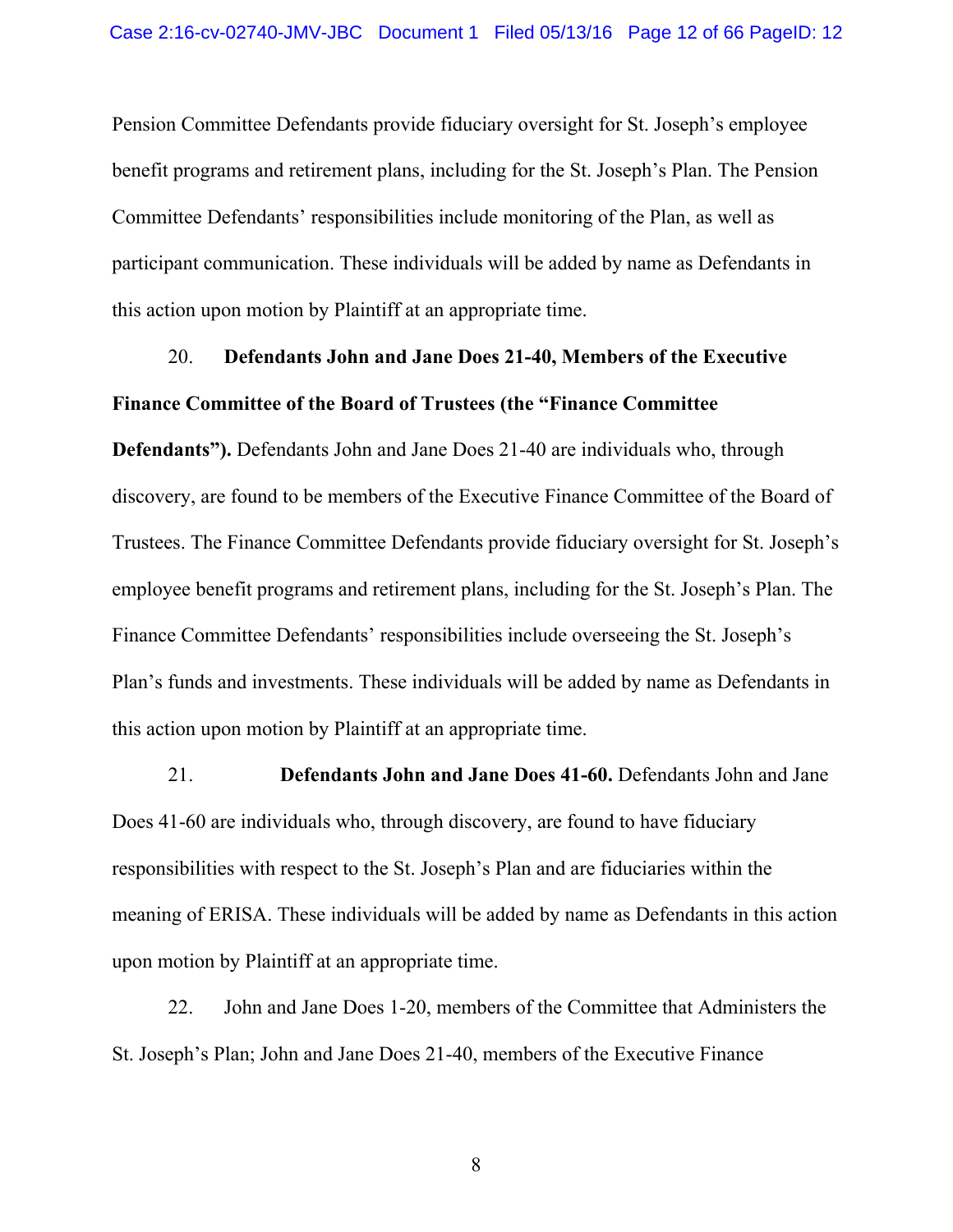Case 2:16-cv-02740-JMV-JBC Document 1 Filed 05/13/16 Page 13 of 66 PageID: 13

Committee of the Board of Trustees; and John and Jane Does 41-60 are collectively referred to herein as the "Individual Defendants."

#### **IV. THE BACKGROUND OF THE CHURCH PLAN EXEMPTION**

#### **A. The Adoption of ERISA**

23. Following years of study and debate, and broad bipartisan support, Congress adopted ERISA in 1974, and the statute was signed into law by President Ford on Labor Day of that year. Among the factors that led to the enactment of ERISA were the widely publicized failures of certain defined benefit pension plans, especially the plan for employees of Studebaker Corporation, an automobile manufacturing company, which defaulted on its pension obligations in 1965. *See generally John Langbein, et al.*, PENSION AND EMPLOYEE BENEFIT 78-83 (2010).

24. As originally adopted in 1974, and today, ERISA protects the retirement savings of pension plan participants in a variety of ways. As to participants in traditional defined benefit pension plans, such as the Plan at issue here, ERISA mandates, among other things, that such plans be currently funded and actuarially sound, that participants' accruing benefits vest pursuant to certain defined schedules, that the administrators of the plan report certain information to participants and to government regulators, that the fiduciary duties of prudence, diversification, loyalty, and so on apply to those who manage the plans, and that the benefits promised by the plans be guaranteed, up to certain limits, by the Pension Benefit Guaranty Corporation ("PBGC"). *See, e.g.*, ERISA §§ 303, 203, 101-106, 404-406, 409, 4007, 4022, 29 U.S.C. §§ 1083, 1053, 1021-1026, 1104- 1106, 1109, 1307, and 1322.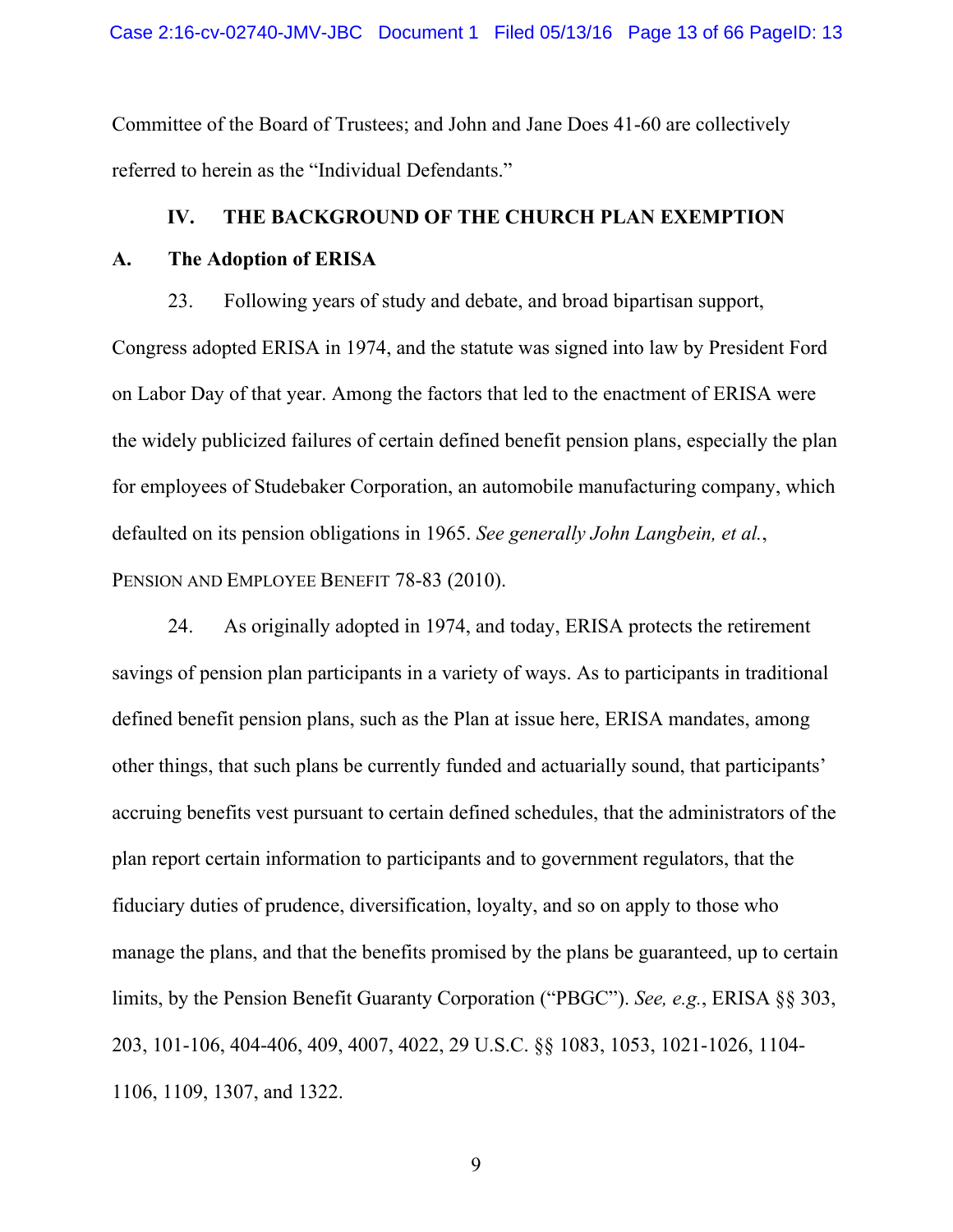25. ERISA centers on pension plans, particularly defined benefit pension plans, as is reflected in the very title of the Act, which addresses "retirement income security." However, ERISA also subjects to federal regulation defined contribution pension plans (such as 401(k) plans) and welfare plans, which provide health care, disability, severance and related non- retirement benefits. ERISA §§ 3(34) and (1), 29 U.S.C. §§ 1002(34) and (1).

#### **B. The Scope of the Church Plan Exemption in 1974**

 $\overline{a}$ 

26. As adopted in 1974, ERISA provided an exemption from compliance for certain plans, in particular governmental plans and church plans. Plans that met the statutory definitions were exempt from all of ERISA's substantive protections for participants. ERISA  $\S$  4(b)(2), 29 U.S.C.  $\S$  1003(b)(2) (exemption from Title I of ERISA); ERISA § 4021(b)(3), 29 U.S.C. § 1321(b)(3) (exemption from Title IV of ERISA).

27. ERISA defined a "Church Plan" as a plan "established and maintained for its employees by a church or by a convention or associations of churches."

28. Under the 1974 legislation, although a Church Plan was required to be established and maintained by a church, it could also include employees of certain preexisting agencies of such church, but only until 1982. ERISA  $\S$  3(33)(C) (1974), 29 U.S.C. § 1002(33)(C) (1974) (current version as amended at 29 U.S.C. § 1002(33) (West

<sup>1</sup> ERISA § 3(33)(A), 29 U.S.C. § 1002(33)(A). ERISA is codified in both the labor and tax provisions of the United States Code, titles 29 and 26 respectively. Many ERISA provisions appear in both titles. For example, the essentially identical definition of Church Plan in the Internal Revenue Code ("IRC") is found at 26 U.S.C. § 414(e).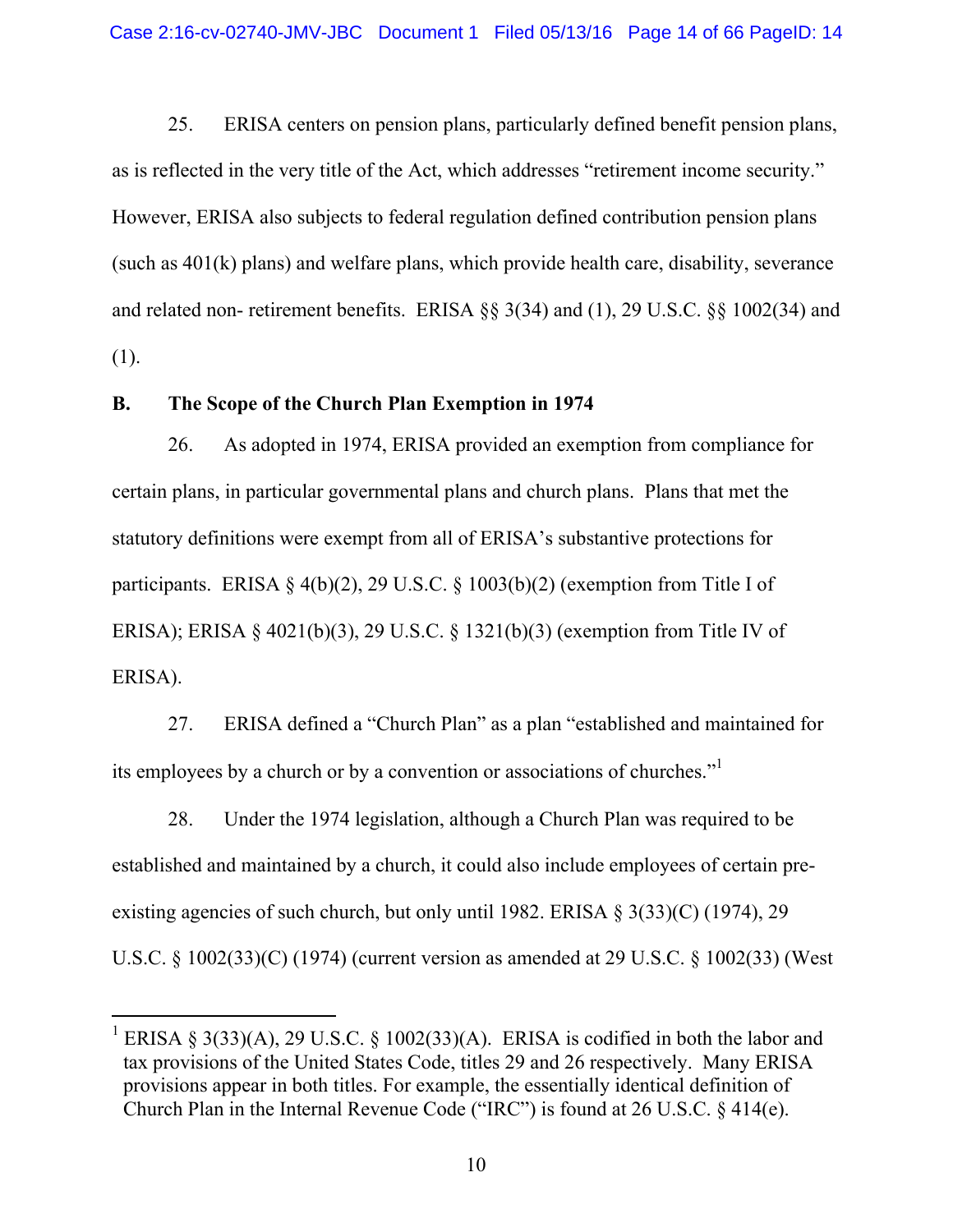2013)). Thus, under the 1974 legislation, a pension plan that was not established and maintained by a church could not be a Church Plan. *Id.*

#### **C. The Changes to the Church Plan Exemption in 1980**

29. Church groups had two major concerns about the definition of "Church Plan" in ERISA as adopted in 1974. The first, and far more important, concern was that Church Plans after 1982 could not include the lay employees of agencies of a church. The second concern that arose in the church community after 1974 was more technical. Under the 1974 statute, all Church Plans, single-employer or multiemployer, had to be "established and maintained" by a church or a convention/association of churches. This ignored the role of the churches' financial services organizations in the day-to-day management of the pension plans. In other words, although Church Plans were "established" by a church, in practice they were often "maintained" and/or "administered" by a separate financial services organization of the church, usually incorporated and typically called a church "pension board."

30. These two concerns ultimately were addressed when ERISA was amended in 1980 in various respects, including a change in the definition of "Church Plan." Multiemployer Pension Plan Amendments Act of 1980 ("MPPAA"), P.L. No. 96-364. The amended definition is current law.

31. As to the first concern (regarding lay employees of agencies of a church), Congress included a new definition of "employee" in subsection  $(C)(ii)(II)$  of § 3(33) of ERISA. 29 U.S.C. § 1002(33)(C)(ii)(II) (1980) (current version at 29 U.S.C.  $\S$  1002(33)(C)(ii)(II) (West 2013)). As amended, an "employee" of a church or a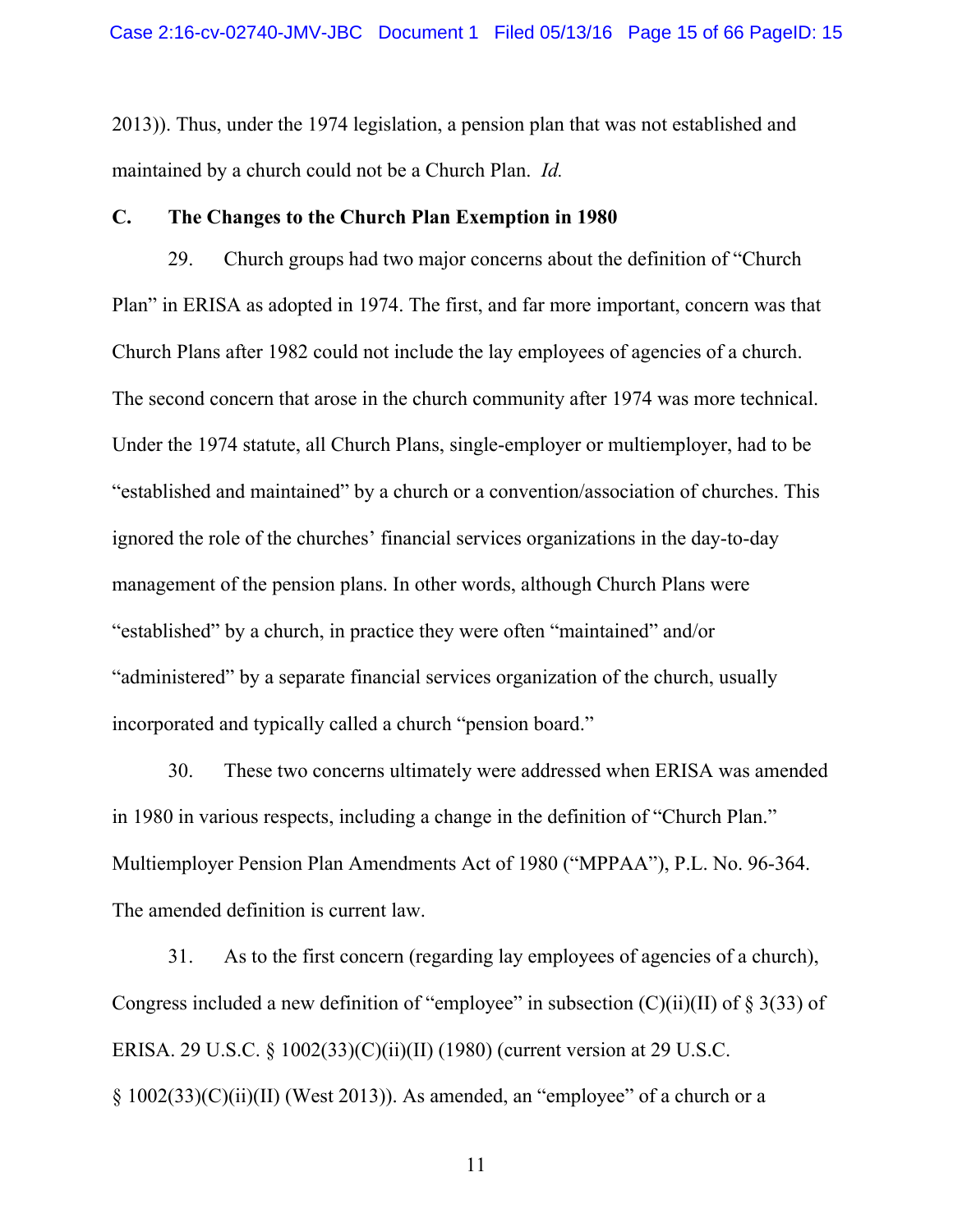convention/association of churches includes an employee of an organization "which is controlled by or associated with a church or a convention or association of churches." *Id.* The phrase "associated with" is then defined in ERISA§  $3(33)(C)(iv)$  to include only those organizations that "share[] common religious bonds and convictions with that church or convention or association of churches." 29 U.S.C. § 1002(33)(C)(iv) (1980) (current version at 29 U.S.C.  $\S$  1002(33)(C)(iv) (West 2013)). Although this new definition of "employee" permitted a "Church Plan" to include among its participants employees of organizations controlled by or associated with the church, convention, or association of churches, it remains the case that a plan covering such "employees" cannot qualify as a "Church Plan" unless it was "established by" the church, convention, or association of churches. ERISA § 3(33)(A), 29 U.S.C. § 1002(33)(A) (West 2013).

32. As to the second concern (regarding plans "maintained by" a separate church pension board), the 1980 amendments spoke to the issue as follows:

A plan established and maintained for its employees (or their beneficiaries) by a church or by a convention or association of churches includes a plan maintained by an organization, whether a civil law corporation or otherwise, *the principal purpose or function of which is the administration or funding of a plan or program for the provision of retirement benefits or welfare benefits*, or both, for the employees of a church or a convention or association of churches, if such organization is controlled by or associated with a church or a convention or association of churches.

ERISA § 3(33)(C)(i) (1980), 29 U.S.C. § 1002(33)(C)(i) (1980) (emphasis added) (current version at 29 U.S.C.  $\S$  1002(33)(C)(i) (West 2013)). Accordingly, under this provision, a plan "established" by a church or by a convention or association of churches could retain its "Church Plan" status even if the plan was "maintained by" a distinct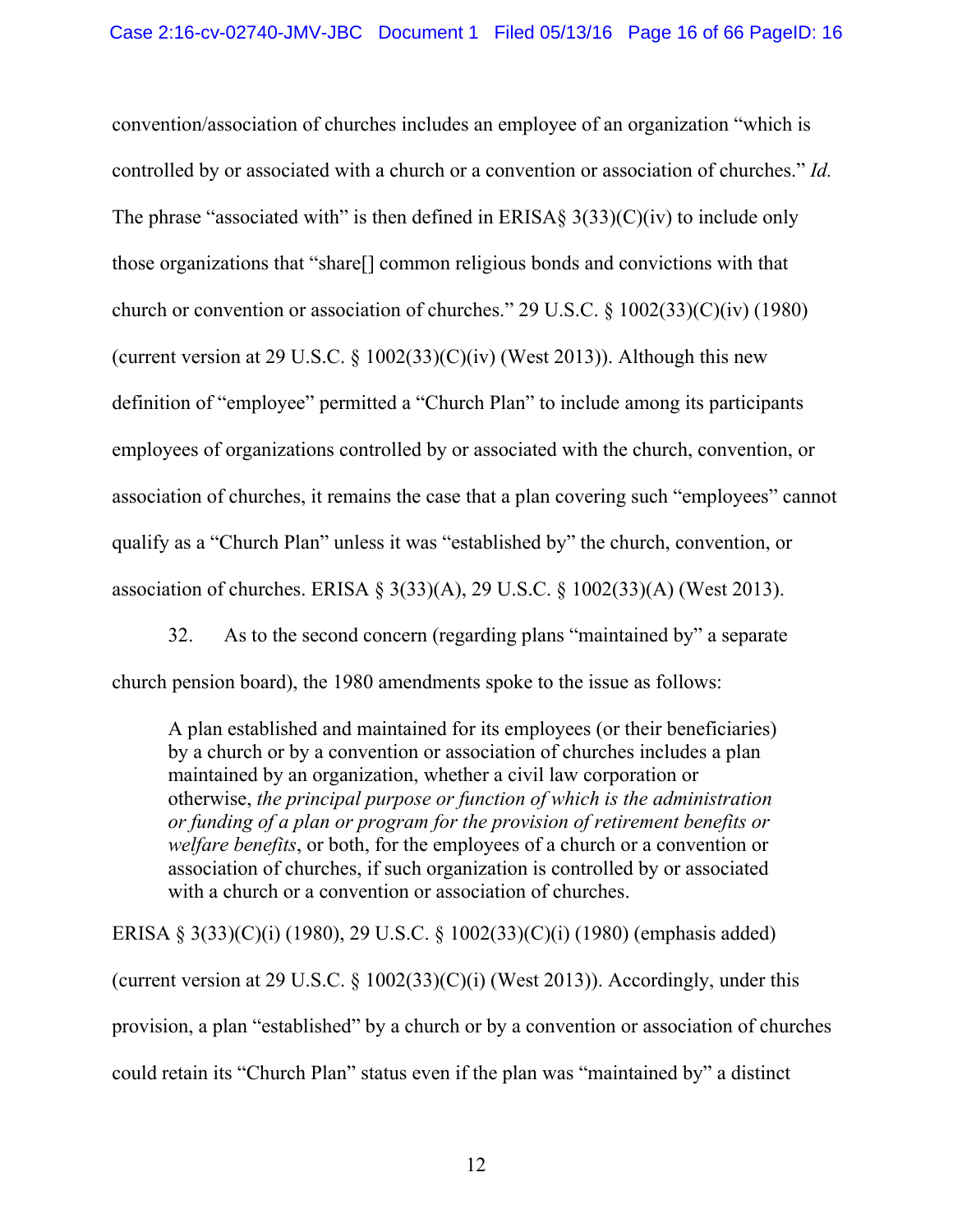organization, so long as (1) "the principal purpose or function of [the organization] is the administration or funding of a plan or program for the provision of retirement benefits or welfare benefits" and (2) the organization is "controlled by or associated with" the church or convention or association of churches. *Id.*

33. This church "pension board" clarification, however, has no bearing on plans that were not "established" by a church or by a convention or association of churches. Thus, a plan "established" by an organization "controlled by or associated with" a church is not a "Church Plan" because it was not "established" by a church or by a convention or association of churches. *See Stapleton*, 2016 WL 1055784, at \*11 ("The plain language of  $(33)(C)$  merely adds an alternative meaning to one of the subsection (33)(A)'s two elements—"maintain" element—but does not change the fact that a plan must still be established by a church."); *Kaplan*, 810 F.3d at 183 ("The plain terms of ERISA only make these exemptions available to plans established in the first instance by churches.").

34. In the alternative, this "pension board" clarification has no bearing on plans that were not "maintained" by a church pension board. Thus, even if a plan were "established" by a church, and even if it were "maintained by" an organization "controlled by or associated with" a church, such as a school, hospital, or publishing company, it still would not be a "Church Plan" if the principal purpose of the organization was other than the administration or funding of the plan. In such plans, the plan is "maintained" by the school, hospital or publishing company, and usually through the human resources department of such entity. It is not maintained by a church pension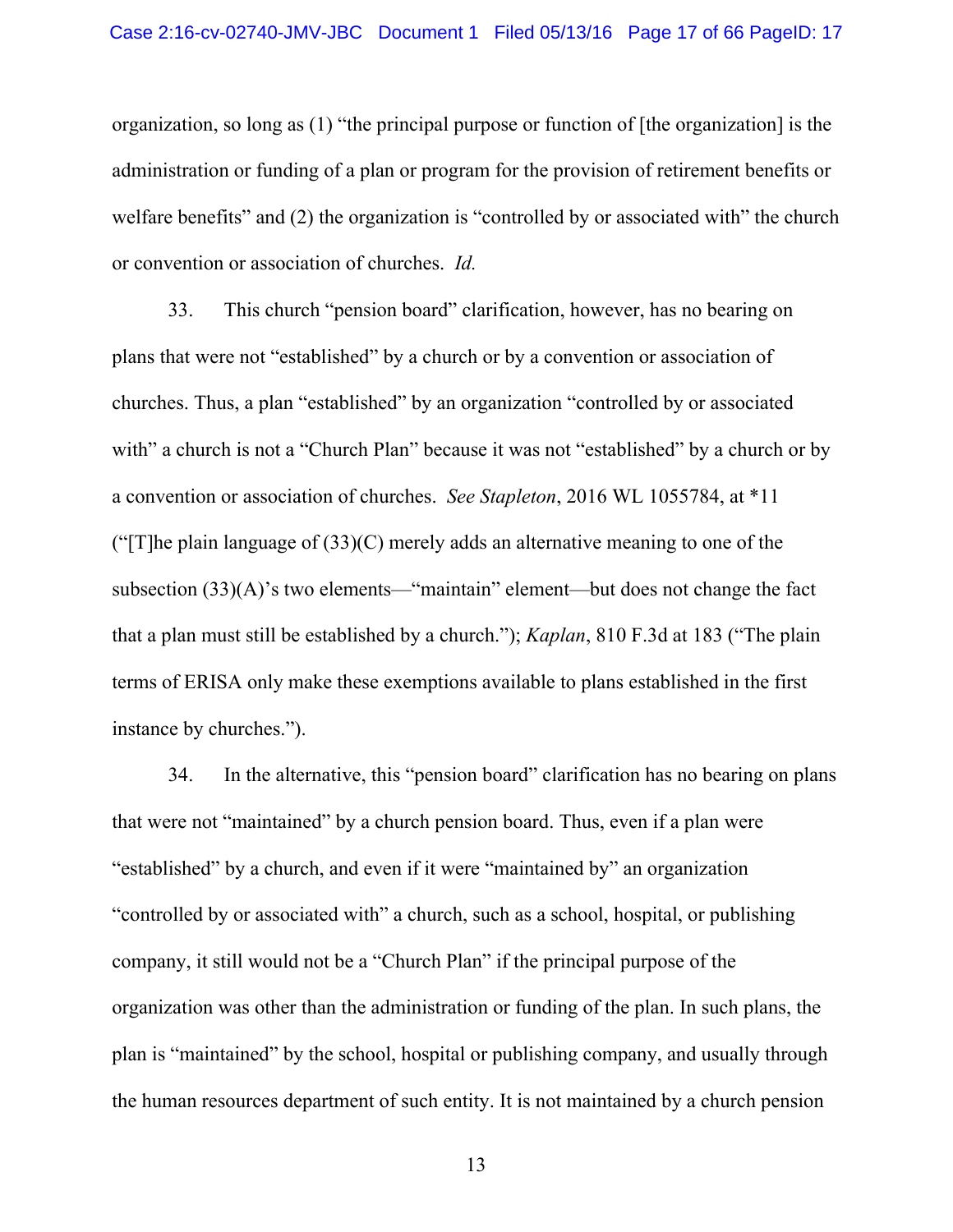board: No "organization, whether a civil law corporation or otherwise, the principal purpose or function of which is the administration or funding of a plan or program for the provision of retirement benefits" maintains the plan. *Compare with* ERISA § 3(33)(C)(i), 29 U.S.C. § 1002(33)(C)(i) (1980) (current version at 29 U.S.C. § 1002(33)(C)(i) (West 2013)).

35. The requirements for Church Plan status under ERISA, both as originally adopted in 1974 and as amended in 1980, are, as explained above, very clear. And there is no tension between the legislative history of the 1980 amendment and the amendment itself: the Congress enacted exactly what it wanted to enact. Fundamental to the scheme, both as originally adopted and as fine-tuned in 1980, was that neither an "affiliate" of a church (using the 1974 language) nor "an organization controlled by or associated with" a church (using the 1980 language) could itself establish a Church Plan. Its employees could be *included* in a Church Plan, but if it sponsored its own plan, that was not a Church Plan. With respect to "pension boards," the 1980 legislation simply clarified the long standing practice that churches could use their own financial organizations to manage their Church Plans.

36. Unfortunately, in 1983, in response to a request for a private ruling, the Internal Revenue Service ("IRS") issued a short General Counsel Memorandum that misunderstood the statutory framework. The author incorrectly relied on the "pension board" clarification to conclude that a non-church entity could sponsor its own Church Plan as long as the plan was managed by some "organization" that was controlled by or associated with a Church. This, of course, is not what the statute says, nor what Congress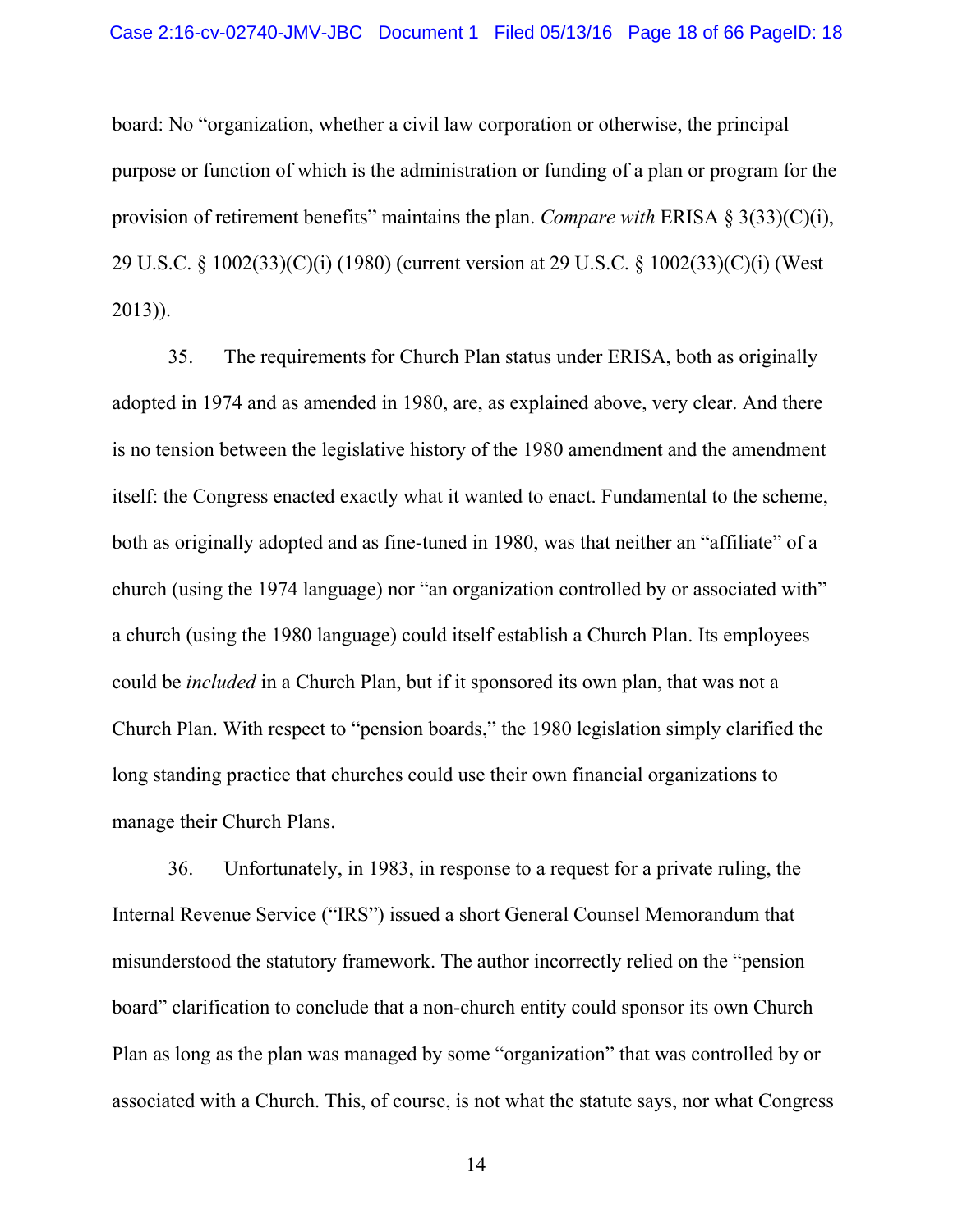intended. In any event, this mistake was then repeated, often in verbatim language, in subsequent IRS determinations and, after 1990, in Department of Labor ("DOL") determinations. Under the relevant law, these private rulings may only be relied upon by the parties thereto, within the narrow confines of the specific facts then disclosed to the agencies, and are not binding on this Court in any event. Moreover, the IRS and DOL interpretations of the statutory framework, as expressed in these private rulings, are not entitled to judicial deference because the rulings are conclusory, inconsistent, and lack meaningful analysis. *See Stapleton*, 2016 WL 1055784, at \*12 ("[T]he IRS letter rulings are not persuasive and we owe them no deference.").

#### **V. ST. JOSEPH'S**

### **A. St. Joseph's Operations**

37. St. Joseph's is a 501(c)(3) non-profit corporation organized under, and governed by, New Jersey law, that is headquartered in Paterson, New Jersey. It owns two acute care hospitals and numerous subsidiaries. It bills itself as "a multifaceted integrated healthcare organization that provides a comprehensive spectrum of sophisticated services designed to heal the minds, bodies and spirits of those in need" that is "recognized as one of New Jersey's – and the New York metropolitan area's – most respected healthcare providers."

38. St. Joseph's operates two hospital facilities: St. Joseph's Hospital and Medical Center d/b/a St. Joseph's Regional Medical Center ("Medical Center"), and St. Joseph's Wayne Hospital, Inc. ("Wayne Hospital"). The Medical Center was founded in 1867 and is located in Paterson, New Jersey. It is an acute-care hospital with 651 licensed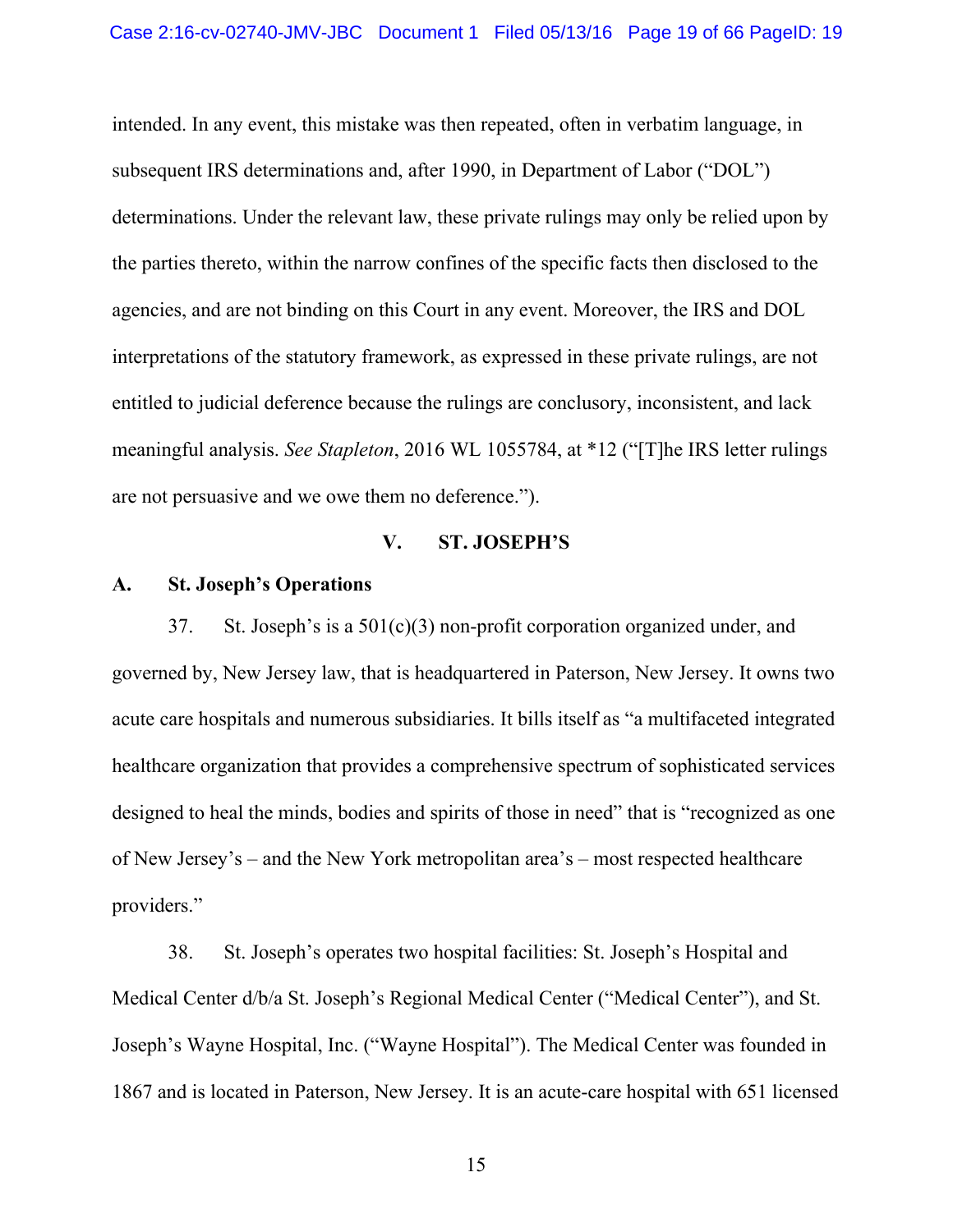beds and 30 newborn bassinets and provides a full range of health care services. Wayne Hospital is an acute-care hospital located in Wayne, New Jersey that has 229 licensed beds and provides comprehensive medical surgical care and emergency and diagnostic services. The Medical Center and Wayne Hospital merged effective January 1, 2010.

39. In addition to two acute-care hospitals, St. Joseph's wholly owns numerous subsidiaries, including St. Vincent's Nursing Home, a 151-bed skilled nursing facility; St. Joseph's Hospital Housing Corp. and its subsidiaries Genesis Property Development Holding, LLC and Genesis Property Development, LLC, which provide property management services for nonhospital-related real estate holdings; St. Joseph's Healthcare, Inc., St. Joseph's Emergency Physicians, Inc., St. Joseph's Faculty Physicians, Inc., and St. Joseph's Physicians, Inc., which manage the hospitals' faculty staff billing services; and Harbor House, Inc. and subsidiaries, which provide housing and services to individuals with mental illnesses.

40. St. Joseph's is also the majority member of the following consolidated subsidiaries: St. Joseph's Regional Cardiology, LLC and St. Joseph's Wayne Cardiology, LLC, each of which operate a cardiac catheterization laboratory; Blue Moon Properties, LLC, which provides radiology management services; St. Joseph's Ambulatory Surgical Associates, LLC, which invests in ambulatory surgical centers; and St. Joseph's Surgery Management, LLC, which was established to manage the surgical services at the hospitals.

41. St. Joseph's is itself a wholly owned subsidiary of its parent, SJHS. SJHS is a not-for-profit holding corporation sponsored by the Sisters of Charity of Saint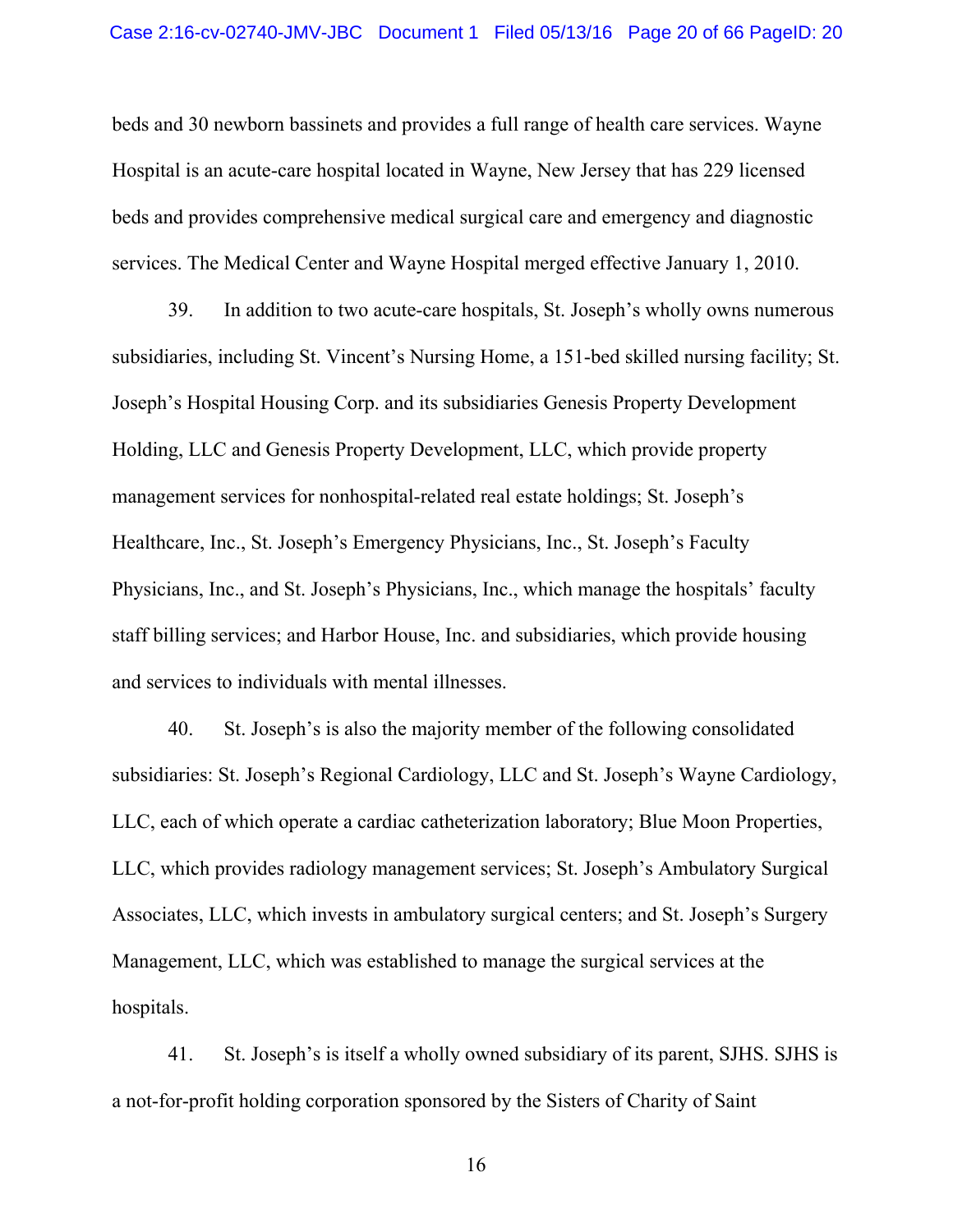Elizabeth. SJHS's affiliated members include, in addition to St. Joseph's, two public charities (St. Joseph's Hospital and Medical Center Foundation, Inc. and St. Joseph's Wayne Hospital Foundation, Inc.), a facility management company (200 Hospital Plaza Corporation), a captive insurance company domiciled in Bermuda (SJHS Insurance Limited), and a non-profit home health agency (VHS Management, Inc. and subsidiary).

42. According to its website, with more than 1,300 medical staff and nearly 5,100 employees, SJHS is the largest employer in Passaic County.

43. The principle purpose or function of St. Joseph's is not the administration or funding of a plan or program for the provision of retirement or welfare benefits, or both, for the employees of a church or a convention or association of churches.

44. As of its 2014 fiscal year end, St. Joseph's had approximately \$ 738 million in assets and annual operating revenues of approximately \$ 746 million.

45. St. Joseph's and its affiliates employ more than 5,000 people.

46. The executive leadership of St. Joseph's is comprised of lay people, and Executive Officers of St. Joseph's receive compensation in line with executive officers of other hospital systems. As of 2014, SJHS's President and CEO received reportable compensation of \$2.28 million.

47. Like other large non-profit healthcare systems, St. Joseph's relies upon revenue bonds to raise money. St. Joseph's Series 2008 Debt Issue was for approximately \$ 248.9 million and offered through the New Jersey Healthcare Facilities Financing Authority. The proceeds from the sale of the bonds were to be used by SJHS and applied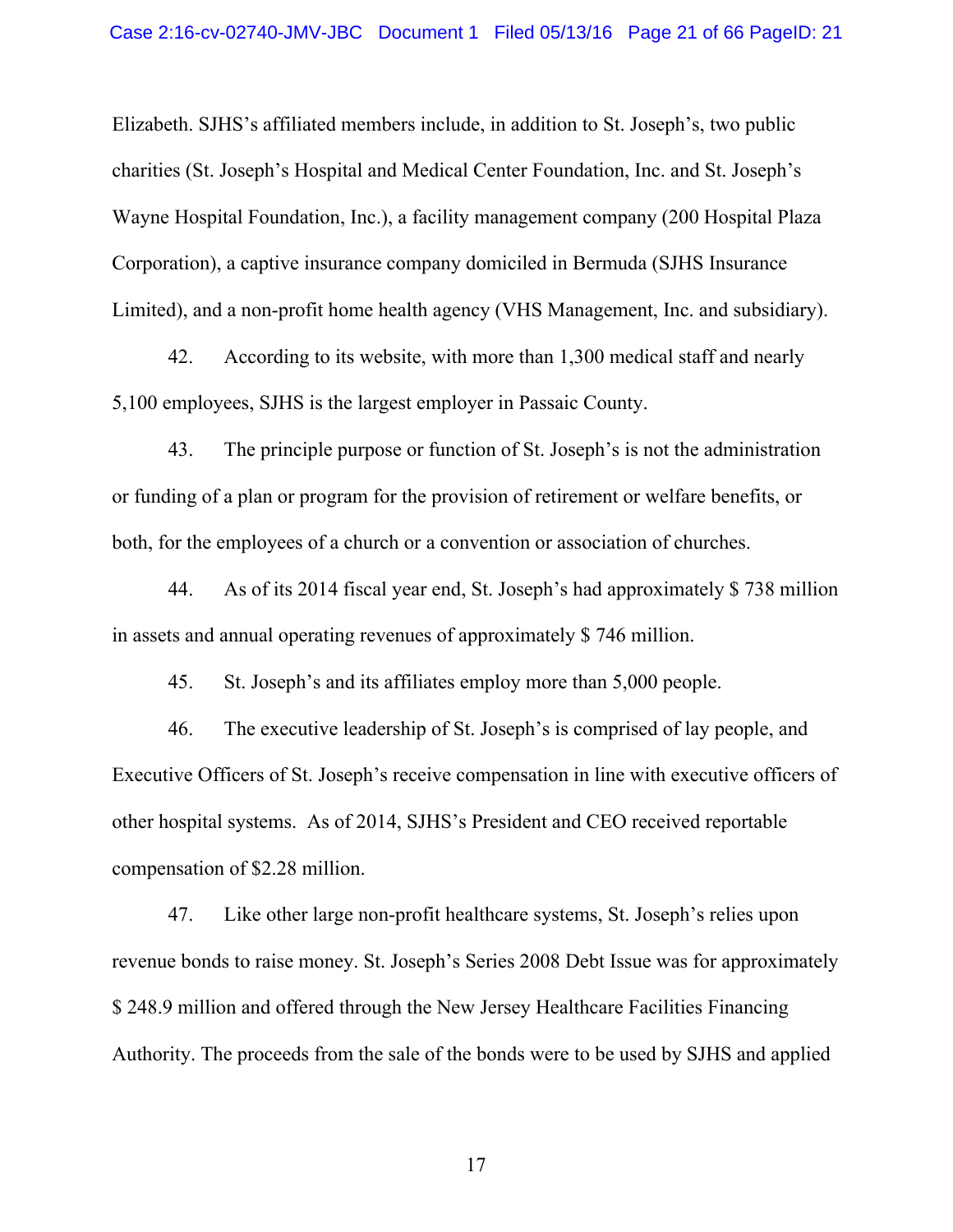to finance, refinance, and reimburse the costs of certain of St. Joseph's health facilities and pay certain costs related to the issuance of the bonds.

48. St. Joseph's also has significant sums invested in, among other things, fixed-income securities, equity securities, and alternative investments such as private equity limited partnership investments, invested through limited partnerships or limited access-type vehicles.

49. St. Joseph's parent corporation SJHS holds itself out to be a healthcare corporation on its website, available at: https://www.stjosephshealth.org/.

50. St. Joseph's is not a church.

51. St. Joseph's is not a convention or association of churches.

52. St. Joseph's is not listed in the Official Catholic Directory as a church.

53. St. Joseph's is not owned by a church.

54. St. Joseph's does not receive funding from a church.

55. St. Joseph's does not claim that the a church has any liability for St. Joseph's debts or obligations.

56. The governance of St. Joseph's, including the management of St. Joseph's affairs, is vested in St. Joseph's Board of Directors, not a church.

57. St. Joseph's specifically chooses not to impose any denominational requirement on its employees.

58. St. Joseph's has no denominational requirement for its patients and/or clients.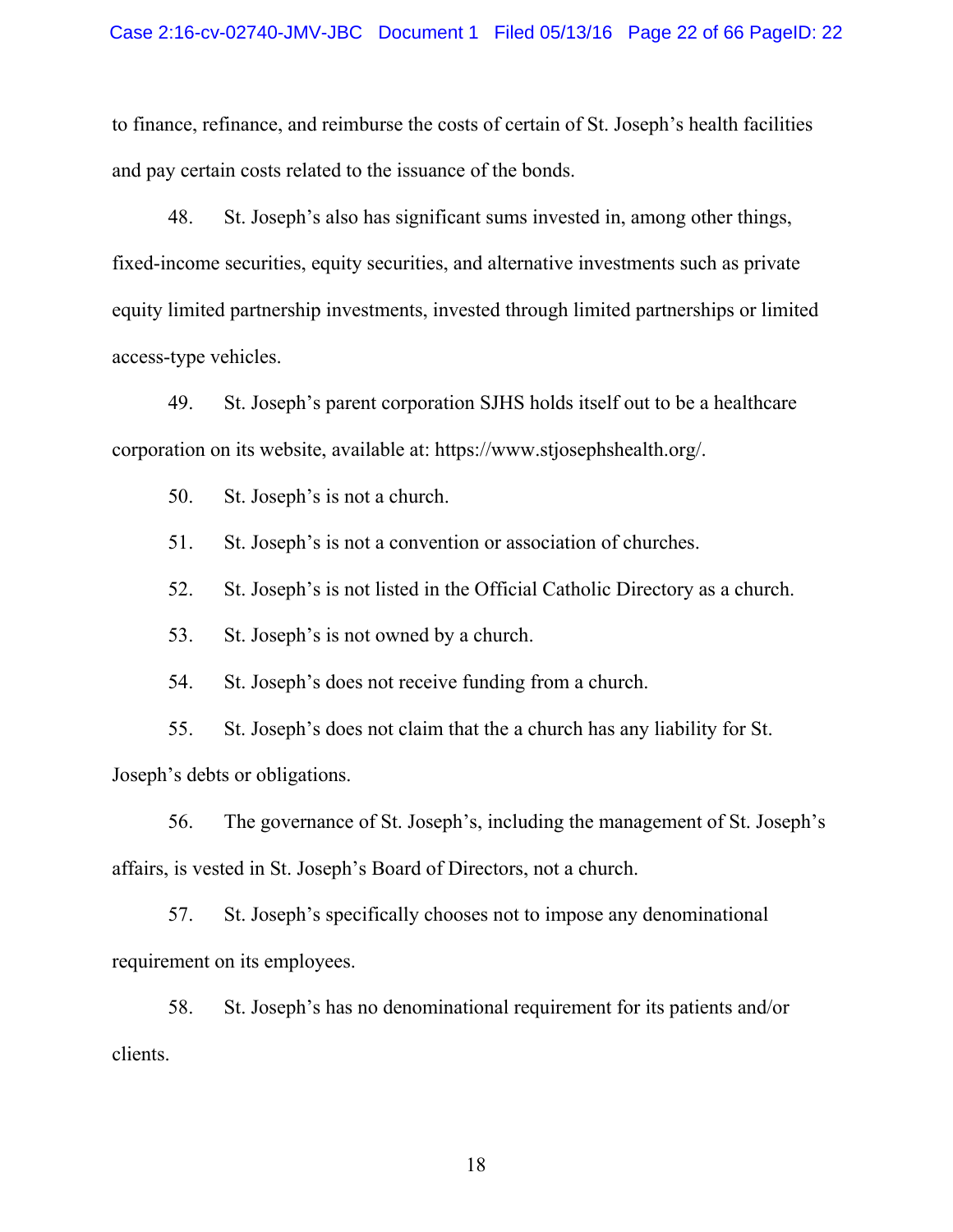59. St. Joseph's is required and has elected to comply with a broad array of elaborate state and federal regulations and reporting requirements, including health and safety, Medicare and Medicaid, fraud and abuse, tax, anti-trust, environmental and labor laws, among others.

60. In addition, St. Joseph's purports to disclose, and not keep confidential, its own highly complex financial records. St. Joseph's makes public its consolidated financial statements, which describe St. Joseph's representations as to its own highly complex operations and financial affairs. St. Joseph's financial information is regularly disclosed to the rating agencies and the public when tax-exempt revenue bonds are issued.

#### **B. The St. Joseph's Plan**

61. The St. Joseph's Plan is a non-contributory defined benefit pension plan that provides retirement benefits for substantially all of St. Joseph's employees.

62. The St. Joseph's Plan was initially established as an ERISA-covered plan.

63. Today, St. Joseph's operates the St. Joseph's Plan as a Church Plan.

64. According to the 2014 consolidated financial statements for SJHS, the St.

Joseph's Plan was underfunded by approximately \$183 million as of December 31, 2014.

65. Upon information and belief, the St. Joseph's Plan is administered by St.

Joseph's Hospital and Medical Center and/or a committee appointed to act on its behalf.

66. St. Joseph's maintains the St. Joseph's Plan.

67. St. Joseph's has the power to continue the St. Joseph's Plan.

68. St. Joseph's, as the plan sponsor, may amend the St. Joseph's Plan.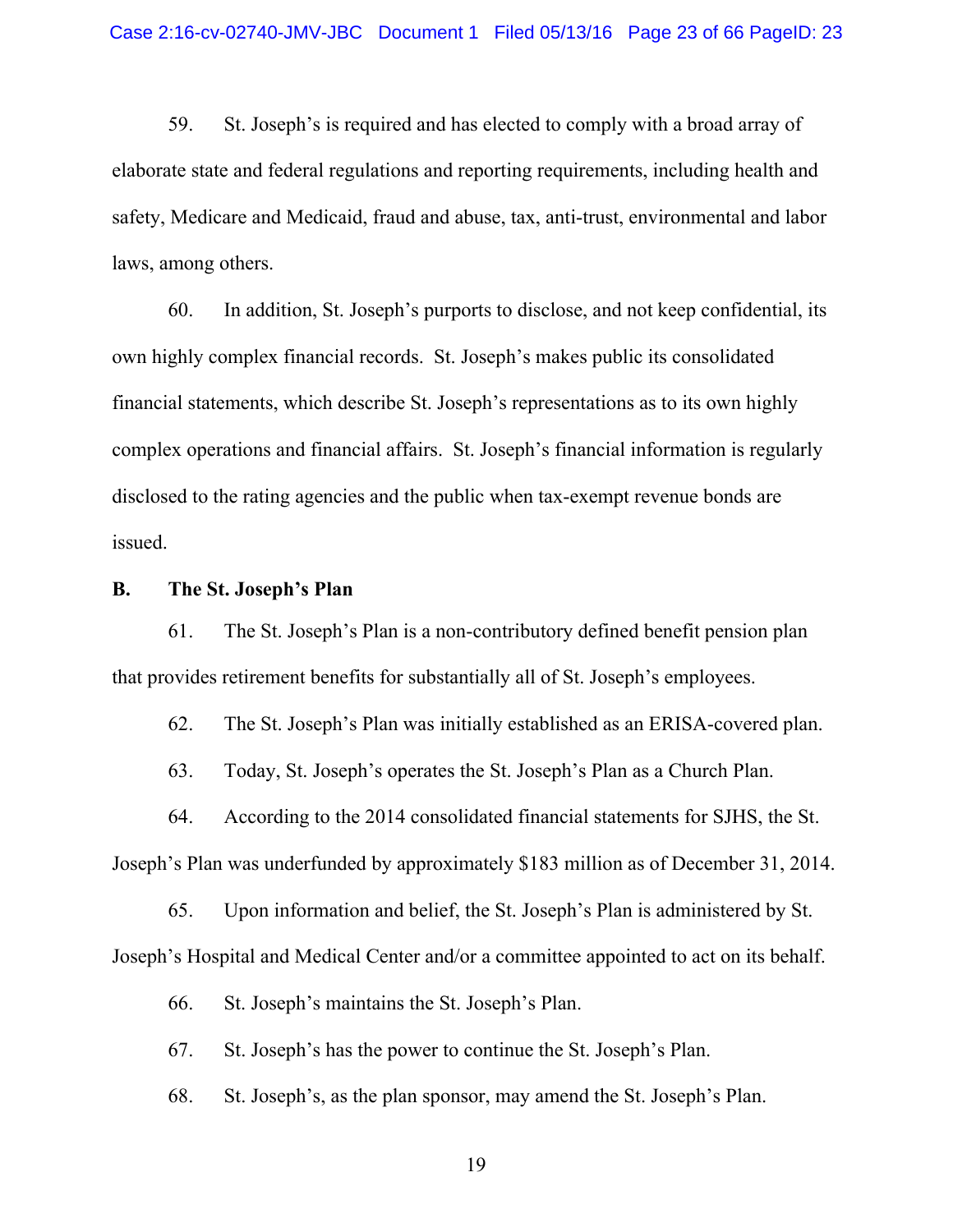69. St. Joseph's, as the plan sponsor, may terminate the St. Joseph's Plan.

70. No church has the power to continue, amend, or terminate the St. Joseph's Plan.

### **1. The St. Joseph's Plan Meets the Definition of an ERISA Defined Benefit Plan**

71. The St. Joseph's Plan is a plan, fund, or program that was established or maintained by St. Joseph's and which, by its express terms and surrounding circumstances, provides retirement income to employees and/or results in the deferral of income by employees to the termination of their employment or beyond.

72. The St. Joseph's Plan meets the definition of "employee pension benefit plans" within the meaning of ERISA  $\S 3(2)(A)$ , 29 U.S.C.  $\S 1002(2)(A)$ .

73. The St. Joseph's Plan does not provide for individual accounts for each participant and does not provide benefits based solely upon the amount contributed to a participants' account. As such, the St. Joseph's Plan is a defined benefit plan within the meaning of ERISA § 3(35), 29 U.S.C. § 1002(35), and is not an individual account plans or a "defined contribution plan" within the meaning of ERISA § 3(34), 29 U.S.C.  $$1002(34).$ 

#### **2. The Defendants Meet the Definition of ERISA Fiduciaries**

#### **a. Nature of Fiduciary Status**

74. Every ERISA plan must have one or more "named fiduciaries." ERISA  $\S$  402(a) (1), 29 U.S.C.  $\S$  1102(a)(1). The person named as the "administrator" in the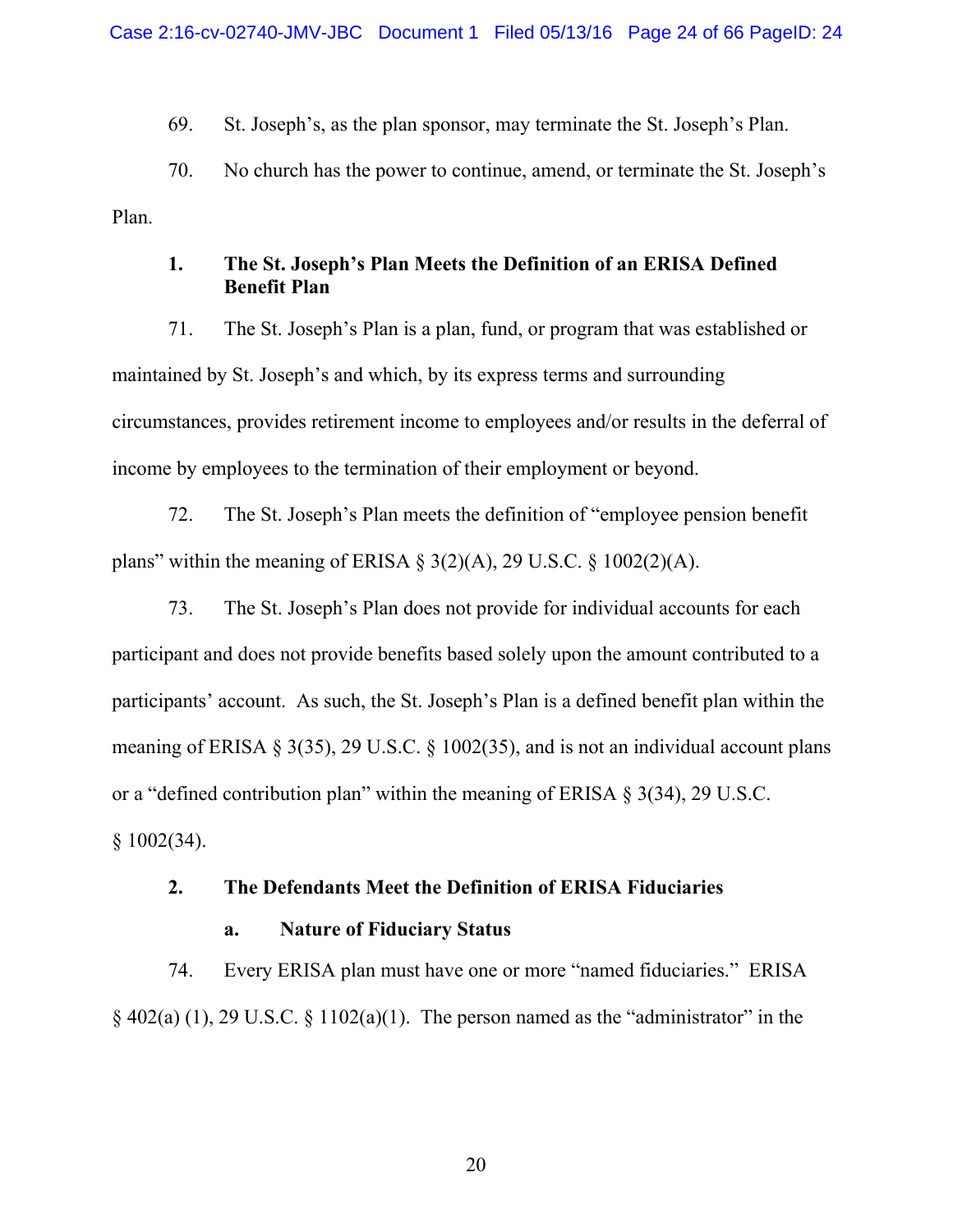#### Case 2:16-cv-02740-JMV-JBC Document 1 Filed 05/13/16 Page 25 of 66 PageID: 25

plan instrument is automatically a fiduciary and, in the absence of such a designation, the sponsor is the administrator. ERISA  $\S 3(16)(A)$ , 29 U.S.C.  $\S 1002(16)(A)$ .

75. ERISA treats as fiduciaries not only persons explicitly named as fiduciaries under  $\S$  402(a)(1), 29 U.S.C.  $\S$  1102(a)(1), but also any other persons who in fact perform fiduciary functions. Thus, a person is a fiduciary to the extent "(i) he exercises any discretionary authority or discretionary control respecting management of such plan or exercises any authority or control respecting management or disposition of its assets, (ii) he renders investment advice for a fee or other compensation, direct or indirect, with respect to any moneys or other property of such plan, or has any authority or responsibility to do so, or (iii) he has any discretionary authority or discretionary responsibility in the administration of such plan." ERISA  $\S 3(21)(A)(i)$ , 29 U.S.C.  $§ 1002(21)(A)(i).$ 

76. Each of the Defendants was a fiduciary with respect to the Plans and owed fiduciary duties to the Plans and their participants and beneficiaries under ERISA in the manner and to the extent set forth in the Plan's documents and/or through their conduct.

77. As fiduciaries, Defendants were required by ERISA § 404(a)(1), 29 U.S.C. § 1104(a)(1), to manage and administer the Plan and the Plan's investments solely in the interest of the Plan's participants and beneficiaries and with the care, skill, prudence, and diligence under the circumstances then prevailing that a prudent man acting in a like capacity and familiar with such matters would use in the conduct of an enterprise of a like character and with like aims.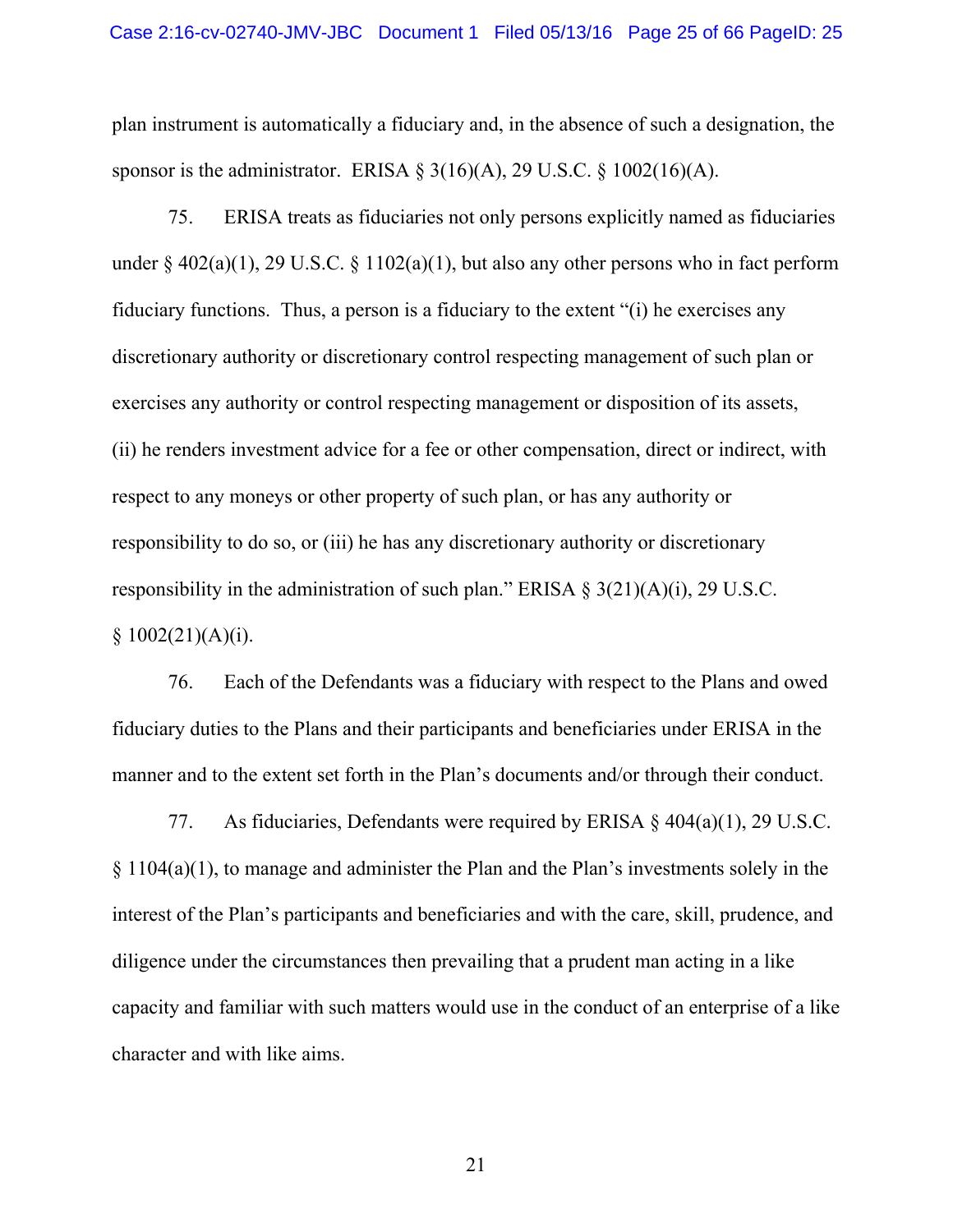78. ERISA permits fiduciary functions to be delegated to insiders without an automatic violation of the rules against prohibited transactions, ERISA  $\S$  408(c)(3), 29 U.S.C. § 1108(c)(3), but insider fiduciaries, like external fiduciaries, must act solely in the interest of participants and beneficiaries, not in the interest of the plan sponsor.

#### **b. Defendants Are Each ERISA Fiduciaries**

79. **Defendant St. Joseph's.** St. Joseph's is the employer responsible for maintaining the St. Joseph's Plan and is, therefore, the plan sponsor of the St. Joseph's Plan within the meaning of ERISA  $\S 3(16)(B)$ , 29 U.S.C.  $\S 1002(16)(B)$ . Upon information and belief, at all relevant times, the terms of the instrument or instruments under which the St. Joseph's Plan is operated do not specifically designate any person as a Plan Administrator sufficient to meet the requirements of ERISA § 402, 29 U.S.C. §1102. In the absence of a Plan Administrator specifically designated in or pursuant to any instrument governing the Plan, the Plan Sponsor of the St. Joseph's Plan under ERISA § 3(16)(A)(ii), 29 U.S.C. § 1002 (16)(A)(ii), is the Plan Administrator.

80. As St. Joseph's is and has been the Plan Sponsor of the St. Joseph's Plan, St. Joseph's was also the Plan Administrator of the Plan within the meaning of ERISA  $\S$  3(16)(A), 29 U.S.C.  $\S$  1002(16)(A). As such, St. Joseph's also is and has been a fiduciary with respect to the Plan within the meaning of ERISA  $\S 3(21)(A)(iii)$ , 29 U.S.C. § 1002(21)(A)(iii), because the Plan Administrator, by the very nature of the position, has discretionary authority or responsibility in the administration of the Plan.

81. Upon information and belief, St. Joseph's responsibilities include fiduciary oversight of the St. Joseph's Plan. Upon information and belief, St. Joseph's, by and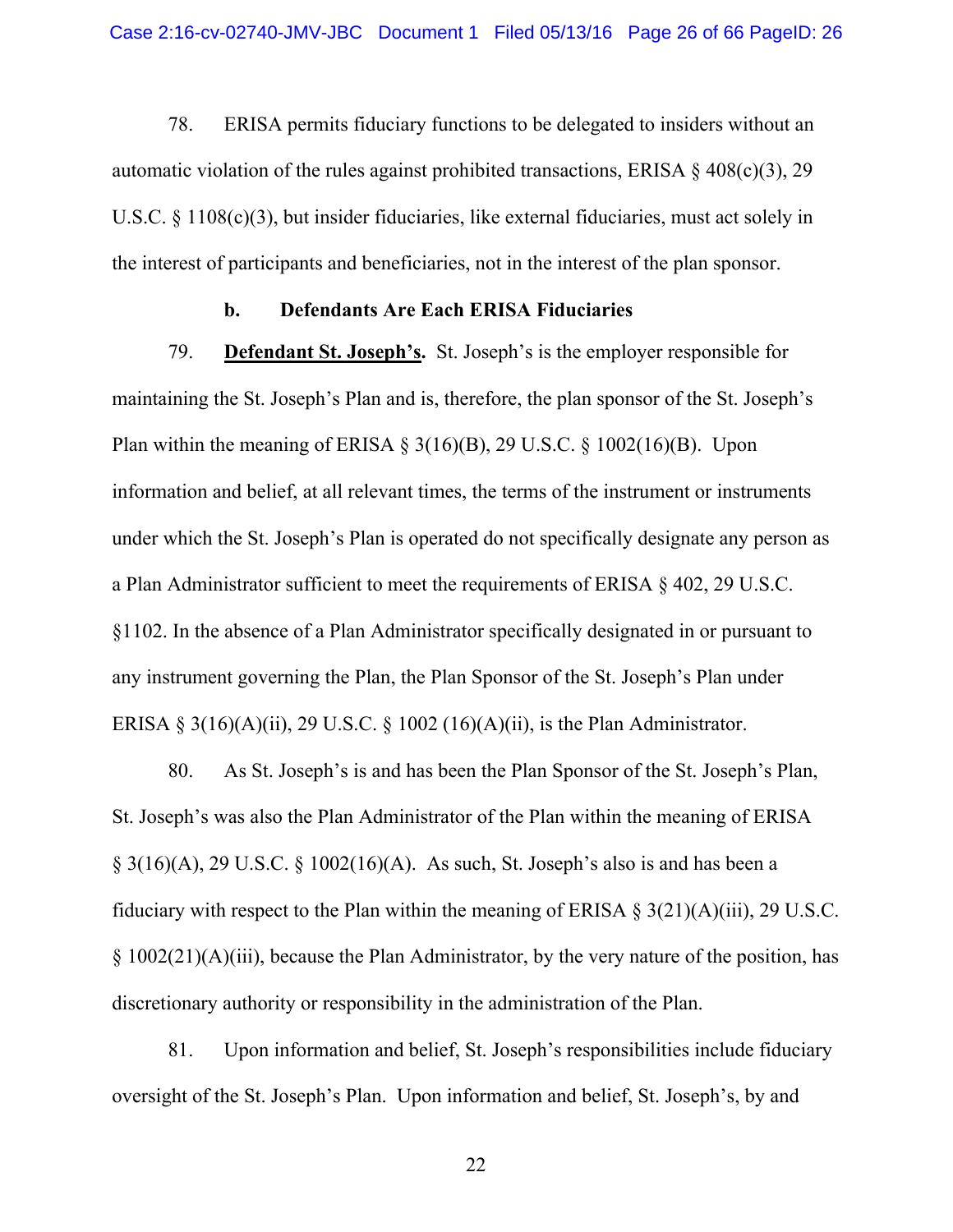through its Board of Directors, had the responsibility to appoint, and hence to monitor and remove, the members of the committee that is responsible for administration of the Plan and other fiduciaries of the Plan.

82. St. Joseph's is a fiduciary with respect to the St. Joseph's Plan within the meaning of ERISA  $\S 3(21)(A)$ , 29 U.S.C.  $\S 1002(21)(A)$ , because it exercises discretionary authority or discretionary control respecting management of the St. Joseph's Plan, exercises authority and control respecting management or disposition of the St. Joseph's Plan's assets, and/or has discretionary authority or discretionary responsibility in the administration of the St. Joseph's Plan.

83. **Defendant St. Joseph's Healthcare System, Inc.** Upon information and belief, Defendant St. Joseph's Healthcare System, Inc. ("SJHS")'s responsibilities include fiduciary oversight of the St. Joseph's Plan, including managing and exerting discretionary authority or control over the assets of the St. Joseph's Plan. SJHS is a fiduciary with respect to the St. Joseph's Plan within the meaning of ERISA  $\S 3(21)(A)$ , 29 U.S.C. § 1002(21)(A), because, as the parent corporation of St. Joseph's, it exercises discretionary authority or discretionary control respecting management of the St. Joseph's Plan, exercises authority and control respecting management or disposition of the St. Joseph's Plan's assets, and/or has discretionary authority or discretionary responsibility in the administration of the St. Joseph's Plan.

84. **John and Jane Does 1-20, the Pension Committee Defendants.** Upon information and belief, the Pension Committee Defendants (John and Jane Does 1-20) are authorized to take action with respect to plan administration, including monitoring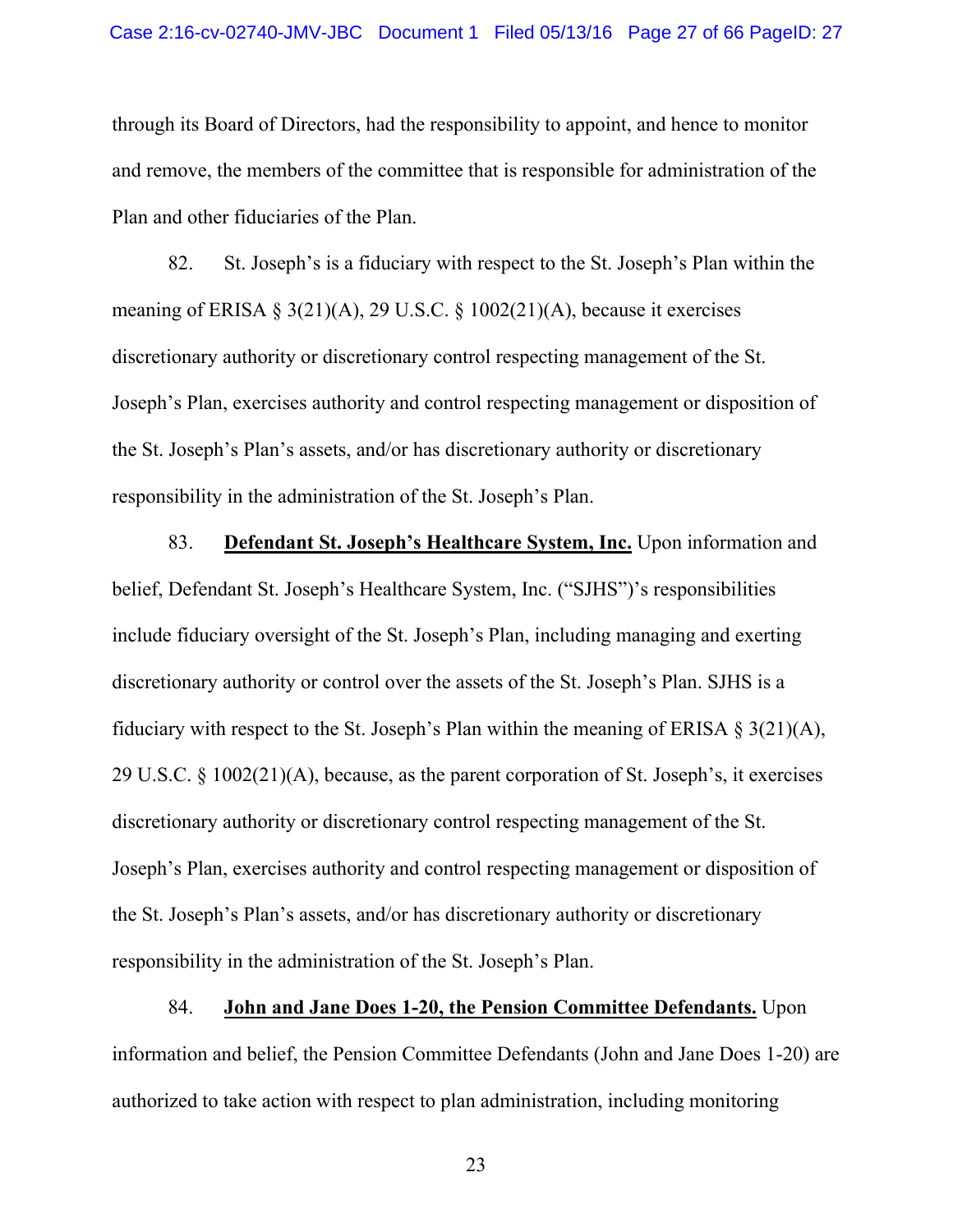employee benefit programs and the St. Joseph's Plan. Upon information and belief, the responsibilities of the Pension Committee Defendants include fiduciary oversight of the St. Joseph's Plan.

85. **John and Jane Does 21-40, the Finance Committee Defendants.** Upon information and belief, the Pension Committee Defendants (John and Jane Does 21-40) are authorized to manage the funds and investments of the St. Joseph's Plan. Upon information and belief, the responsibilities of the Finance Committee Defendants include fiduciary oversight of the St. Joseph's Plan.

86. **John and Jane Does 41-60.** John and Jane Does 21-40 are individuals who, through discovery, are found to have fiduciary responsibilities with respect to the St. Joseph's Plan.

87. The Pension Committee Defendants (John and Jane Does 1-20), the Finance Committee Defendants (John and Jane Does 21-40), and John and Jane Does 41- 60 are fiduciaries with respect to the St. Joseph's Plan within the meaning of ERISA § 3(21)(A), 29 U.S.C. § 1002(21)(A), because they exercise discretionary authority or discretionary control respecting management of the St. Joseph's Plan, exercise authority and control respecting management or disposition of the St. Joseph's Plan's assets, and/or have discretionary authority or discretionary responsibility in the administration of the St. Joseph's Plan.

88. Plaintiff reserves the right to amend this Complaint to name other or additional Defendants once she has had the opportunity to conduct discovery on these issues.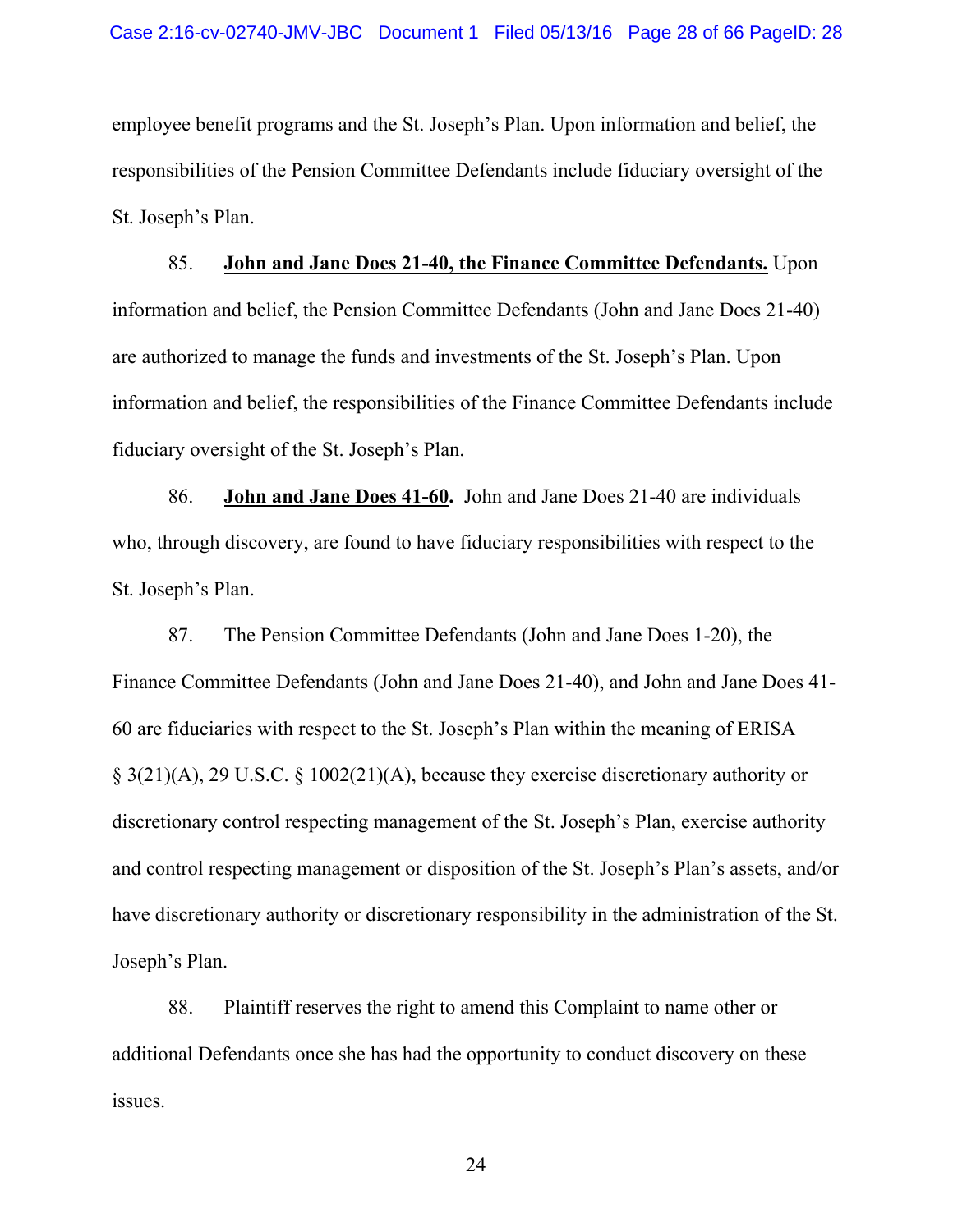### **3. The St. Joseph's Plan Is Not A Church Plan**

89. St. Joseph's claims that the St. Joseph's Plan is a Church Plan under ERISA

§ 3(33), 29 U.S.C. § 1002(33), and the analogous section of the IRC, and therefore

exempt from ERISA's coverage under ERISA § 4(b)(2), 29 U.S.C. § 1003(b)(2).

### **a. Only Two Types of Plans May Qualify as Church Plans and the St. Joseph's Plan Is Neither**

90. Under § 3(33) of ERISA, 29 U.S.C. § 1002(33), only the following two

types of plans may qualify as Church Plans:

- First, under § 3(33)(A) of ERISA, 29 U.S.C. § 1002(33)(A), a plan *established and maintained* by a church or by a convention or association of churches, can qualify under certain circumstances and subject to the restrictions of §3(33)(B) of ERISA, 29 U.S.C. § 1002(33)(B); and
- Second, under  $\S 3(33)(C)(i)$  of ERISA, 29 U.S.C.  $\S 1002(33)(C)(i)$ , a plan *established* by a church or by a convention or association of churches that is *maintained* by an organization, *the principal purpose or function of which* is the administration or funding of a retirement plan, if such organization is controlled by or associated with a church or convention or association of churches, can qualify under certain circumstances and subject to the restrictions of  $\S 3(33)(B)$  of ERISA, 29 U.S.C.  $$1002(33)(B).$

Both types of plans must be "established" by a church or by a convention or

association of churches in order to qualify as "Church Plans."

91. Although other portions of ERISA  $\S 3(33)(C)$  address, among other

matters, who can be *participants* in Church Plans—in other words, which employees can be in Church Plans, etc.—these other portions of ERISA  $\S$  3(33)(C) do not add any other type of *plan* that can be a Church Plan. 29 U.S.C. § 1002(33)(C). The only two types of plans that can qualify as Church Plans are those described in ERISA § 3(33)(A) and in  $\S$  3(33)(C)(i). 29 U.S.C.  $\S$  $\S$  3(33)(A) and (C)(i). The St. Joseph's Plan does not qualify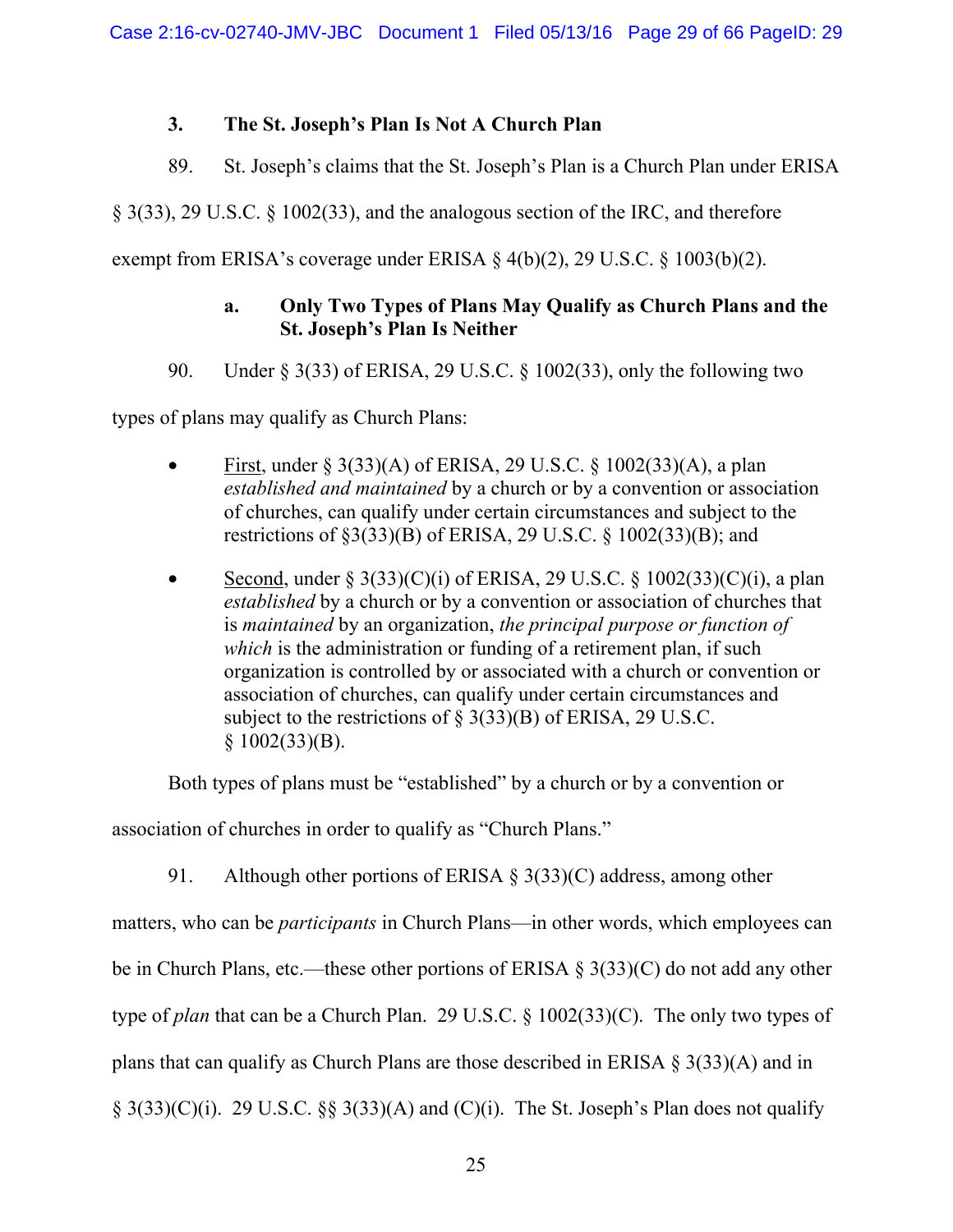as a Church Plan under either ERISA § 3(33)(A) or § 3(33)(C)(i), 29 U.S.C. §§ 3(33)(A) or  $(C)(i)$ .

92. First, under ERISA § 3(33)(A), "[t]he term "church plan" means a plan established and maintained for its employees by a church or by a convention or association of churches which is exempt from tax under § 501 of title 26." ERISA  $§$  3(33)(A), 29 U.S.C. § 1002(33)(A). A church plan "means," and therefore by definition, *must be* "a plan established…by a church or convention or association of churches."

93. The St. Joseph's Plan at issue here is not a Church Plan as defined in ERISA § 3(33)(A), 29 U.S.C. § 1002(33)(A), because the St. Joseph's Plan was established, maintained, administered and/or sponsored by St. Joseph's for its own, or its affiliates' own, employees. Because neither St. Joseph's nor its affiliates are a church or a convention or association of churches, nor do they claim to be, the St. Joseph's Plan was not "established and maintained by" a church or by a convention or association of churches and was not maintained for employees of any church or convention or association of churches. That is the end of the inquiry under ERISA  $\S 3(33)(A)$ , 29 U.S.C. § 1002(33)(A).

94. Second, under ERISA § 3(33)(C)(i), a Church Plan also includes a plan "established" by a church or by a convention or association of churches that is "maintained by an organization, whether a civil law corporation or otherwise, the principal purpose or function of which is the administration or funding of a plan or program for the provision of retirement benefits or welfare benefits, or both, for the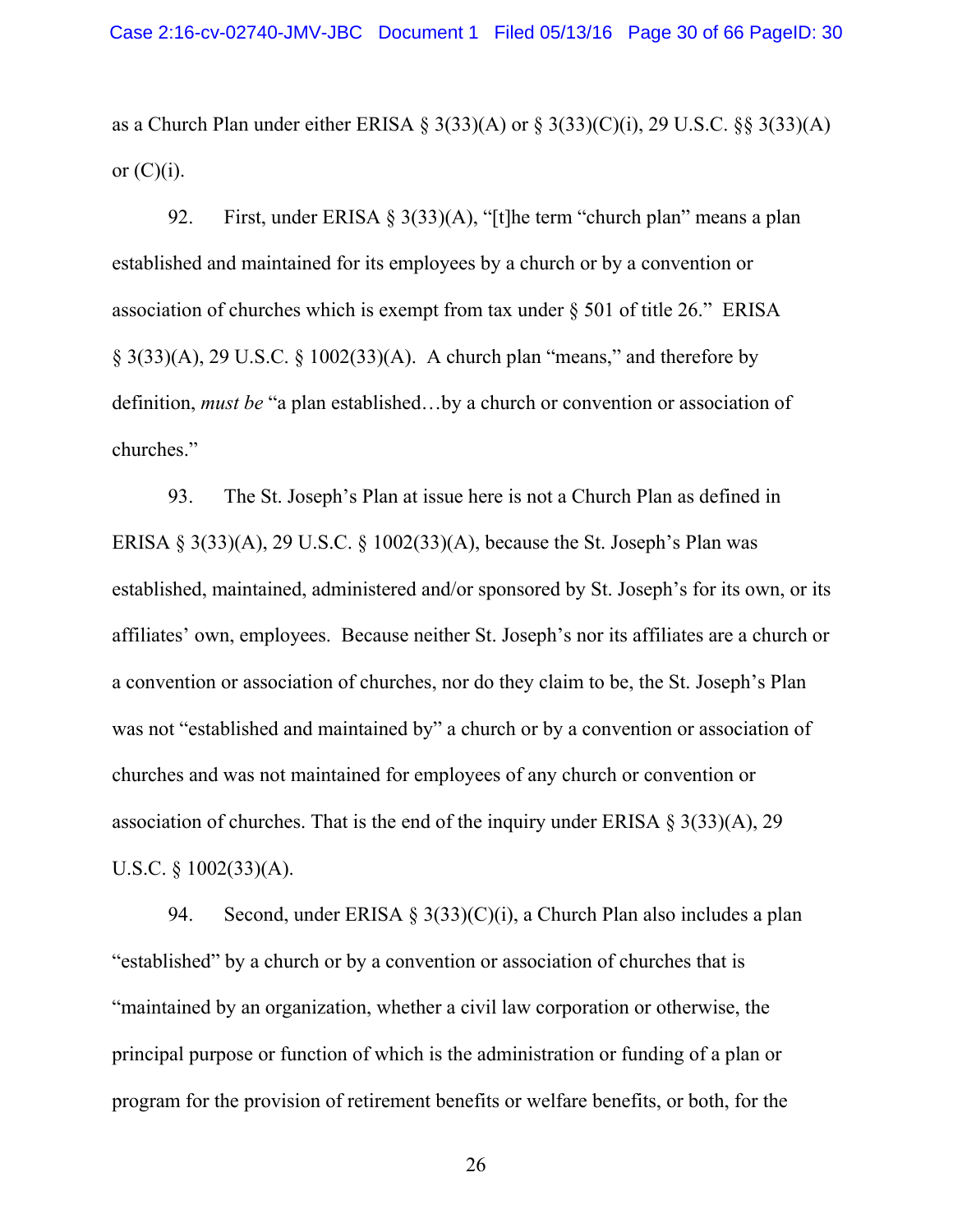employees of a church or a convention or association of churches, if such organization is controlled by or associated with a church or a convention or association of churches." ERISA § 3(33)(C)(i), 29 U.S.C. § 1002(33)(C)(i).

95. The St. Joseph's Plan is not a Church Plan as defined in ERISA  $\S$  3(33)(C)(i), 29 U.S.C.  $\S$  1002(33)(C)(i), because the St. Joseph's Plan was not "established" by a church or by a convention or association of churches. The St. Joseph's Plan also does not qualify as a "Church Plan" under  $\S 3(33)(C)(i)$  because it is not maintained by any entity whose principal purpose or function is the administration or funding of a plan or program for the provision of retirement benefits or welfare benefits, or both. This ends any argument that the St. Joseph's Plan could be a Church Plan under ERISA § 3(33)(C)(i), 29 U.S.C. § 1002(33)(C)(i).

96. In the alternative, to the extent that St. Joseph's claims that the St. Joseph's Plan qualifies as a "Church Plan" under  $\S 3(33)(C)(i)$  because it is "maintained" by an entity within St. Joseph's, other than St. Joseph's, whose principal purpose or function is the administration or funding of a plan or program for the provision of retirement benefits or welfare benefits, the claim fails because the only entity with the power to "maintain" the St. Joseph's Plan, which includes the power to continue and/or terminate the Plan, is St. Joseph's. The claim also fails because if all that is required for a plan to qualify as a church plan is that it meet section C's requirement that it be maintained by a churchassociated organization, there would be no purpose for section A, which defines a church plan as one established and maintained by a church. This ends any argument that the St.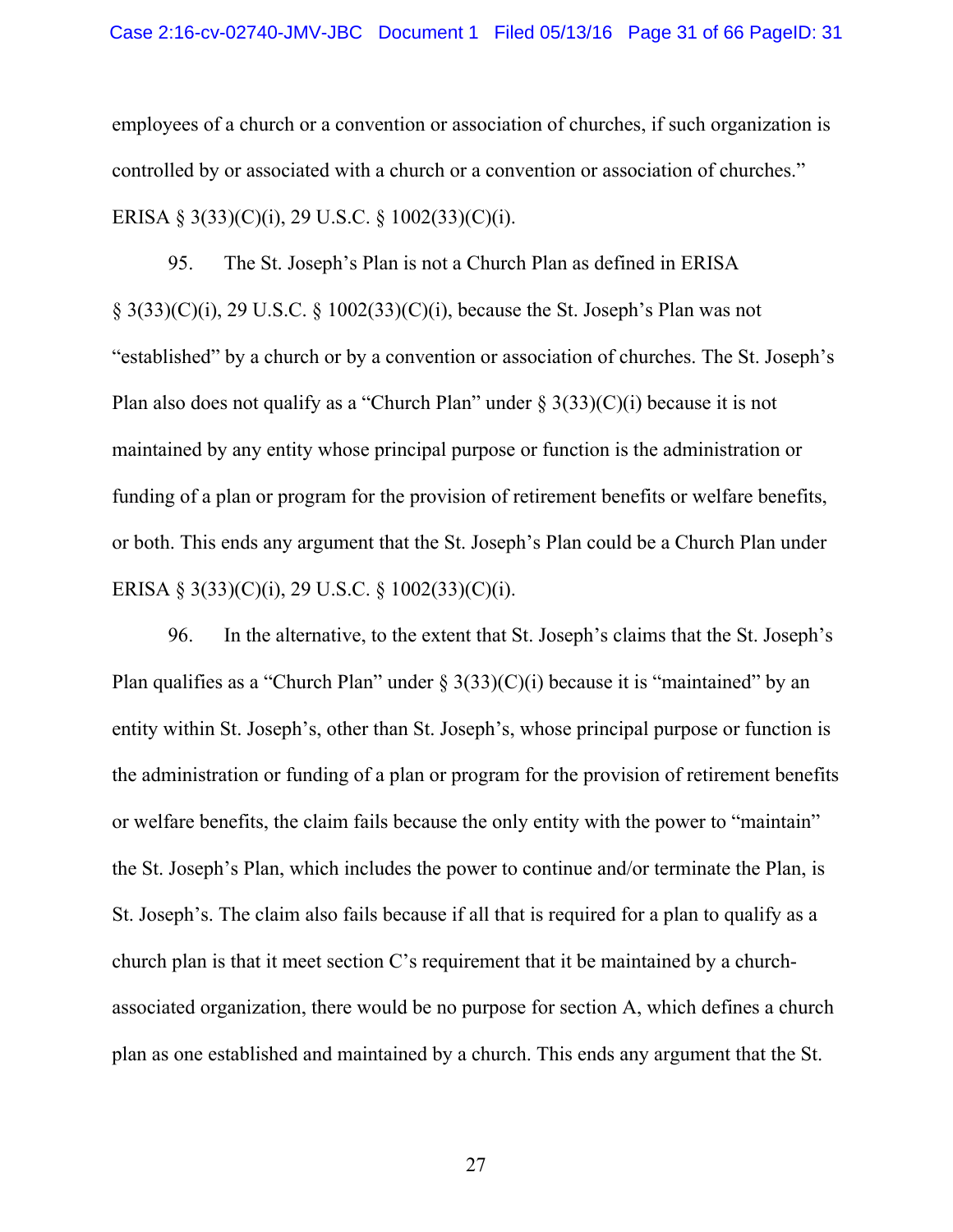Joseph's Plan could be a Church Plan under ERISA § 3(33)(C)(i), 29 U.S.C. § 1002(33)(C)(i), because it is maintained by an entity other than St. Joseph's.

97. However, even if the St. Joseph's Plan had been "established" by a church and even if the principal purpose or function of St. Joseph's was the administration or funding of the St. Joseph's Plan (instead of running a hospital conglomerate), the St. Joseph's Plan still would not qualify as a Church Plan under ERISA § 3(33)(C)(i), 29 U.S.C. § 1002(33)(C)(i), because the principal purpose of the Plan is not to provide retirement or welfare benefits to *employees of a church or convention or association of churches*. For example, the thousands of participants in the St. Joseph's Plan work for St. Joseph's, a non-profit healthcare system. St. Joseph's is not a church or convention or association of churches and its employees are not employees of a church or convention or association of churches within the meaning of ERISA.

98. Under ERISA § 3(33)(C)(ii), 29 U.S.C. § 1002(33)(C)(ii), however, an employee of a tax exempt organization that is controlled by or associated with a church or a convention or association of churches also may be considered an employee of a church. But this part of the definition merely explains which employees a church plan may cover *once a valid church plan is established*. The St. Joseph's Plan also fails this part of the definition, because St. Joseph's is not controlled by or associated with a church or convention or association of churches within the meaning of ERISA.

99. St. Joseph's is a non-profit corporation under New Jersey law.

100. St. Joseph's is governed by its Board of Directors.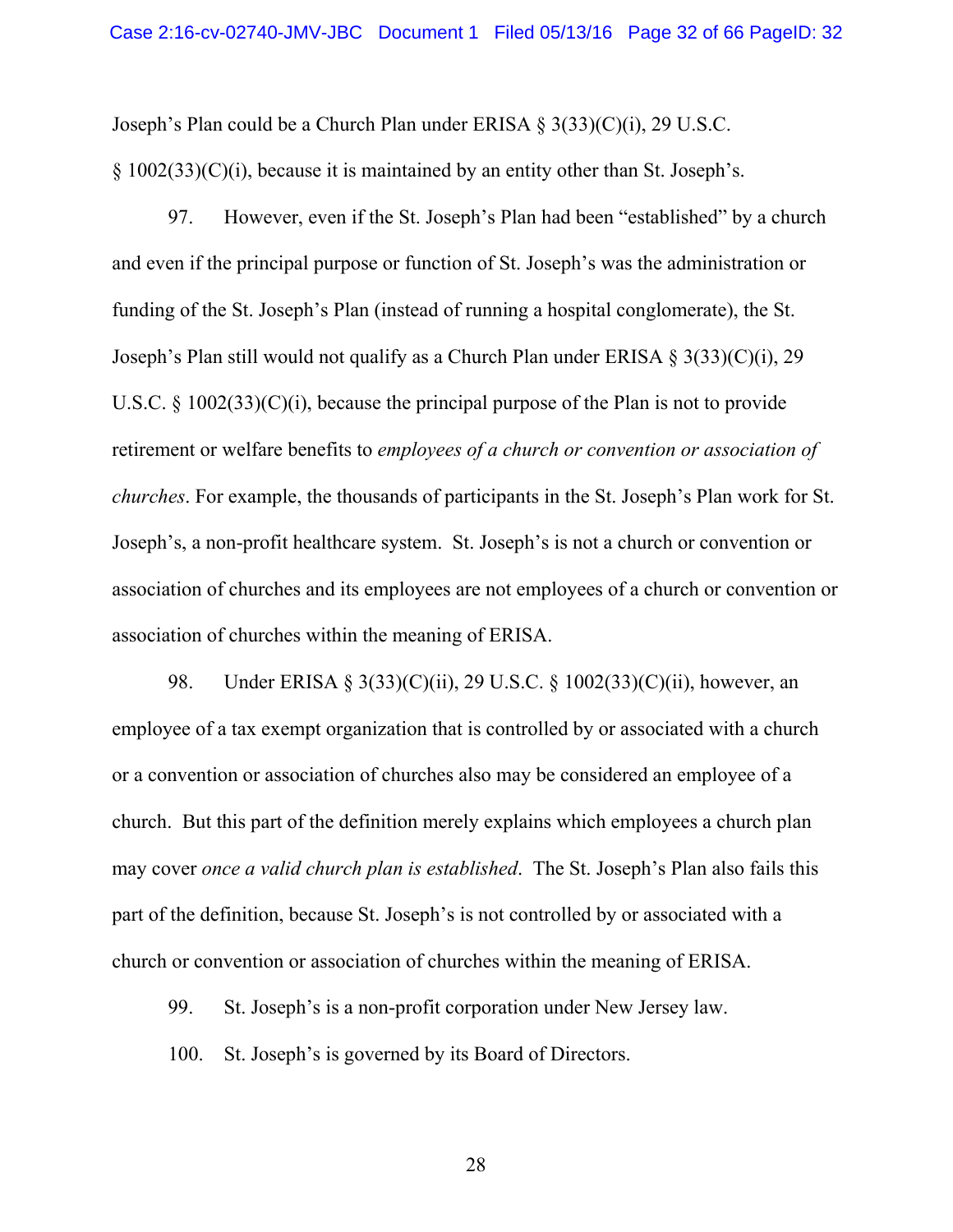101. St. Joseph's Board of Directors must act in the best interests of St. Joseph's at all times.

102. St. Joseph's Board of Directors owes fiduciary duties to the non-profit corporation.

103. St. Joseph's is not controlled by a church.

104. St. Joseph's is not controlled by a convention or association of churches.

105. St. Joseph's is not operated by a church.

106. In addition, St. Joseph's is not "associated with" a church or convention or association of churches within the meaning of ERISA. Under ERISA  $\S 3(33)(C)(iv)$ ,

29 U.S.C. § 1002(33)(C)(iv), an organization "is associated with a church or a convention or association of churches if it shares common religious bonds and convictions with that church or convention or association of churches." St. Joseph's does not share common religious bonds and convictions with a church or association of churches.

107. For example, St. Joseph's tells prospective employees that religious affiliation is not a factor in the recruiting and hiring of St. Joseph's employees. In choosing to recruit and hire from the population at large, St. Joseph's must also be willing to accept generally applicable, neutral regulations, such as ERISA, which protect those employees' legitimate interests.

108. The St. Joseph's Plan further fails to satisfy the requirements of ERISA  $\S$  3(33)(C)(i) because this section requires the organization that maintains the plans to be "controlled by or associated with" a church or convention or association of churches within the meaning of ERISA. 29 U.S.C.  $\S$  1002(33)(C)(i). Thus, even if (1) a church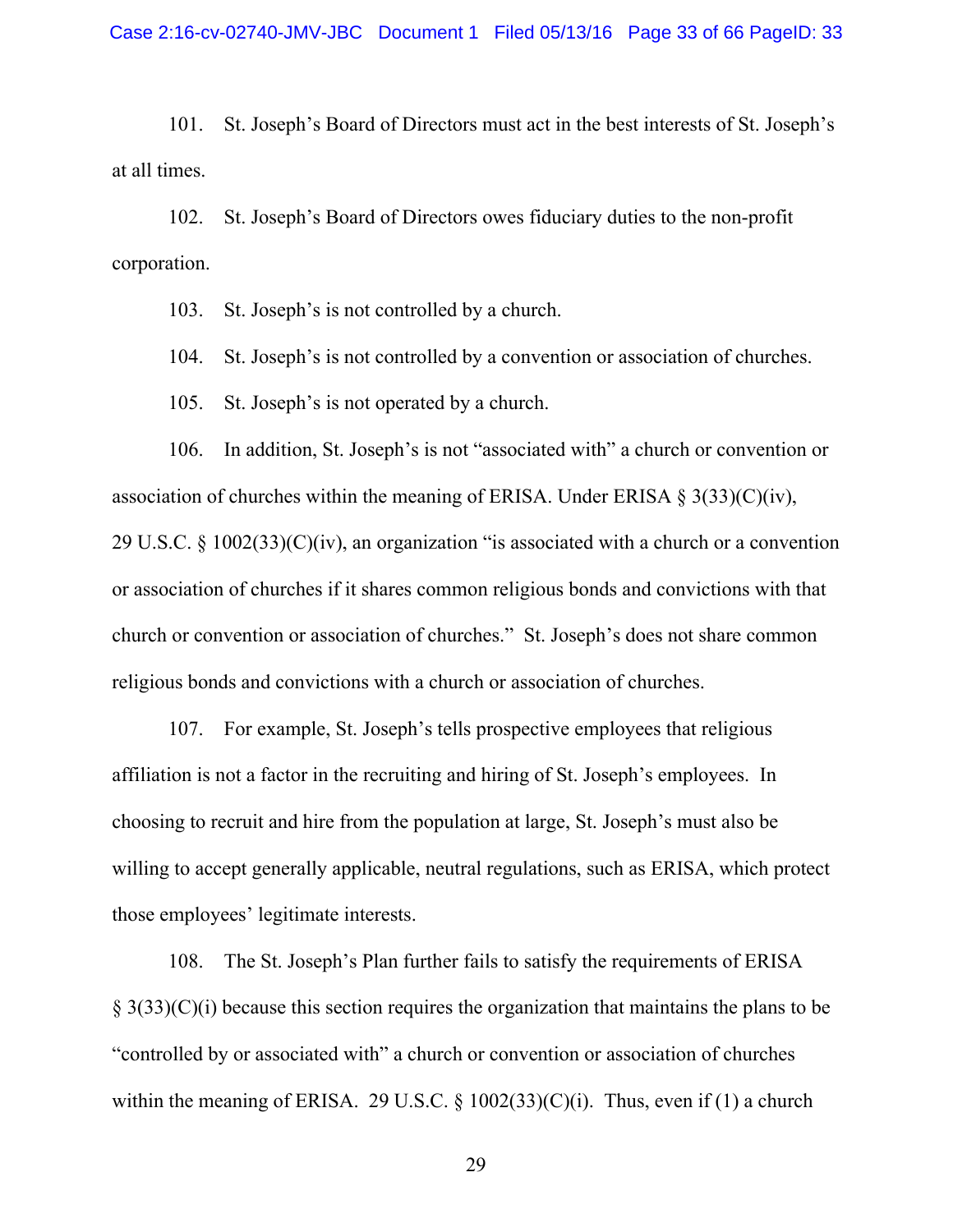had "established" the St. Joseph's Plan (which it did not), (2) the principal purpose or function of St. Joseph's was the administration or funding of the St. Joseph's Plan (instead of running a hospital conglomerate), and (3) St. Joseph's employees were employees of a church or convention or association of churches (which they are not), the St. Joseph's Plan still would not qualify as a Church Plan under ERISA  $\S 3(33)(C)(i)$ because—for the reasons outlined above—St. Joseph's is not *controlled by or associated with* a church or convention or association of churches within the meaning of ERISA. *See*  29 U.S.C. § 1002(33)(C)(i).

109. Finally, even if St. Joseph's were "controlled by or associated with" a church, and thus its employees were deemed "employees" of a church under ERISA § 3(33)(C)(ii)(2), and even if the St. Joseph's Plan was "maintained by" either a church or "pension board" satisfying the requirements of ERISA  $\S$  3(33)(C)(i), the St. Joseph's Plan still would not be a "Church Plan" because all "Church Plans" must be "established" by a church or by a convention or association of churches. 29 U.S.C. §§ 1002(33)(A), (C)(i). Although a church may be deemed an "employer" of the employees of an organization that it "controls" or with which it is "associated," *see* ERISA § 3(33)(C)(iii), 29 U.S.C. § 1002(33)(C)(iii), nothing in ERISA provides that the church may be deemed to have "established" a retirement plan that was in fact established by the "controlled" or "associated" organization. Accordingly, because a church did not establish the St. Joseph's Plan, the Plan cannot be a "Church Plan" within the meaning of ERISA.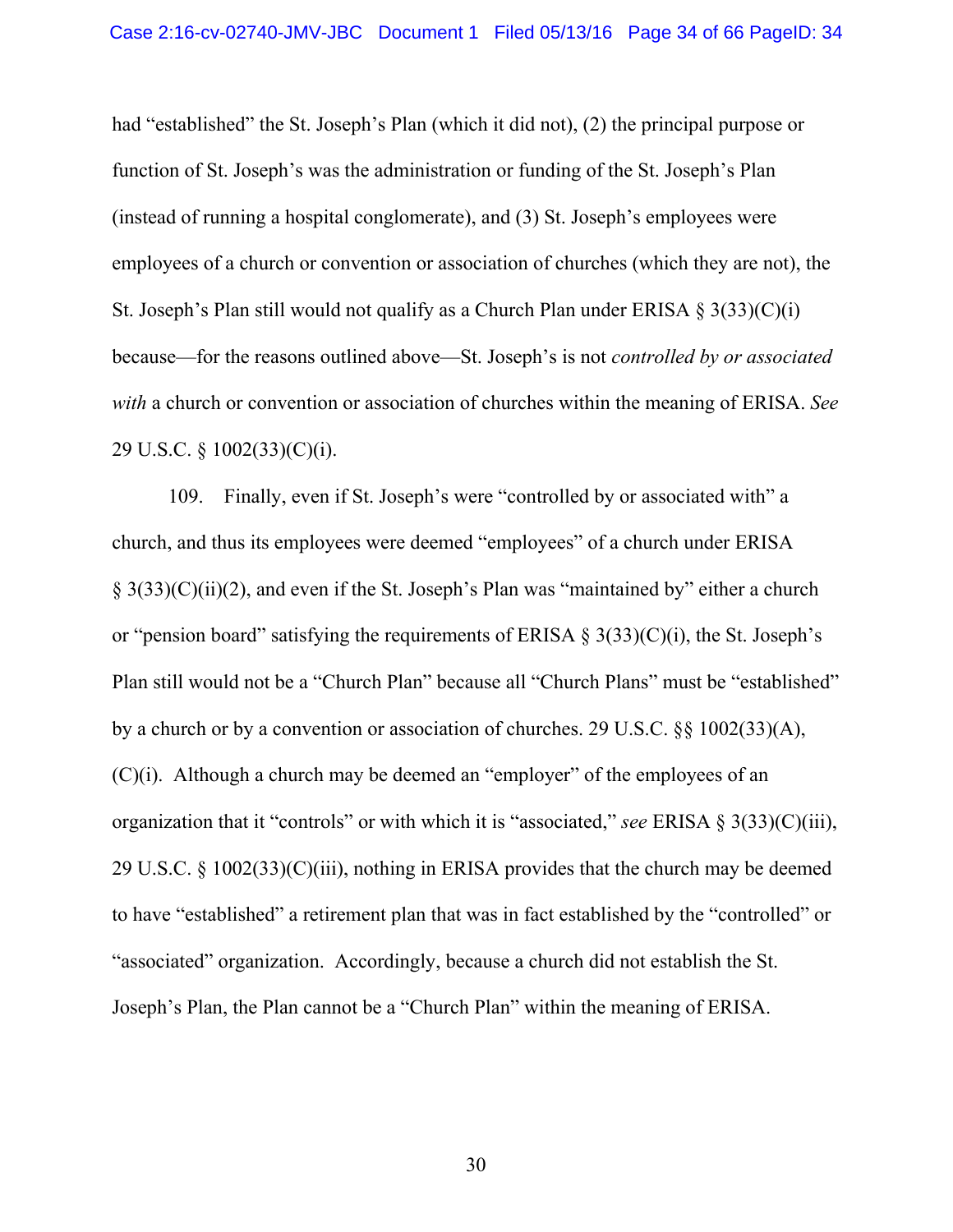### **b. Even if the St. Joseph's Plan Could Otherwise Qualify as a Church Plan under ERISA §§ 3(33)(A) or (C)(i), it is Excluded From Church Plan Status under ERISA § 3(33)(B)(ii)**

110. Under ERISA § 3(33)(B)(ii), 29 U.S.C. § 1002(33)(B)(ii), a plan is specifically excluded from Church Plan status if less than substantially all of the plan participants are members of the clergy or employed by an organization controlled by or associated with a church or convention or association of churches. In this case, upon information and belief there are at least 5,000 participants in the St. Joseph's Plan, and very nearly all of them are non-clergy healthcare workers.

111. If the approximately 5,000 participants in the St. Joseph's Plan do not work for an organization that is controlled by or associated with a church or convention or association of churches, then even if the St. Joseph's Plan could otherwise qualify as a Church Plan under ERISA §§ 3(33)(A) or  $(C)(i)$ , it still would be foreclosed from Church Plan status under § 3(33)(B)(ii), 29 U.S.C. § 1002(33)(B)(ii).

112. As set forth above, St. Joseph's is not controlled by a church, or any convention or association of churches, nor does it share common religious bonds and convictions with a church, or any convention or association of churches, within the meaning of ERISA § 3(33)(C)(iv).

> **c. Even if the St. Joseph's Plan Could Otherwise Qualify as a Church Plan under ERISA, the Church Plan Exemption, as Claimed By St. Joseph's, Violates the Establishment Clause of the First Amendment of the Constitution, and is Therefore Void and Ineffective**

113. The Church Plan exemption is an accommodation for *churches* that establish and maintain pension plans, and it allows such plans to be exempt from ERISA.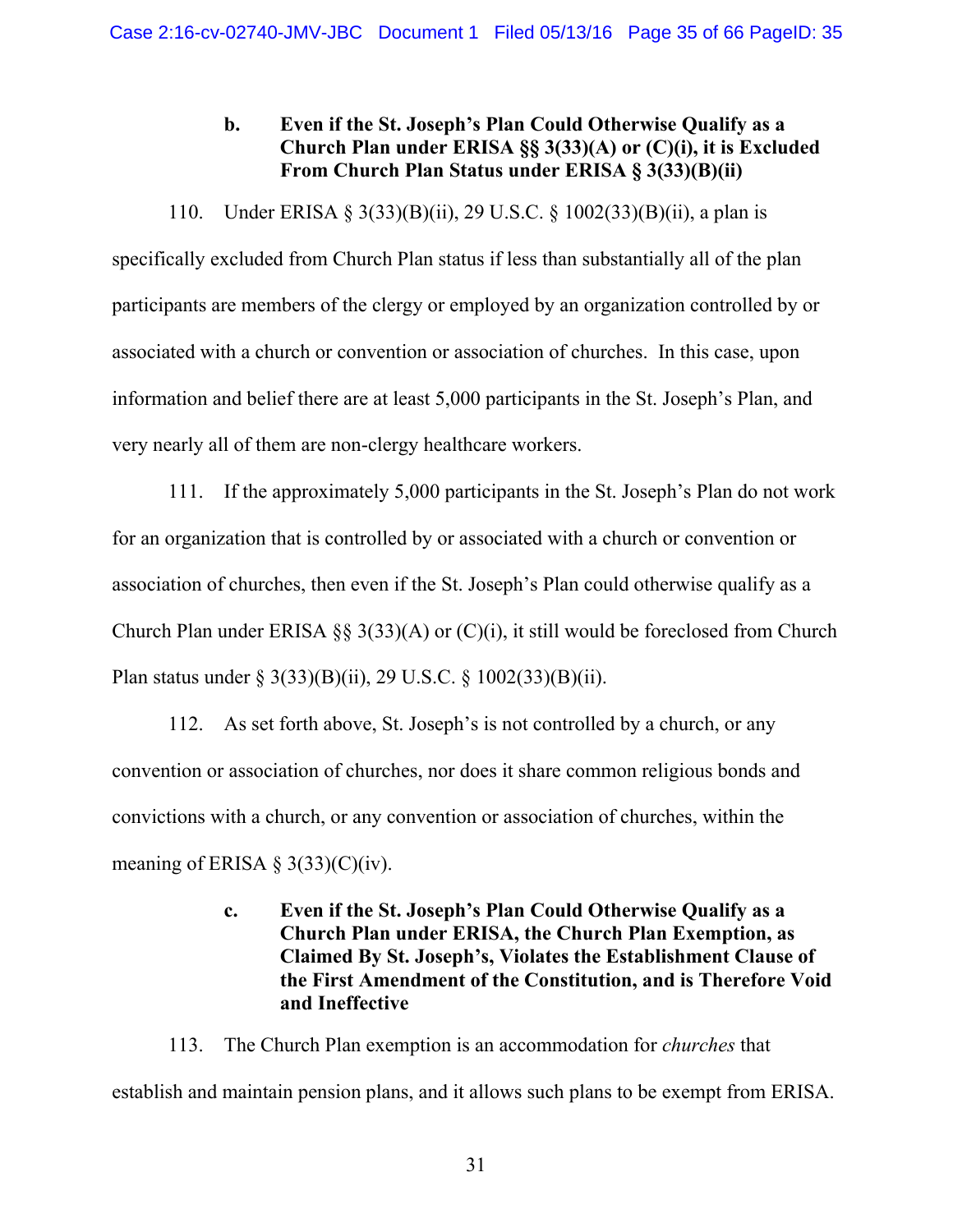114. The Establishment Clause guards against the establishment of religion by the government. The government "establishes religion" when, among other activities, it privileges those with religious beliefs (*e.g.*, exempts them from neutral regulations) at the expense of nonadherents and/or while imposing legal and other burdens on nonmembers. Extension of the Church Plan exemption to St. Joseph's, a nonprofit hospital corporation, privileges St. Joseph's for its claimed faith at the expense of its employees, who are told that their faith is not relevant to their employment, yet who are then denied the benefit of insured, funded pensions, as well as many other important ERISA protections. Similarly, St. Joseph's, a nonprofit hospital corporation, has a privileged economic advantage over its competitors in the commercial arena it has chosen, based solely on St. Joseph's claimed religious beliefs. This too is prohibited by the Establishment Clause. Simply put, when government provides a regulatory exemption "exclusively to religious organizations that is not required by the Free Exercise Clause and that . . . burdens nonbeneficiaries," it has endorsed religion in violation of the Establishment Clause. *See, e.g., Tex. Monthly, Inc. v. Bullock*, 489 U.S. 1, 15, 18 n.8 (1989) (plurality opinion).

115. As set forth in more detail below in Count IX, the extension of the Church Plan accommodation to St. Joseph's, a nonprofit healthcare corporation, violates the Establishment Clause because it is not necessary to further the stated purposes of the exemption, harms St. Joseph's workers, puts St. Joseph's competitors at an economic disadvantage, relieves St. Joseph's of no genuine religious burden created by ERISA, and creates more government entanglement with alleged religious beliefs than compliance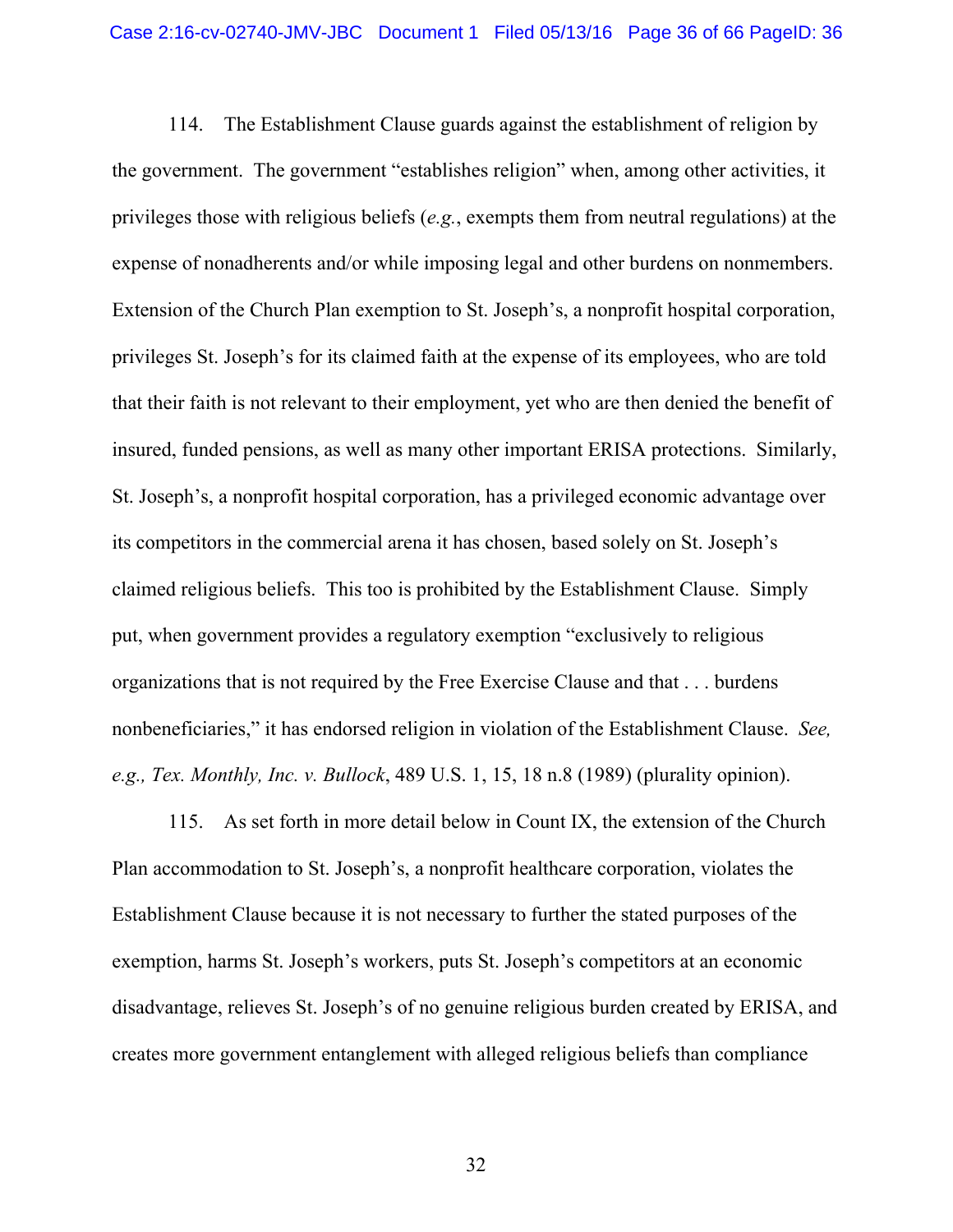with ERISA creates. Accordingly, the Church Plan exemption, as claimed by St. Joseph's, is void and ineffective.

#### **VI. CLASS ALLEGATIONS**

116. Plaintiff brings this action as a class action pursuant to Rule 23 of the Federal Rules of Civil Procedure on behalf of herself and the following class of persons similarly situated: All participants or beneficiaries of the St. Joseph's Hospital and Medical Center Pension Plan.

117. Excluded from the Class are any high-level executives at St. Joseph's or any employees who have responsibility or involvement in the administration of the Plan, or who are subsequently determined to be fiduciaries of the St. Joseph's Plan, including the Individual Defendants.

#### **A. Numerosity**

118. The exact number of Class members is unknown to Plaintiff at this time, but may be readily determined from records maintained by St. Joseph's. St. Joseph's parent corporation, SPHS, through its subsidiaries, currently employs more than 5,000 individuals. Upon information and belief, many, if not all, of those persons are likely members of the Class, and thus the Class is so numerous that joinder of all members is impracticable.

### **B. Commonality**

119. The issues regarding liability in this case present common questions of law and fact, with answers that are common to all members of the Class, including (1) whether the Plan is exempt from ERISA as a Church Plan, and, if not, (2) whether the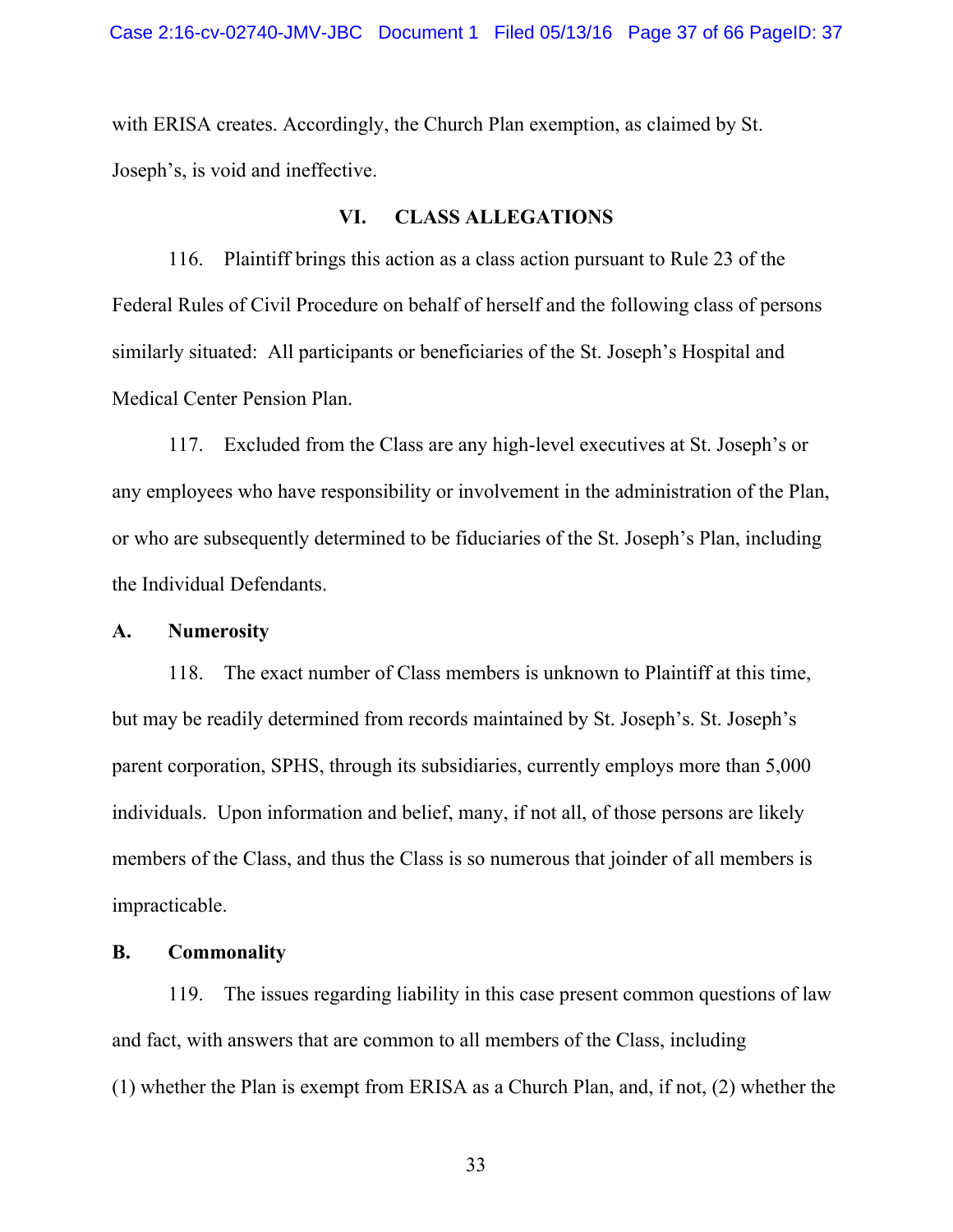fiduciaries of the Plan have failed to administer and failed to enforce the funding obligations of the Plan in accordance with ERISA.

120. The issues regarding the relief are also common to the members of the Class as the relief will consist of (1) a declaration that the Plan is an ERISA covered plan; (2) an order requiring that the Plan comply with the administration and enforce the funding obligations of the Plan in accordance with ERISA; and (3) an order requiring St. Joseph's to pay civil penalties to the Class, in the same statutory daily amount for each member of the Class.

#### **C. Typicality**

121. Plaintiff's claims are typical of the claims of the other members of the Class because her claims arise from the same event, practice and/or course of conduct, namely Defendants' failure to maintain the Plan in accordance with ERISA. Plaintiff's claims are also typical because all Class members are similarly affected by Defendants' wrongful conduct.

122. Plaintiff's claims are also typical of the claims of the other members of the Class because, to the extent Plaintiff seeks equitable relief, it will affect all Class members equally. Specifically, the equitable relief sought consists primarily of (i) a declaration that the St. Joseph's Plan is not a Church Plan; and (ii) a declaration that the St. Joseph's Plan is an ERISA covered plan that must comply with the administration and funding requirements of ERISA. In addition, to the extent Plaintiff seeks monetary relief, it is for civil fines to the Class in the same statutory daily amount for each member of the Class.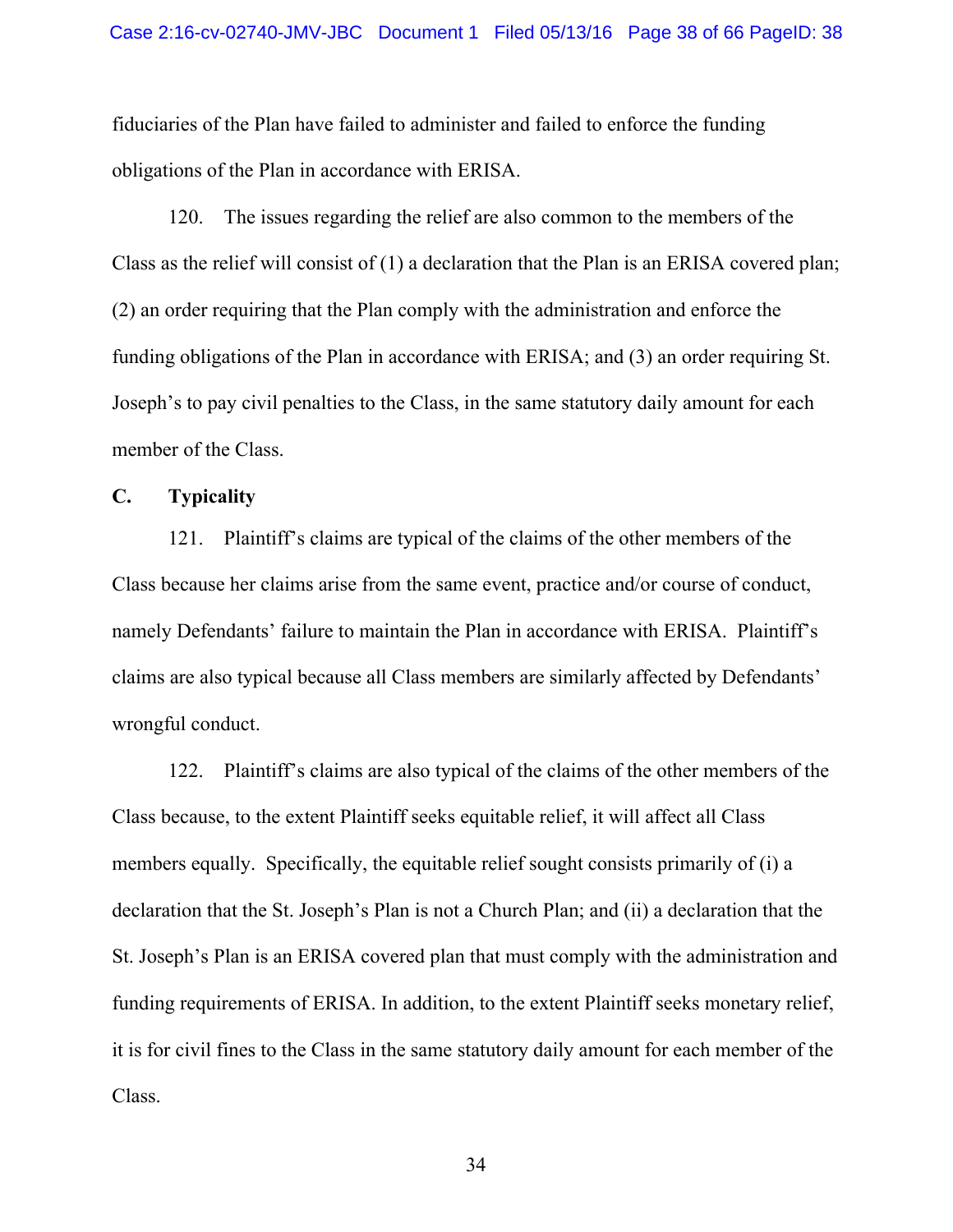123. St. Joseph's does not have any defenses unique to Plaintiff's claims that would make Plaintiff's claims atypical of the remainder of the Class.

#### **D. Adequacy**

124. Plaintiff will fairly and adequately represent and protect the interests of all members of the Class.

125. Plaintiff does not have any interests antagonistic to or in conflict with the interests of the Class.

126. Defendant St. Joseph's and the Individual Defendants have no unique defenses against the Plaintiff that would interfere with Plaintiff's representation of the Class.

127. Plaintiff has engaged counsel with extensive experience prosecuting class actions in general and ERISA class actions in particular.

### **E. Rule 23(b)(1) Requirements**

128. The requirements of Rule  $23(b)(1)(A)$  are satisfied because prosecution of separate actions by the members of the Class would create a risk of establishing incompatible standards of conduct for Defendants.

129. The requirements of Rule 23(b)(1)(B) are satisfied because adjudications of these claims by individual members of the Class would, as a practical matter, be dispositive of the interests of the other members not parties to the actions, or substantially impair or impede the ability of other members of the Class to protect their interests.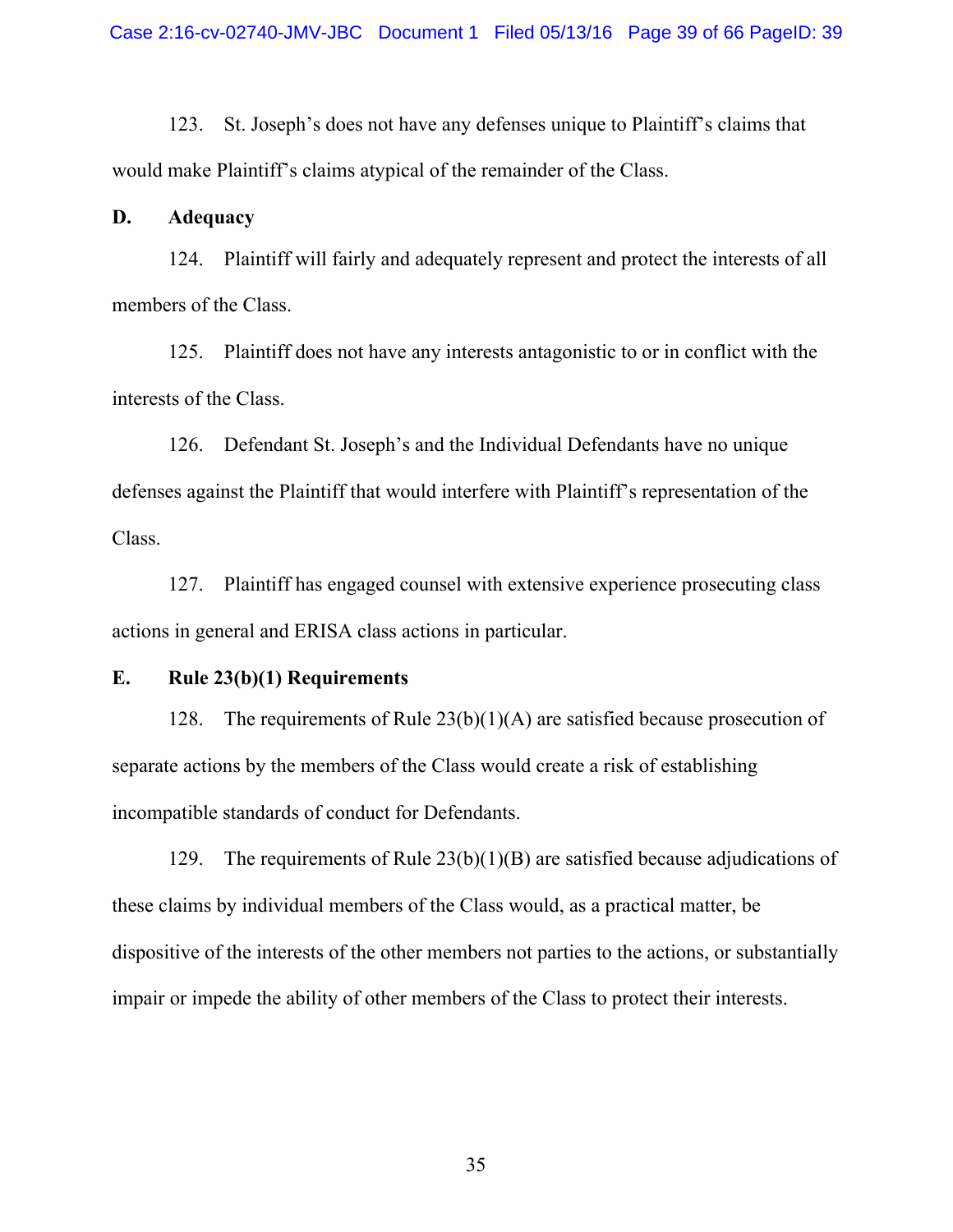### **F. Rule 23(b)(2) Requirements**

130. Class action status is also warranted under Rule 23(b)(2) because Defendants have acted or refused to act on grounds generally applicable to the Class, thereby making appropriate final injunctive, declaratory, or other appropriate equitable relief with respect to the Class as a whole.

#### **G. Rule 23(b)(3) Requirements**

131. If the Class is not certified under Rule 23(b)(1) or (b)(2), then certification under (b)(3) is appropriate because questions of law or fact common to members of the Class predominate over any questions affecting only individual members. The common issues of law or fact that predominate over any questions affecting only individual members include: (1) whether the Plan is exempt from ERISA as a Church Plan, and, if not, (2) whether the fiduciaries of the Plan have failed to administer and fund the Plan in accordance with ERISA, and (3) whether the Church Plan exemption, as claimed by St. Joseph's, violates the Establishment Clause of the First Amendment. A class action is superior to the other available methods for the fair and efficient adjudication of this controversy because:

A. Individual Class members do not have an interest in controlling the prosecution of these claims in individual actions rather than a class action because the equitable relief sought by any Class member will either inure to the benefit of the Plan or affect each class member equally;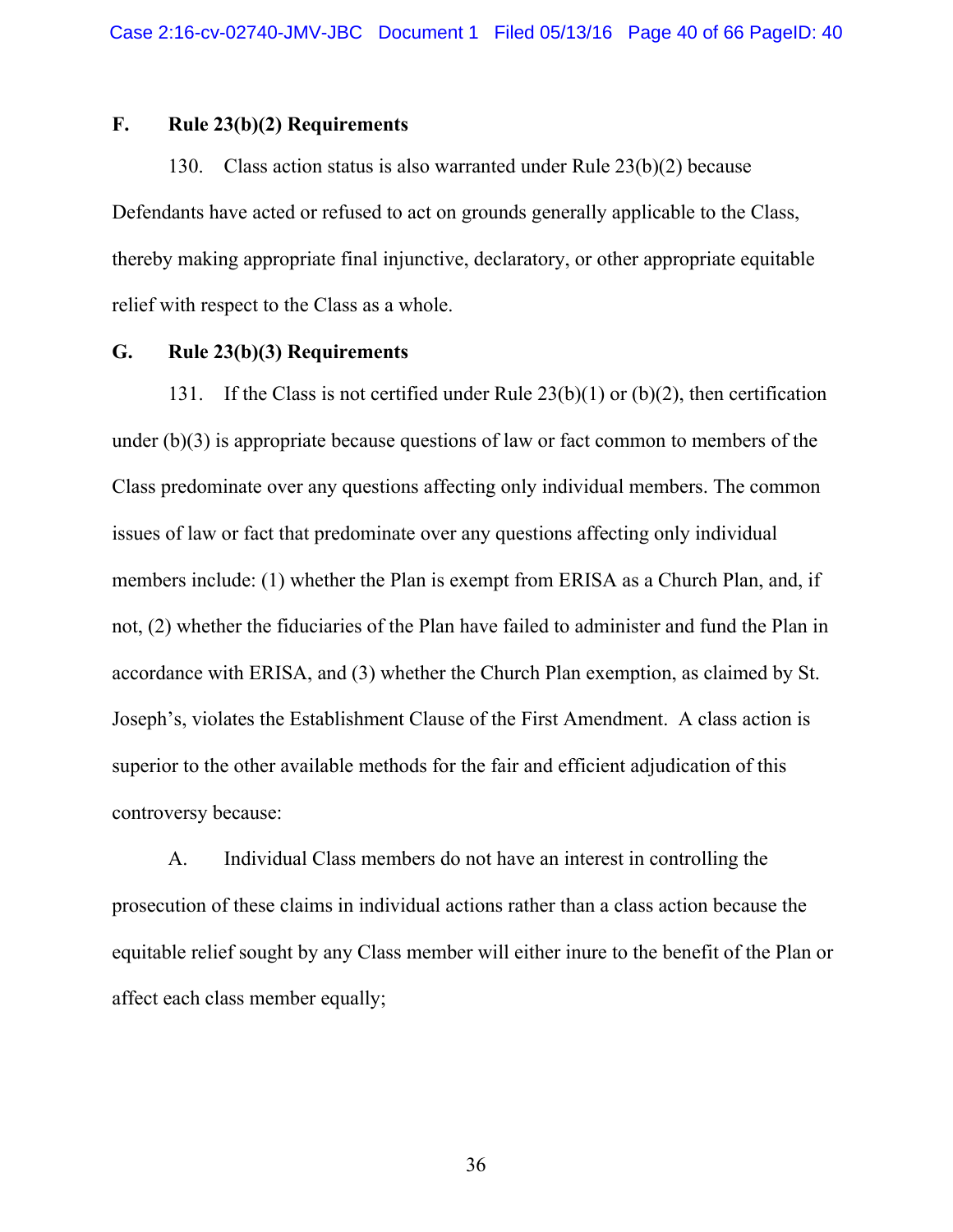B. Individual Class members also do not have an interest in controlling the

prosecution of these claims because the monetary relief that they could seek in any individual action is identical to the relief that is being sought on their behalf herein;

C. This litigation is properly concentrated in this forum, which is where Defendant St. Joseph's is headquartered and transacts business and where Plaintiff lives; and

D. There are no difficulties managing this case as a class action.

#### **VII. CAUSES OF ACTION**

### **COUNT I (Claim for Equitable Relief Pursuant to ERISA §§ 502(a)(2) and 502(a)(3) Against All Defendants)**

132. Plaintiff repeats and re-alleges the allegations contained in all foregoing paragraphs herein.

133. ERISA § 502(a)(3), 29 U.S.C. § 1132(a)(3), authorizes a participant or beneficiary to bring a civil action to obtain "appropriate equitable relief ... to enforce any provisions of this title." Pursuant to this provision, 28 U.S.C. §§ 2201 and 2202, and Federal Rule of Civil Procedure 57, Plaintiff seeks declaratory relief that the St. Joseph's Plan is not a Church Plan within the meaning of ERISA § 3(33), 29 U.S.C. § 1002(33), and thus is subject to the provisions of Title I and Title IV of ERISA.

134. ERISA § 502(a)(3), 29 U.S.C. § 1132(a)(3), also authorizes a participant or beneficiary to bring a civil action "(A) to enjoin any act or practice which violates any provision of this title or the terms of the plan, or (B) to obtain other appropriate equitable relief (i) to redress such violations or (ii) to enforce any provisions of this subchapter or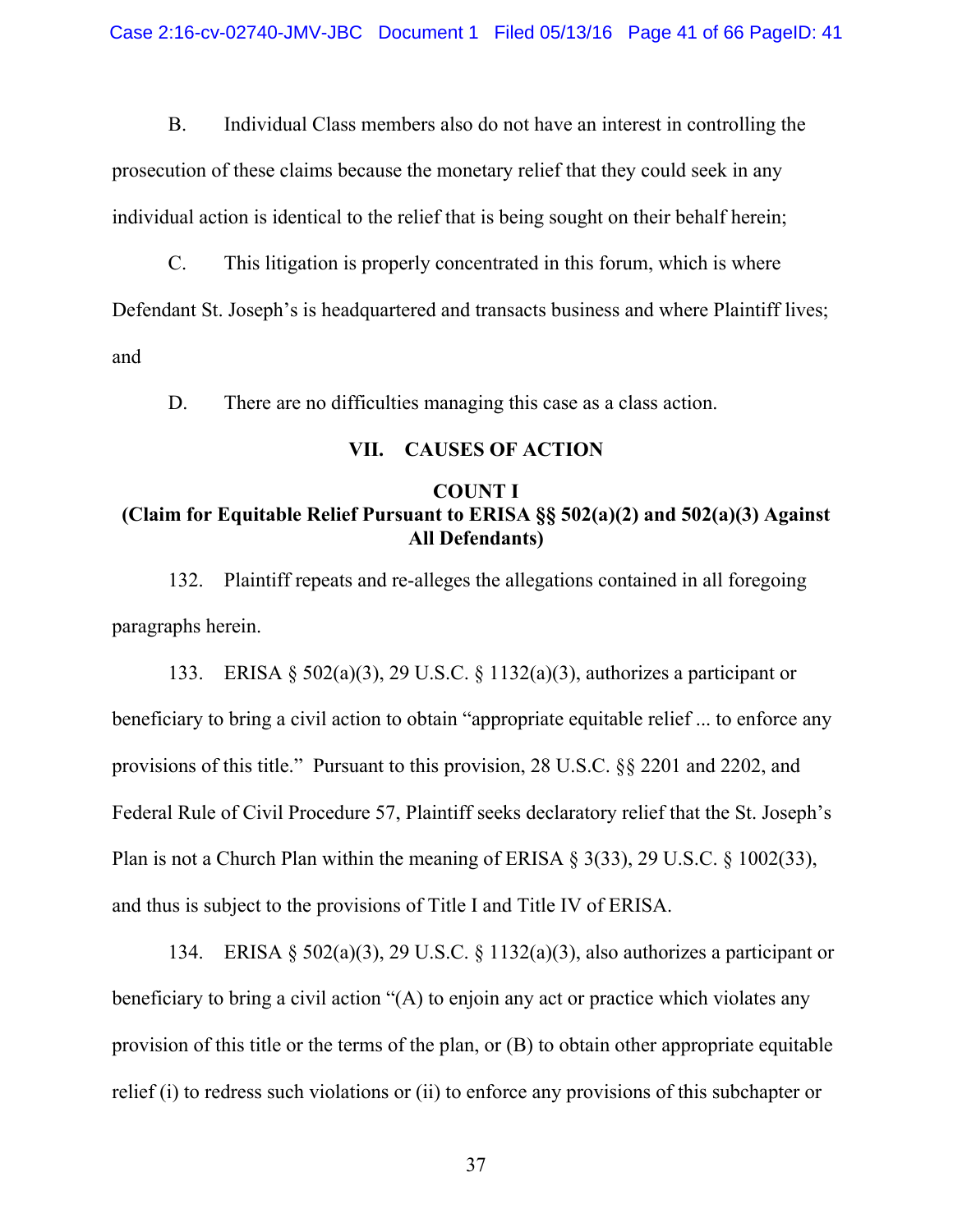the terms of the plan." Pursuant to these provisions, Plaintiff seeks orders directing the St. Joseph's Plan's sponsor and administrator to bring the St. Joseph's Plan into compliance with ERISA.

135. ERISA § 502(a)(2), 29 U.S.C. § 1132(2), authorizes a participant or beneficiary to bring a civil action for appropriate relief under 29 U.S.C. § 1109(a), against a fiduciary "who breaches any of the responsibilities, obligations, or duties imposed upon fiduciaries" and the fiduciary "shall be personally liable to make good to such plan any losses to the plan resulting from each such breach, and to restore to such plan any profits of such fiduciary which have been made through use of assets of the plan by the fiduciary, and shall be subject to such other equitable or remedial relief as the court may deem appropriate." Because the operation of the Plan as a non-ERISA plan was a breach of Defendants' fiduciary duties, the Defendants breached their fiduciary duties and Plaintiff also seeks Plan-wide equitable and remedial relief under ERISA  $§ 502(a)(2)$ .

136. As the St. Joseph's Plan is not a Church Plan within the meaning of ERISA § 3(33), 29 U.S.C. § 1002(33), and meets the definition of a pension plan under ERISA § 3(2), 29 U.S.C. § 1002(2), the St. Joseph's Plan should be declared to be an ERISAcovered pension plan, and the St. Joseph's Plan's sponsor and administrator should be ordered to bring the St. Joseph's Plan into compliance with ERISA, including by remedying the violations set forth below.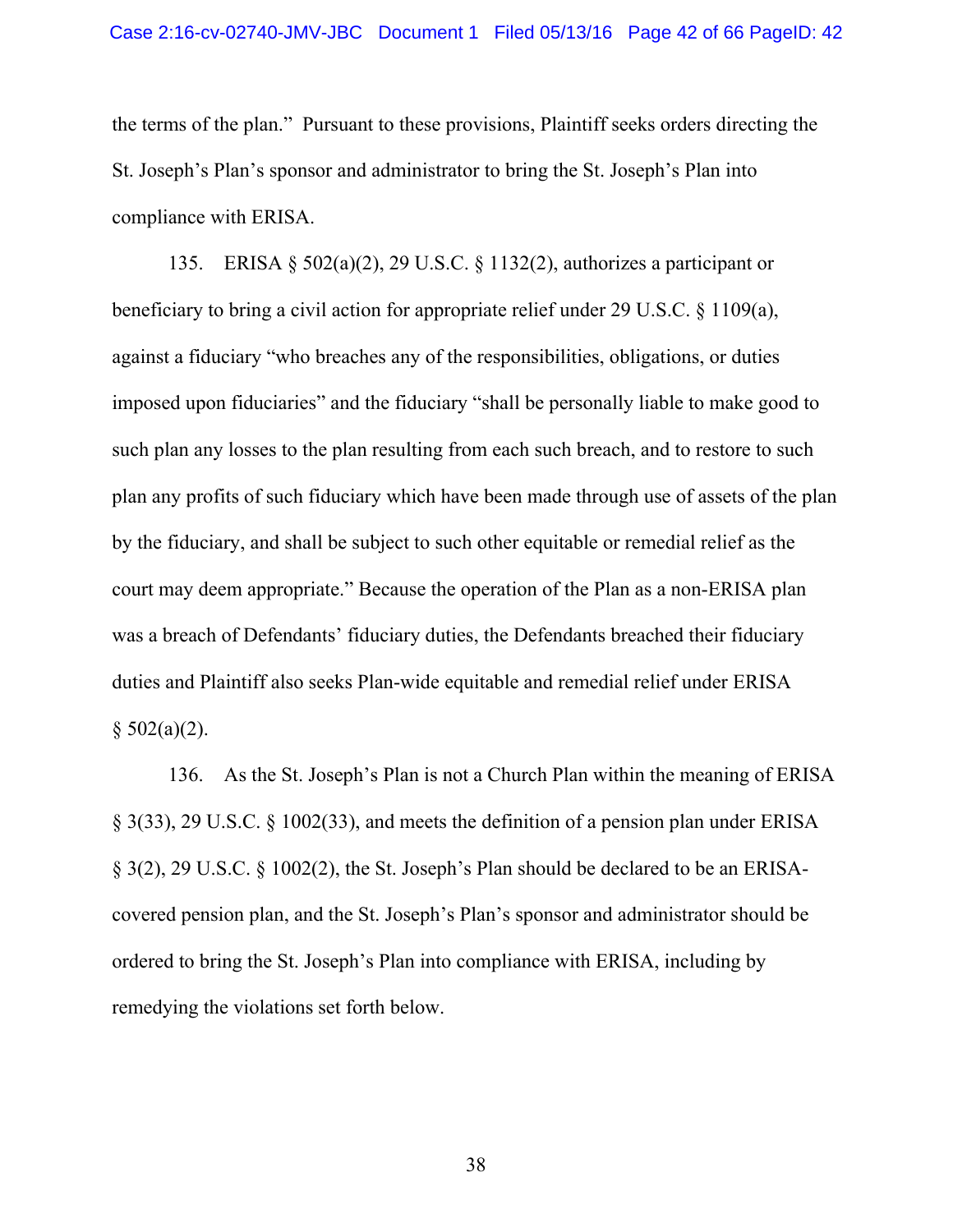#### **COUNT II**

### (**Claim for Violation of Reporting and Disclosure Provisions Against Defendant St. Joseph's)**

137. Plaintiff incorporates and re-alleges by reference the foregoing paragraphs as if fully set forth herein.

#### **1. Summary Plan Descriptions**

138. St. Joseph's has failed to provide and continues to fail to provide Plaintiff or any member of the Class with Summary Plan Descriptions with respect to the St. Joseph's Plan that meet the requirements of ERISA § 102, 29 U.S.C. § 1022, and the regulations promulgated thereunder.

139. Because St. Joseph's has been the Plan Administrator of the Plan at all relevant times, it violated ERISA § 104, 29 U.S.C. § 1024, by failing to provide Plaintiff and members of the Class with adequate Summary Plan Descriptions.

#### **2. Annual Reports**

140. St. Joseph's has failed to file annual reports and continues to fail to file annual reports with respect to the St. Joseph's Plan with the Secretary of Labor in compliance with ERISA § 103, 29 U.S.C. § 1023, nor has it filed a Form 5500 and associated schedules and attachments, which the Secretary has approved as an alternative method of compliance with ERISA § 103, 29 U.S.C. § 1023.

141. Because St. Joseph's has been the Plan Administrator of the St. Joseph's Plan at all relevant times, St. Joseph's has violated ERISA § 104(a), 29 U.S.C. § 1024(a), by failing to file annual reports with respect to the St. Joseph's Plan with the Secretary of Labor in compliance with ERISA § 103, 29 U.S.C. § 1023, or Form 5500s and associated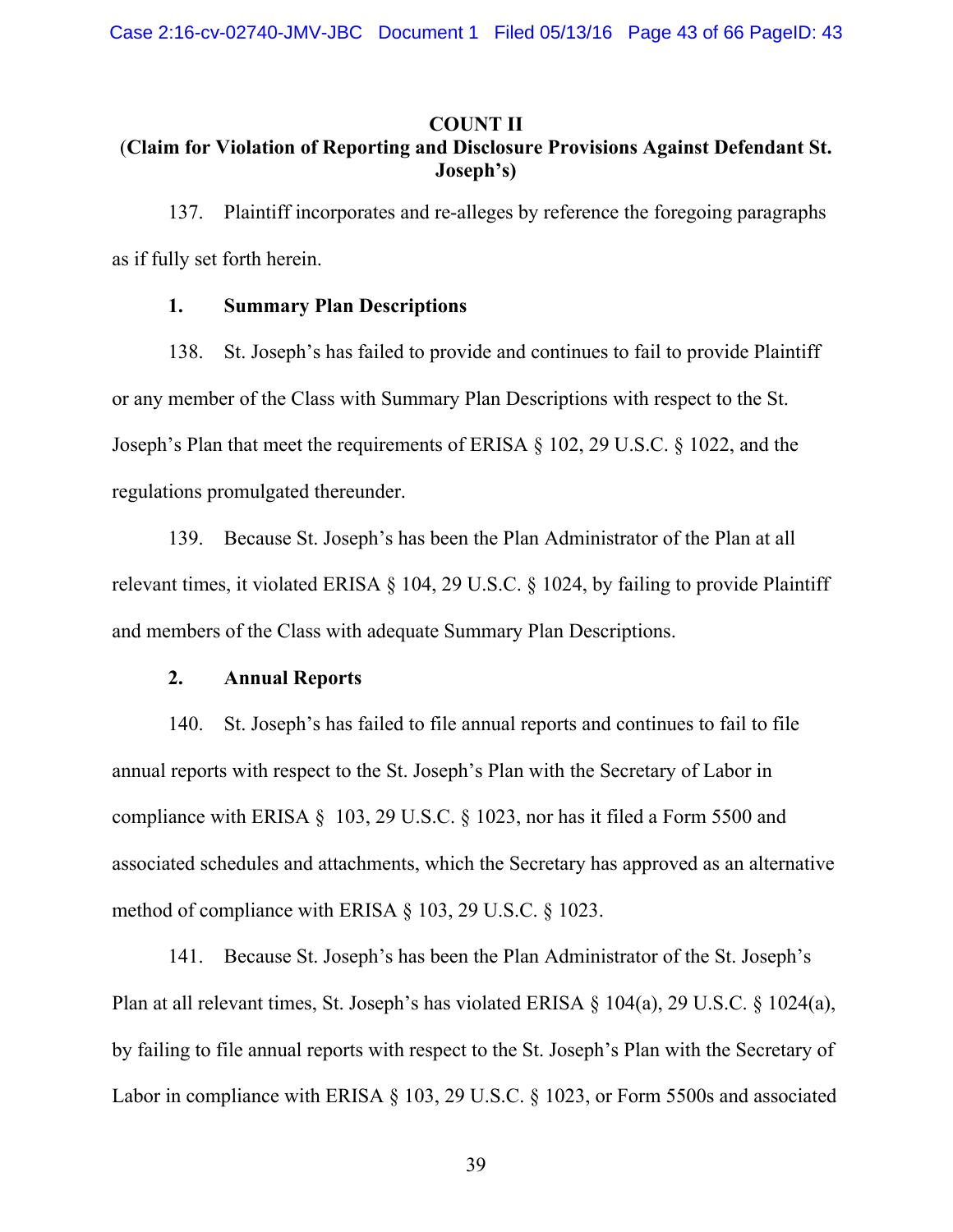schedules and attachments, which the Secretary has approved as an alternate method of compliance with ERISA § 103, 29 U.S.C. § 1023.

#### **3. Summary Annual Reports**

142. St. Joseph's has failed to furnish and continues to fail to furnish Plaintiff or any member of the Class with a Summary Annual Report with respect to the St. Joseph's Plan in compliance with ERISA  $\S$  104(b)(3) and regulations promulgated thereunder. 29 U.S.C. § 1024(b)(3).

143. Because St. Joseph's has been the Plan Administrator of the St. Joseph's Plan at all relevant times, St. Joseph's has violated ERISA § 104(b)(3), 29 U.S.C. § 1024(b)(3), by failing to furnish Plaintiff or any member of the Class with a Summary Annual Report with respect to the St. Joseph's Plan in compliance with ERISA § 104(b)(3) and the regulations promulgated thereunder. 29 U.S.C. § 1024(b)(3).

#### **4. Notification of Failure to Meet Minimum Funding**

144. St. Joseph's has failed to furnish and continues to fail to furnish Plaintiff or any member of the Class with a Notice with respect to the St. Joseph's Plan pursuant to ERISA  $\S$  101(d)(1), 29 U.S.C.  $\S$  1021(d)(1), informing them that St. Joseph's had failed to make payments required to comply with ERISA § 302, 29 U.S.C. § 1082, with respect to the St. Joseph's Plan.

145. Defendant St. Joseph's is the employer that established and/or maintains the St. Joseph's Plan.

146. Defendant St. Joseph's has failed to fund and continues to fail to fund the St. Joseph's Plan in accordance with ERISA § 302, 29 U.S.C. § 1082.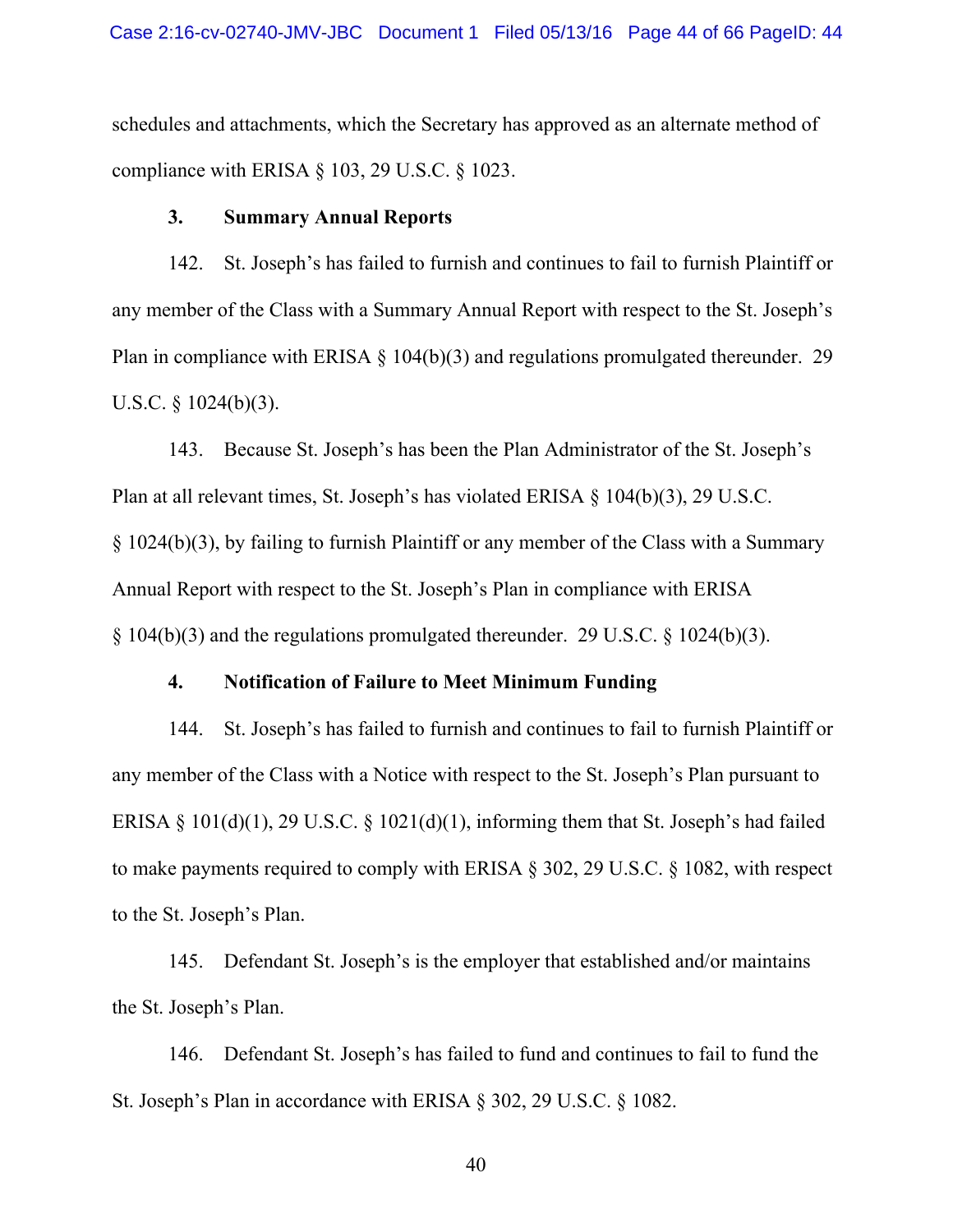147. As the employer maintaining the St. Joseph's Plan, Defendant St. Joseph's has violated ERISA § 302, 29 U.S.C. § 1082, by failing to fund the St. Joseph's Plan. St. Joseph's is liable for its own violations of ERISA  $\S$  101(d)(1), 29 U.S.C.  $\S$  1021(d)(1), and as such may be required by the Court to pay Plaintiff and each class member up to \$110 per day (as permitted by 29 C.F.R.  $\S$  2575.502(c)(3)) for each day that Defendant has failed to provide Plaintiff and each Class member with the notice required by ERISA  $§ 101(d)(1), 29 U.S.C. § 1021(d)(1).$ 

#### **5. Funding Notices**

148. St. Joseph's has failed to furnish and continues to fail to furnish Plaintiff or any member of the Class with a Funding Notice with respect to the St. Joseph's Plan pursuant to ERISA § 101(f), 29 U.S.C. § 1021(f).

149. Because St. Joseph's has been the Plan Administrator of the St. Joseph's Plan at all relevant times, it has violated ERISA  $\S$  101(f) by failing to provide each participant and beneficiary of the St. Joseph's Plan with the Funding Notice required by ERISA  $\S$  101(f), and as such may be required by the Court to pay Plaintiff and each Class member up to \$110 per day (as permitted by ERISA  $\S$  502(c)(1), 29 U.S.C.  $§ 1132(c)(1)$ , amended by 29 C.F.R.  $§ 2575.502c-1)$  for each day that Defendant has failed to provide Plaintiff and each Class member with the notice required by ERISA  $§ 101(f)$ . 29 U.S.C. § 1021(f).

#### **6. Pension Benefit Statements**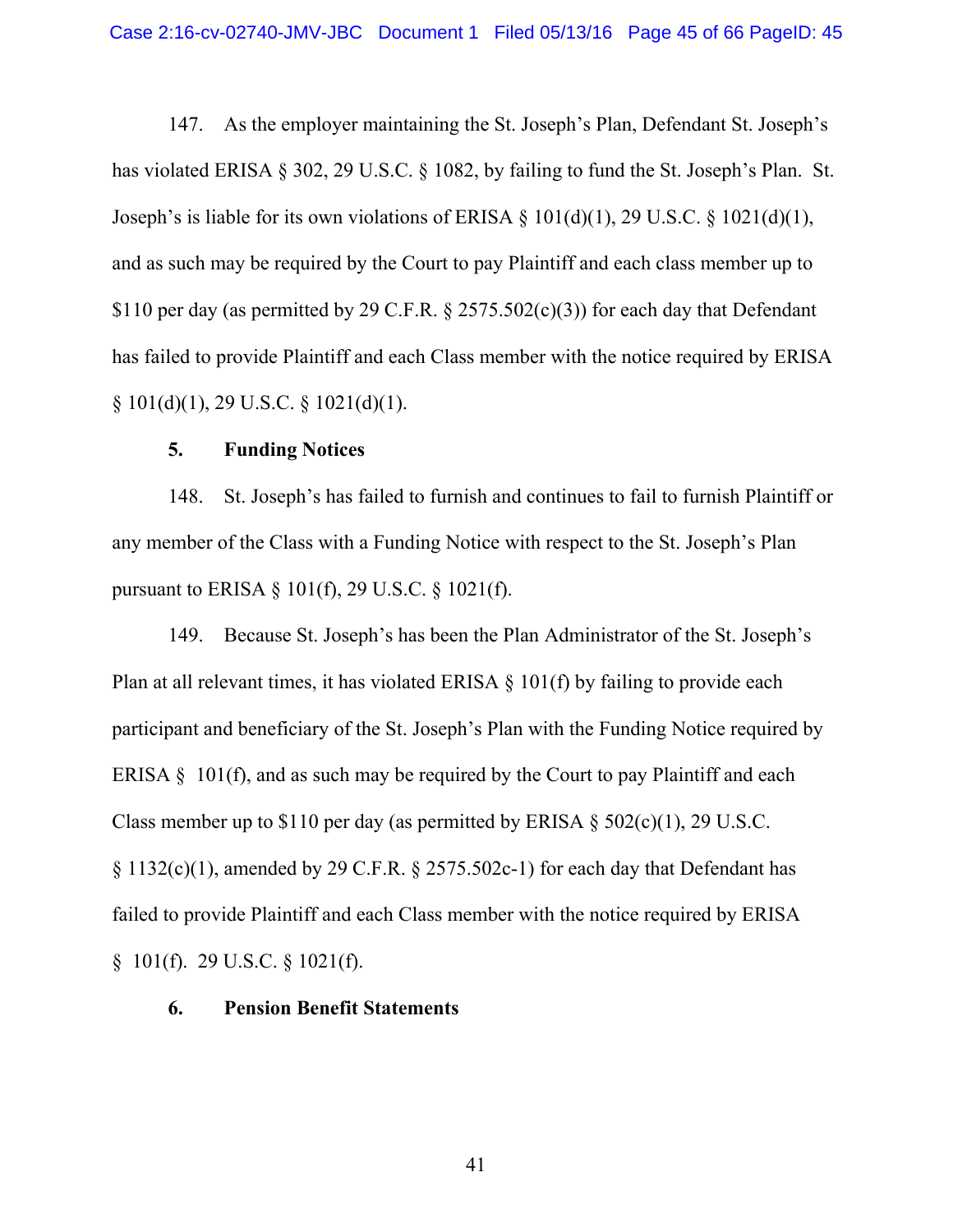150. St. Joseph's has failed to furnish and continues to fail to furnish Plaintiff or any member of the Class with Pension Benefit Statements, with respect to the St. Joseph's Plan, pursuant to ERISA § 105(a)(1), 29 U.S.C. § 1025(a)(1).

151. Because St. Joseph's has been the Plan Administrator of the St. Joseph's Plan at all relevant times, it has violated ERISA  $\S$  105(a)(1) and as such may be required by the Court to pay Plaintiff and each Class member up to \$110 per day (as permitted by ERISA § 502(c)(1), 29 U.S.C. § 1132(c)(1), amended by 29 C.F.R. § 2575.502c-1) for each day that Defendant has failed to provide Plaintiff and each Class member with the Pension Benefit Statements required by ERISA  $\S$  105(a)(1), 29 U.S.C.  $\S$  1025(a)(1).

### **COUNT III (Claim for Failure to Provide Minimum Funding Against Defendant St. Joseph's)**

152. Plaintiff incorporates and re-alleges by reference the foregoing paragraphs as if fully set forth herein.

153. ERISA § 302, 29 U.S.C. § 1082, establishes minimum funding standards for defined benefit plans that require employers to make minimum contributions to their plans so that each plan will have assets available to fund plan benefits if the employer maintaining the plan is unable to pay benefits out of its general assets.

154. St. Joseph's was responsible for making the contributions that should have been made pursuant to ERISA § 302, 29 U.S.C. § 1082, at a level commensurate with that which would be required under ERISA.

155. At all relevant times, St. Joseph's has failed to make contributions in satisfaction of the minimum funding standards of ERISA § 302, 29 U.S.C. § 1082.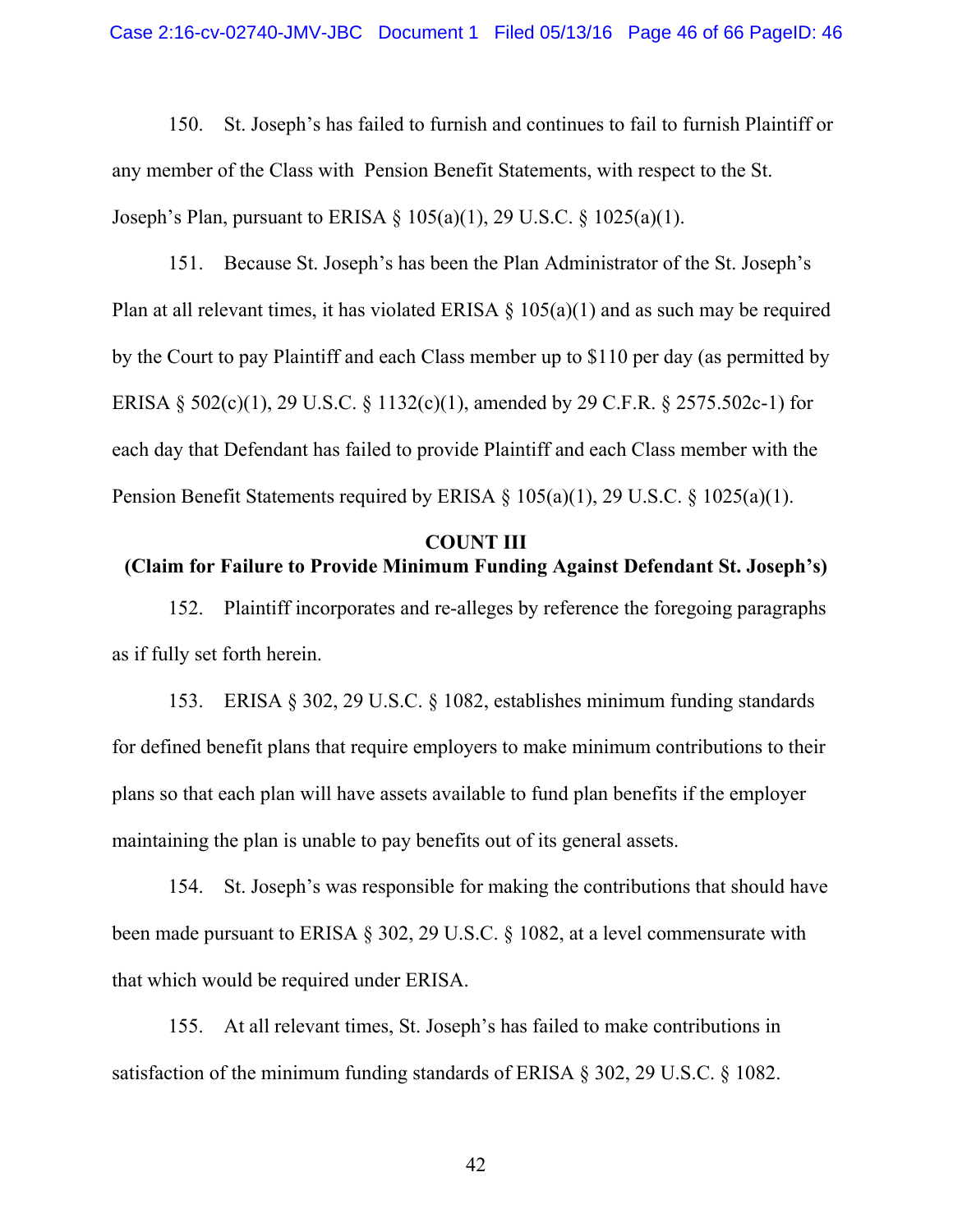156. By failing to make the required contributions to the St. Joseph's Plan, either in whole or in partial satisfaction of the minimum funding requirements established by ERISA § 302, Defendant St. Joseph's has violated ERISA § 302, 29 U.S.C. § 1082.

#### **COUNT IV**

### (**Claim for Failure to Establish the Plan Pursuant to Written Instruments Meeting the Requirements of ERISA § 402 Against Defendant St. Joseph's)**

157. Plaintiff incorporates and re-alleges by reference the foregoing paragraphs as if fully set forth herein.

158. ERISA § 402, 29 U.S.C. § 1102, provides that every plan will be established pursuant to a written instrument which will provide, among other things, "for one or more named fiduciaries who jointly or severally shall have authority to control and manage the operation and administration of the plan" and will "provide a procedure for establishing and carrying out a funding policy and method constituent with the objectives of the plan and the requirements of [Title I of ERISA]."

159. Upon information and belief, although the benefits provided by the St. Joseph's Plan were described to the employees and retirees of St. Joseph's (and/or its affiliates and subsidiaries) in various written communications, the St. Joseph's Plan has not been established pursuant to a written instrument meeting the requirements of ERISA § 402, 29 U.S.C. § 1102.

160. Defendant St. Joseph's violated § 402 by failing to promulgate written instruments in compliance with ERISA § 402 to govern the St. Joseph's Plan's operations and administration. 29 U.S.C. § 1102.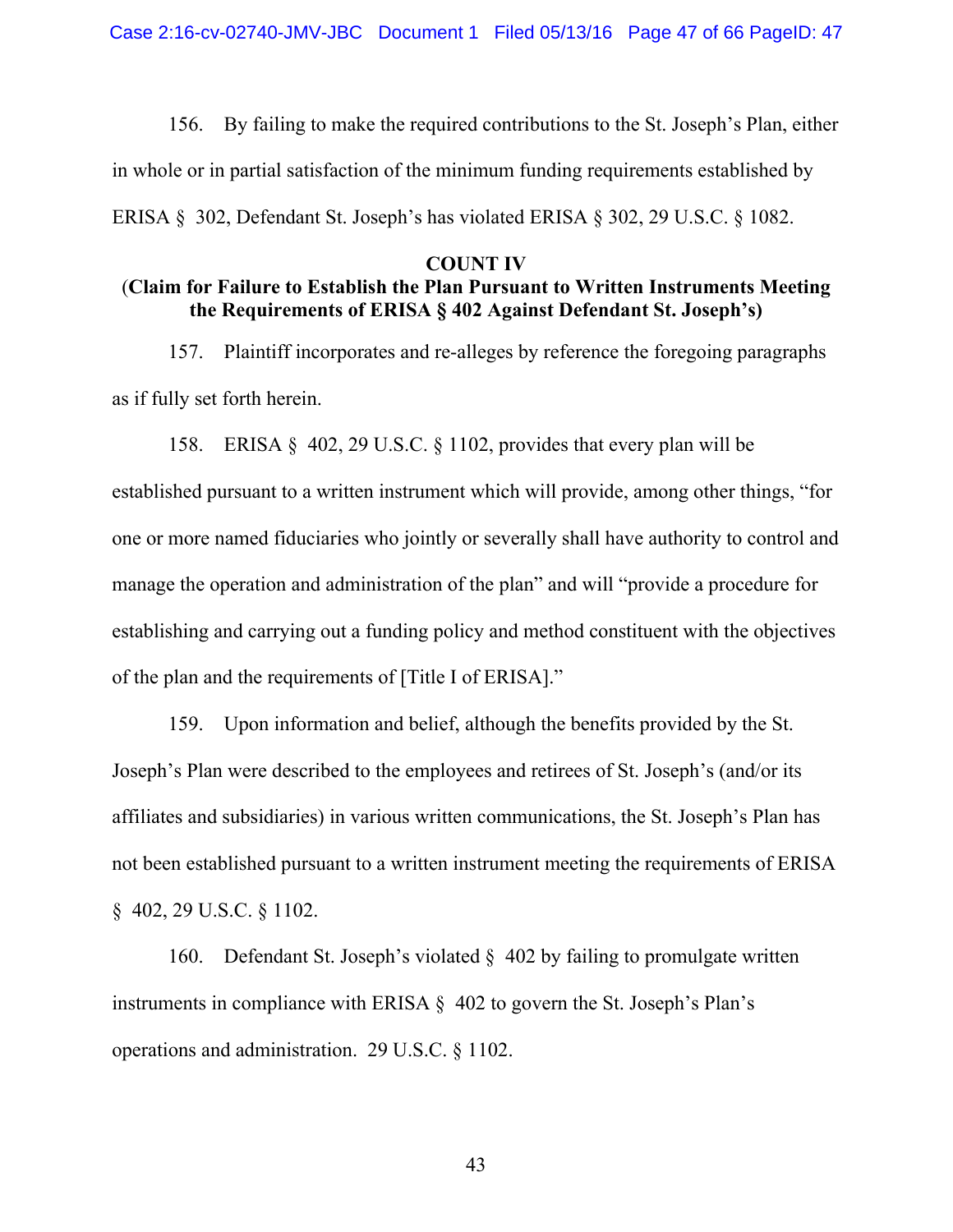#### **COUNT V**

### **(Claim for Failure to Establish a Trust Meeting the Requirements of ERISA § 403 Against Defendant St. Joseph's)**

161. Plaintiff incorporates and re-alleges by reference to the foregoing paragraphs as if fully set forth herein.

162. ERISA § 403, 29 U.S.C. § 1103, provides, subject to certain exceptions not applicable here, that all assets of an employee benefit plan shall be held in trust by one or more trustees, that the trustees shall be either named in the trust instrument or in the plan instrument described in  $\S 402(a)$ , 29 U.S.C.  $\S 1102(a)$ , or appointed by a person who is a named fiduciary.

163. Although the St. Joseph's Plan's assets have been held in trust, the trust has not and is not now meeting the requirements of ERISA § 403, 29 U.S.C. § 1103.

164. Defendant St. Joseph's violated and continues to violate § 403 by failing to put the St. Joseph's Plan's assets in trust in compliance with ERISA § 403, 29 U.S.C. § 1103.

#### **COUNT VI**

### **(Claim for Clarification of Future Benefits Under ERISA §§ 502(a)(1)(B) and 502(a)(3) Against Defendant St. Joseph's)**

165. Plaintiff incorporates and re-alleges by reference the foregoing paragraphs as if fully set forth herein.

166. ERISA § 502(a)(1)(B), 29 U.S.C. § 1102(a)(1)(B), provides, in part, that a participant or beneficiary may bring a civil action to "clarify his rights to future benefits under the terms of the plan."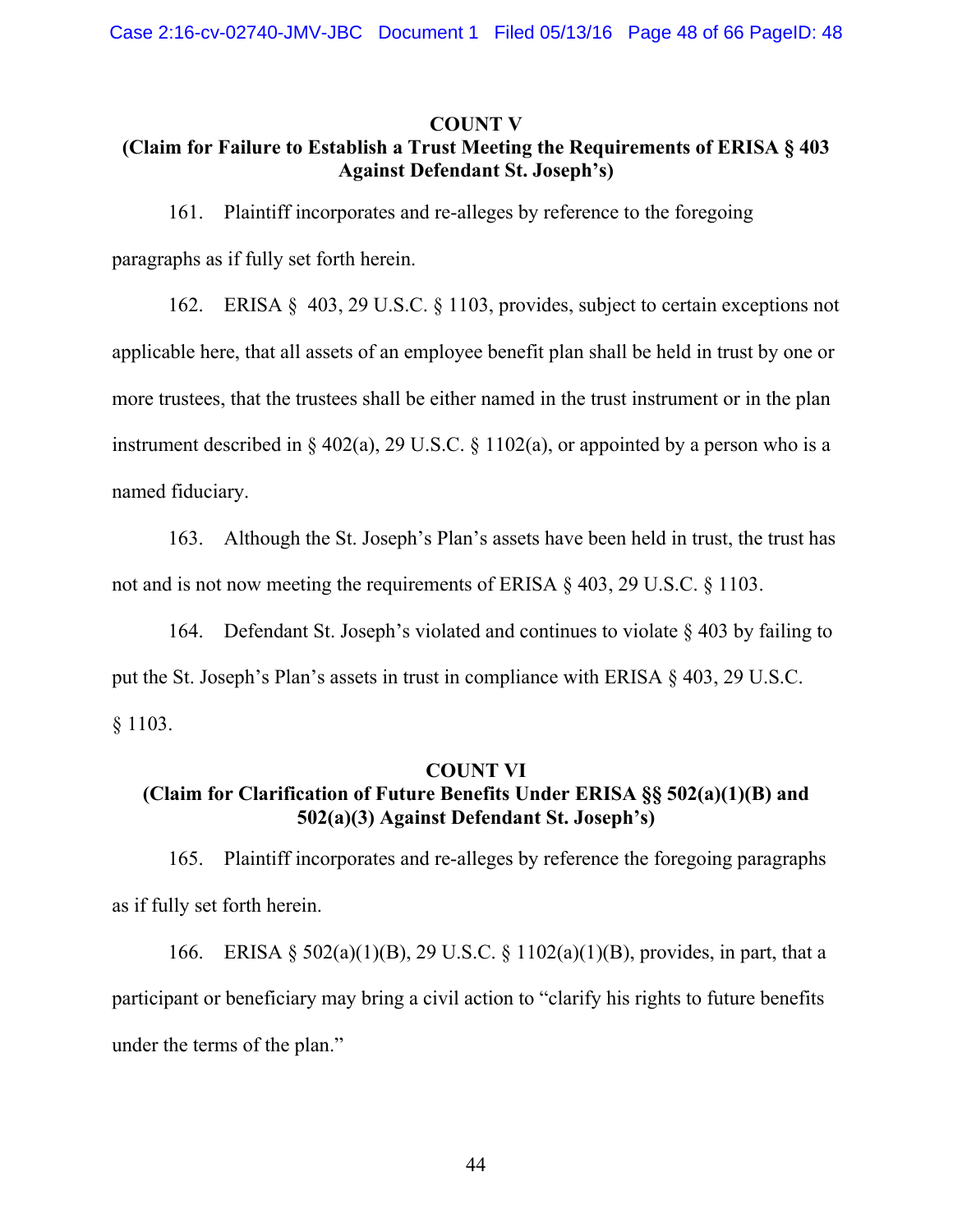Case 2:16-cv-02740-JMV-JBC Document 1 Filed 05/13/16 Page 49 of 66 PageID: 49

167. Plaintiff and members of the class have not been provided ERISA-

compliant benefit statements.

168. Pursuant to ERISA § 502(a)(1)(B), (3), 29 U.S.C. §§ 1132(a)(1)(B), (3), once the Plan is made compliant with ERISA, Plaintiff seeks to clarify her rights under the terms of the Plan and to require Defendant St. Joseph's to provide Plaintiff and the Class ERISA-compliant benefit statements.

### **COUNT VII (Claim for Civil Money Penalty Pursuant to ERISA § 502(a)(1)(A) Against Defendant St. Joseph's)**

169. Plaintiff incorporates and re-alleges by reference the foregoing paragraphs as if fully set forth herein.

170. ERISA § 502(a)(1)(A), 29 U.S.C. § 1132(a)(1)(A), provides that a participant may bring a civil action for the relief provided in ERISA § 502(c), 29 U.S.C.  $§ 1132(c).$ 

171. ERISA § 502(c)(3), 29 U.S.C. § 1132(c)(3), as provided in 29 C.F.R. § 2575.502c-3, provides that an employer maintaining a plan who fails to meet the notice requirement of ERISA § 101(d), 29 U.S.C. § 1021(d), with respect to any participant and beneficiary may be liable for up to \$110 per day from the date of such failure.

172. ERISA § 502(c)(3), 29 U.S.C. § 1132(c)(3), as provided in 29 C.F.R. § 2575.502c-3, provides that an administrator of a defined benefit pension plan who fails to meet the notice requirement of ERISA  $\S$  101(f), 29 U.S.C.  $\S$  1021(f), with respect to any participant and beneficiary may be liable for up to \$110 per day from the date of such failure.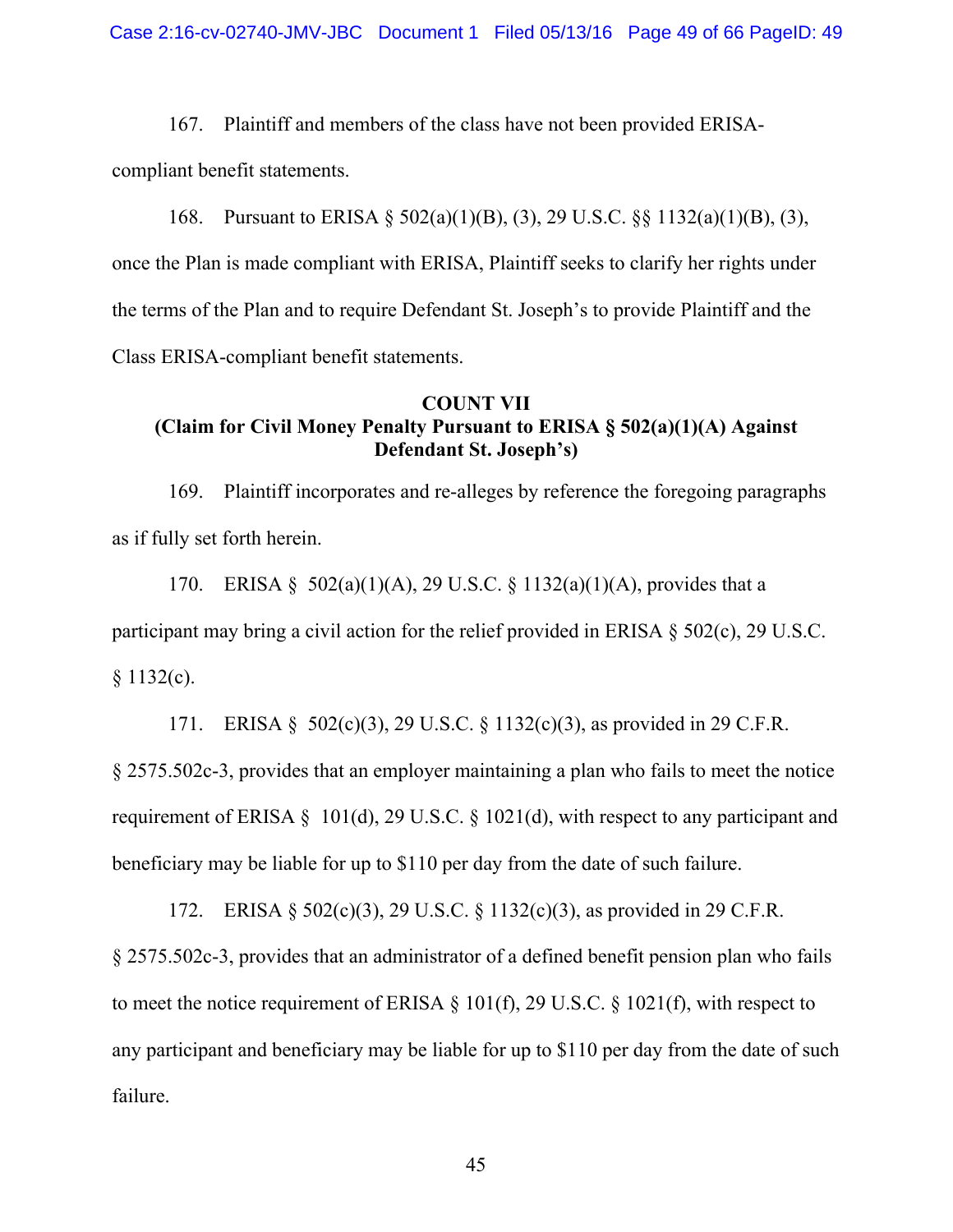173. ERISA § 502(c)(3), 29 U.S.C. § 1132(c)(3), as provided in 29 C.F.R.

§ 2575.502c-3, provides that an administrator of a defined benefit pension plan who fails to provide a Pension Benefit Statement at least once every three years to a participant with a nonforfeitable accrued benefit who is employed by the employer maintaining the plan at the time the statement is to be furnished as required by ERISA  $\S$  105(a), 29 U.S.C. § 1025(a), may be liable for up to \$110 per day from the date of such failure.

174. Because Defendant St. Joseph's, as the employer, has failed to give the notices required by ERISA § 101(d), 29 U.S.C. § 1021(d), as set forth in Count II Subpart 4, Defendant St. Joseph's is liable to Plaintiff and each member of the Class in an amount up to \$110 per day from the date of such failures until such time that notices are given and the statement is provided, as the Court, in its discretion, may order.

175. Because St. Joseph's, as Plan Administrator of the Plan, has failed to give the notices required by ERISA  $\S$  101(f), 29 U.S.C.  $\S$  1021 (f), and the Pension Benefit Statements required by ERISA  $\S$  105(a), 29 U.S.C.  $\S$  1025(a), as set forth in Count II Subparts 5 and 6, St. Joseph's is liable to the Plaintiff and each member of the Class in an amount up to \$110 per day from the date of such failures until such time that notices are given and the statement is provided, as the Court, in its discretion, may order.

### **COUNT VIII (Claim for Breach of Fiduciary Duty Against All Defendants)**

176. Plaintiff incorporates and re-alleges by reference the foregoing paragraphs as if fully set forth herein.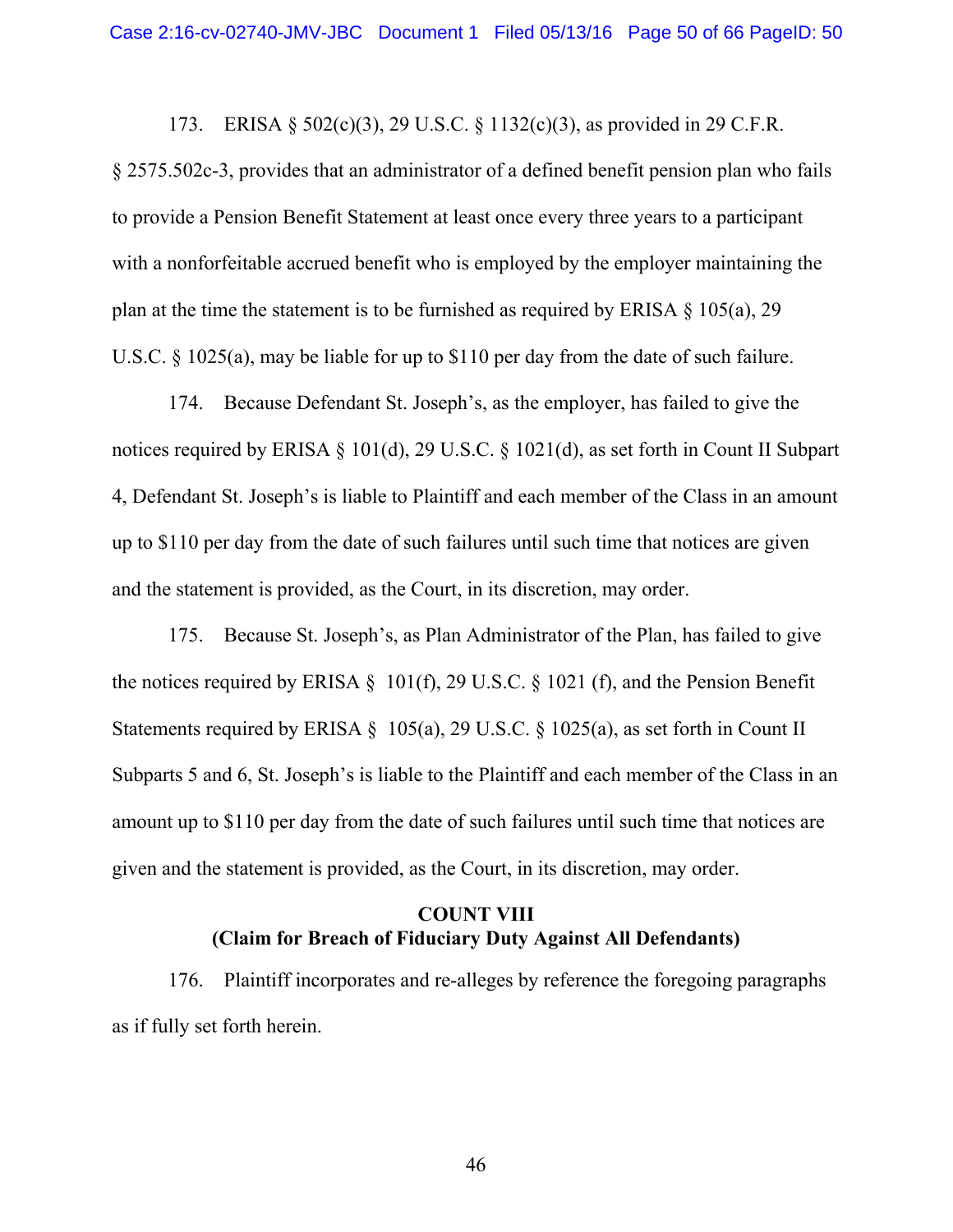Case 2:16-cv-02740-JMV-JBC Document 1 Filed 05/13/16 Page 51 of 66 PageID: 51

177. Plaintiff brings this Count VIII for breach of fiduciary duty pursuant to ERISA § 502(a)(2), 29 U.S.C. § 1132(a)(2).

#### **1. Breach of the Duty of Prudence and Loyalty**

178. This sub-Count alleges fiduciary breach against all Defendants.

179. ERISA § 404(a)(1), 29 U.S.C. § 1104(a)(1), provides in pertinent part that a fiduciary shall discharge his duties with respect to a plan solely in the interest of the participants and beneficiaries and –

(a) for the exclusive purpose of:

(i) providing benefits to participants and beneficiaries; and

(ii) defraying reasonable expenses of administering the plan;

(b) with the care, skill, prudence and diligence under the circumstances then prevailing that a prudent man acting in a like capacity and familiar with such matters would use in the conduct of an enterprise of a like character and with like aims…[and]

(c) in accordance with the documents and instruments governing the plan insofar as such documents and instruments are consistent with the provisions of this [Title I of ERISA] and Title IV.

180. As fiduciaries with respect to the St. Joseph's Plan, Defendants had the authority to enforce each provision of ERISA alleged to have been violated in the foregoing paragraphs pursuant to ERISA  $\S$  502(a)(3), 29 U.S.C.  $\S$  1132(a)(3). Having the authority to enforce the provisions of ERISA at those respective times, ERISA §§ 404(a)(1)(A)-(D), 29 U.S.C. §§ 1104(a)(1)(A)-(D), imposed on Defendants the respective duty to enforce those provisions in the interest of the participants and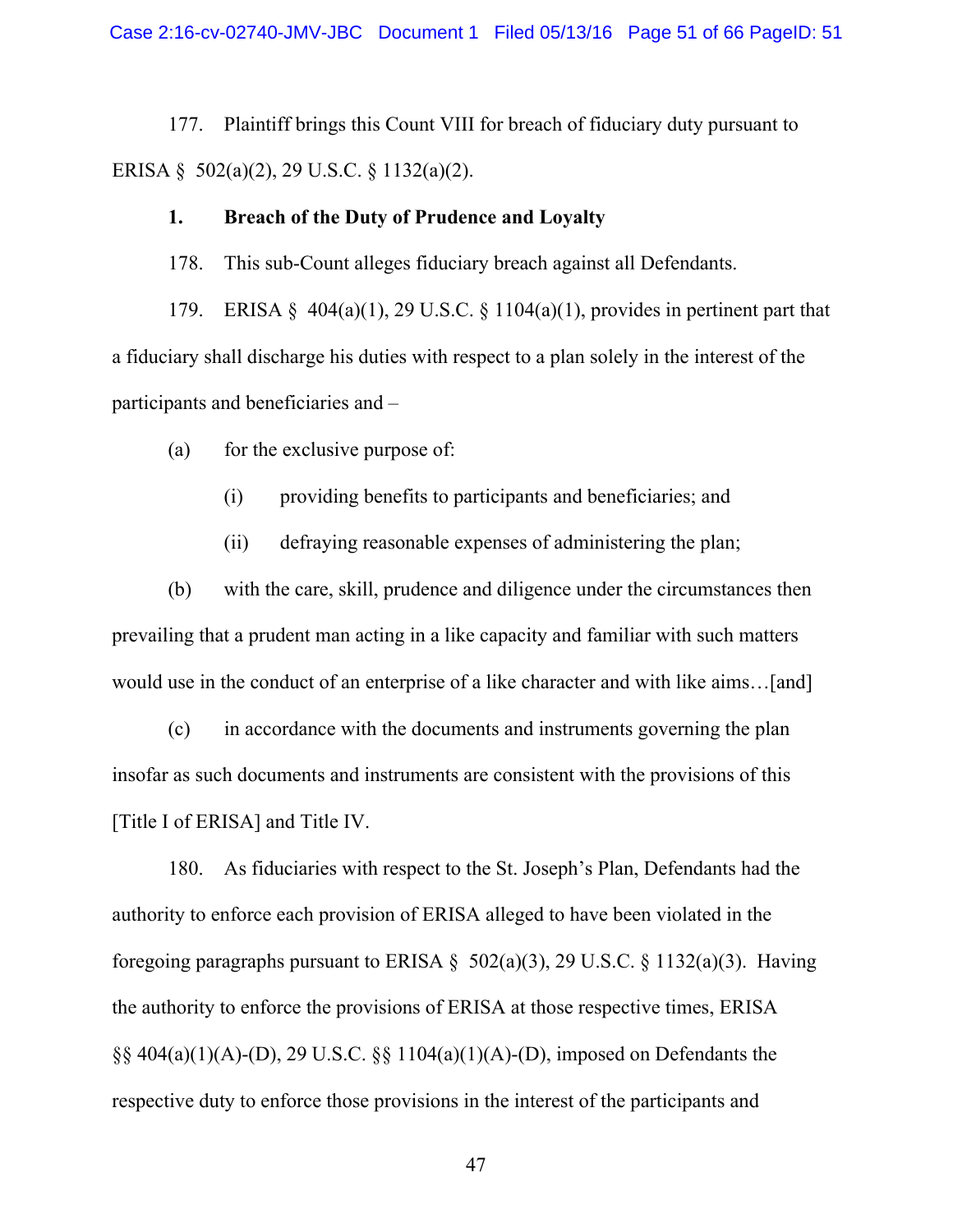beneficiaries of the St. Joseph's Plan during the times that each was a fiduciary of the St. Joseph's Plan.

181. Defendants have never enforced any of the provisions of ERISA set forth in Counts I-V with respect to the St. Joseph's Plan.

182. By failing to enforce the provisions of ERISA set forth in Counts I-V, Defendants breached the fiduciary duties that they owed to Plaintiff and the Class.

183. The failure of Defendants to enforce the funding obligations owed to the Plan has resulted in a loss to the St. Joseph's Plan equal to the foregone funding and earnings thereon, and profited Defendant St. Joseph's by providing it the use of the money owed to the St. Joseph's Plan for its general business purposes.

#### **2. Prohibited Transactions**

184. This sub-Count alleges violations on behalf of all Defendants.

185. ERISA § 406(a)(1)(B), 29 U.S.C. § 1106(a)(1)(B), prohibits a fiduciary with respect to a plan from directly or indirectly causing a plan to extend credit to a party in interest, as defined in ERISA § 3(14), 29 U.S.C. § 1002(14), if he or she knows or should know that such transaction constitutes an extension of credit to a party in interest.

186. ERISA § 406(a)(1)(D), 29 U.S.C. § 1106(a)(1)(D), prohibits a fiduciary with respect to a plan from directly or indirectly causing a plan to use assets for the benefit of a party in interest if he or she knows or should know that such transaction constitutes a use of plan assets for the benefit of a party in interest.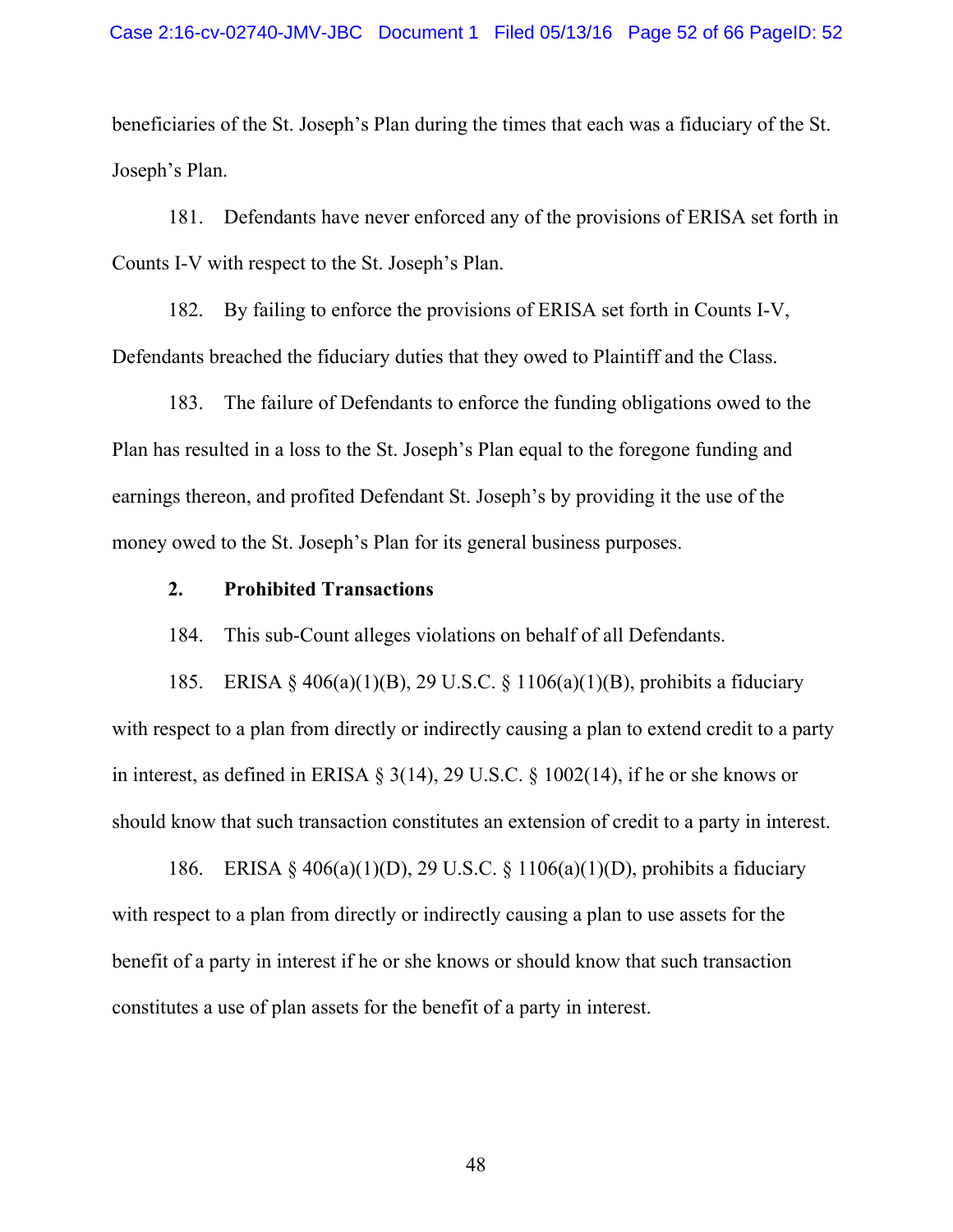187. ERISA § 406(b)(1), 29 U.S.C. § 1106(b)(1), prohibits the use of plan assets by a fiduciary with respect to a plan for his or her own interest or for his or her own account.

188. As fiduciaries with respect to the Plan and, with respect to St. Joseph's, as an employer of employees covered by the Plan, the Defendants at all relevant times were parties in interest with respect to the St. Joseph's Plan pursuant to ERISA §§ 3(14)(A) and (C), 29 U.S.C. §§ 1002(14)(A) and (C).

189. By failing to enforce the funding obligations created by ERISA and owed to the Plan, Defendants extended credit from the St. Joseph's Plan to St. Joseph's in violation of ERISA § 406(a)(1)(B), 29 U.S.C. § 1106(a)(1)(B), when Defendants knew or should have known that their failure to enforce the funding obligation constituted such an extension of credit.

190. By failing to enforce the funding obligations created by ERISA and owed to the St. Joseph's Plan, Defendants used the St. Joseph's Plan's assets for St. Joseph's own benefit, when Defendants knew or should have known that their failure to enforce the funding obligations constituted such a use of the St. Joseph's Plan's assets, in violation of ERISA § 406(a)(1)(D), 29 U.S.C. § 1106(a)(1)(D).

191. By failing to enforce the funding obligations created by ERISA and owed to the St. Joseph's Plan, Defendants used the St. Joseph's Plan's assets in St. Joseph's interest in violation of ERISA § 406(b)(1), 29 U.S.C. § 1106(b)(1).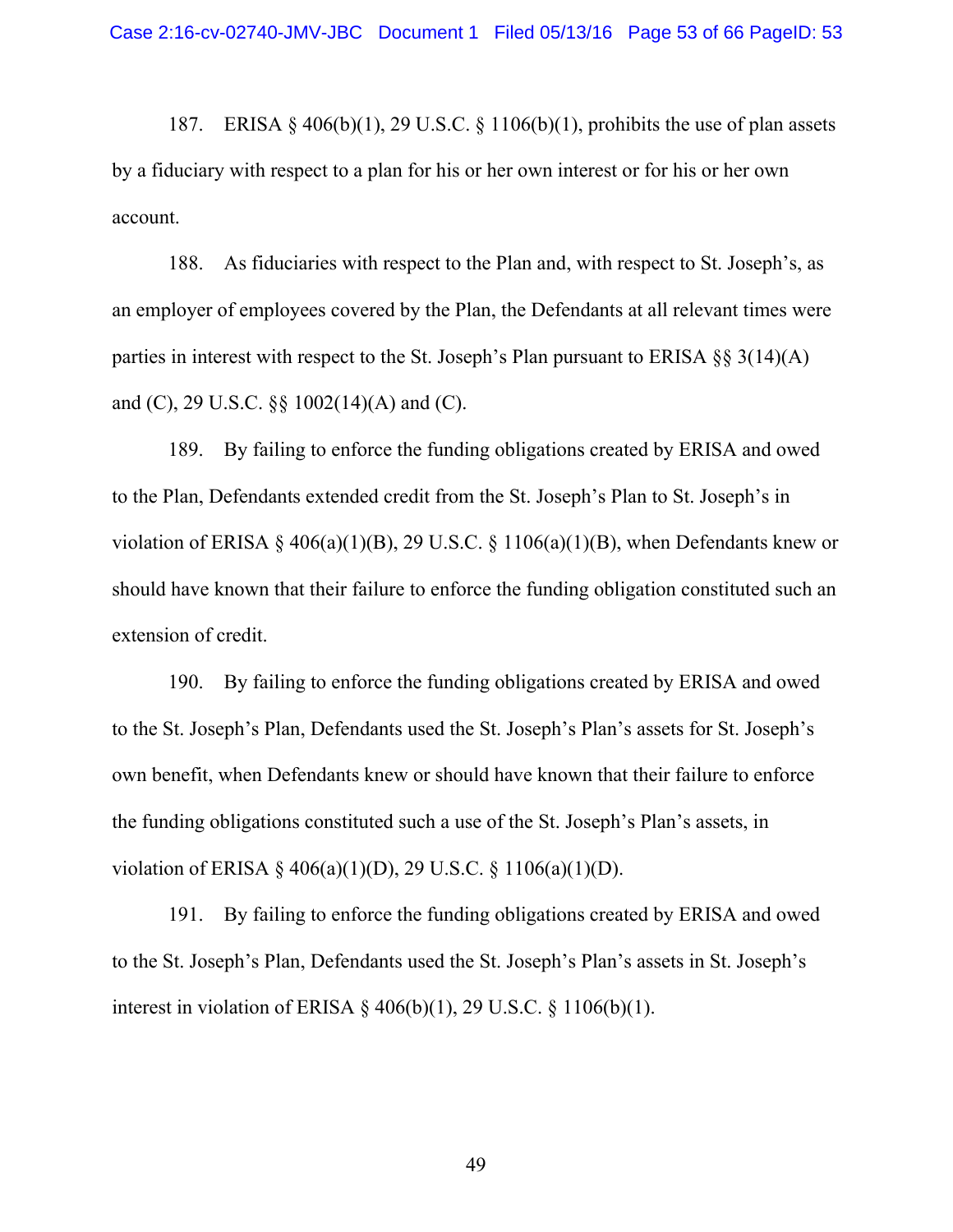192. The failure of Defendants to enforce the funding obligations owed to the St. Joseph's Plan has resulted in a loss to the St. Joseph's Plan equal to the foregone funding and earnings thereon.

193. The failure of Defendants to enforce the funding obligations owed to the St. Joseph's Plan has profited Defendant St. Joseph's by providing it the use of money owed to the St. Joseph's Plan for its general business purposes.

#### **3. Failure to Monitor Fiduciaries**

194. This sub-Count alleges fiduciary breach against Defendant St. Joseph's.

195. As alleged above, during the Class Period, Defendant St. Joseph's was a named fiduciary pursuant to ERISA  $\S$  402(a)(1), 29 U.S.C.  $\S$  1102(a)(1), or a de facto fiduciary within the meaning of ERISA  $\S 3(21)(A)$ , 29 U.S.C.  $\S 1002(21)(A)$ , or both. Thus, it was bound by the duties of loyalty, exclusive purpose, and prudence.

196. The scope of the fiduciary responsibilities of St. Joseph's included the responsibility to appoint, and remove, and thus, monitor the performance of other fiduciaries.

197. Under ERISA, a monitoring fiduciary must ensure that the monitored fiduciaries perform their fiduciary obligations, including those with respect to the investment and holding of plan assets, and must take prompt and effective action to protect the plan and participants when they are not.

198. The monitoring duty further requires that appointing fiduciaries have procedures in place so that they may review and evaluate, on an ongoing basis, whether the "hands-on" fiduciaries are doing an adequate job (for example, by requiring periodic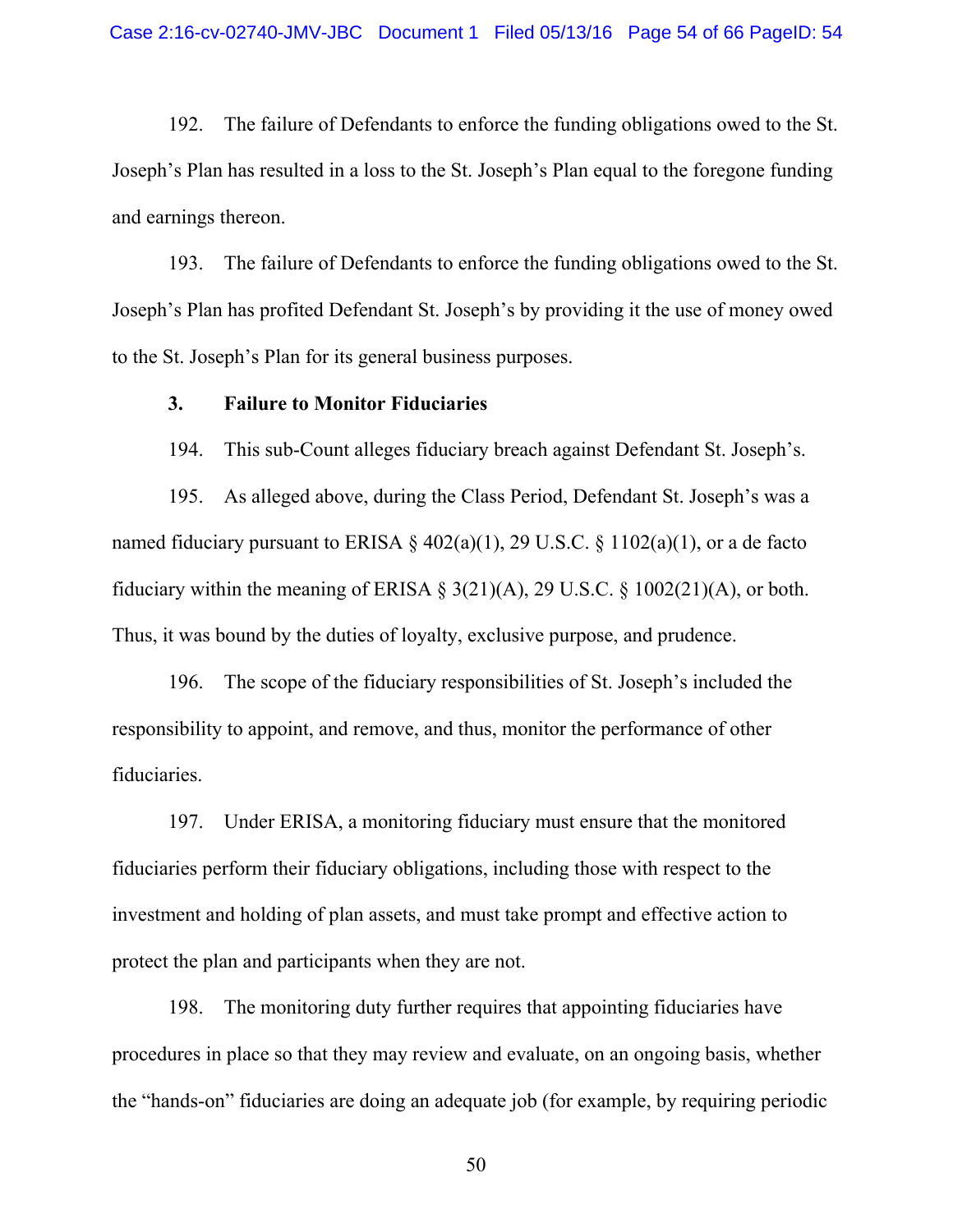reports on their work and the plan's performance, and by ensuring that they have a prudent process for obtaining the information and resources they need). In the absence of a sensible process for monitoring their appointees, the appointing fiduciaries would have no basis for prudently concluding that their appointees were faithfully and effectively performing their obligations to plan participants or for deciding whether to retain or remove them.

199. Furthermore, a monitoring fiduciary must provide the monitored fiduciaries with the complete and accurate information in their possession that they know or reasonably should know that the monitored fiduciaries must have in order to prudently manage the plan and the plan assets, or that may have an extreme impact on the plan and the fiduciaries' investment decisions regarding the plan.

200. Defendant St. Joseph's breached its fiduciary monitoring duties by, among other things: (a) failing to appoint persons who would run the Plan as an ERISA plan; (b) failing to ensure that the monitored fiduciaries appreciated the true extent of not running the Plan as an ERISA Plan; (c) to the extent any appointee lacked such information, failing to provide complete and accurate information to all of their appointees such that they could make sufficiently informed fiduciary decisions with respect to the Plan; and (d) failing to remove appointees whose performance was inadequate in that they continued to run the Plan as a non-ERISA Plan, and who breached their fiduciary duties under ERISA.

201. The failure of Defendants to enforce the funding obligations owed to the Plan has resulted in a loss to the St. Joseph's Plan equal to the foregone funding and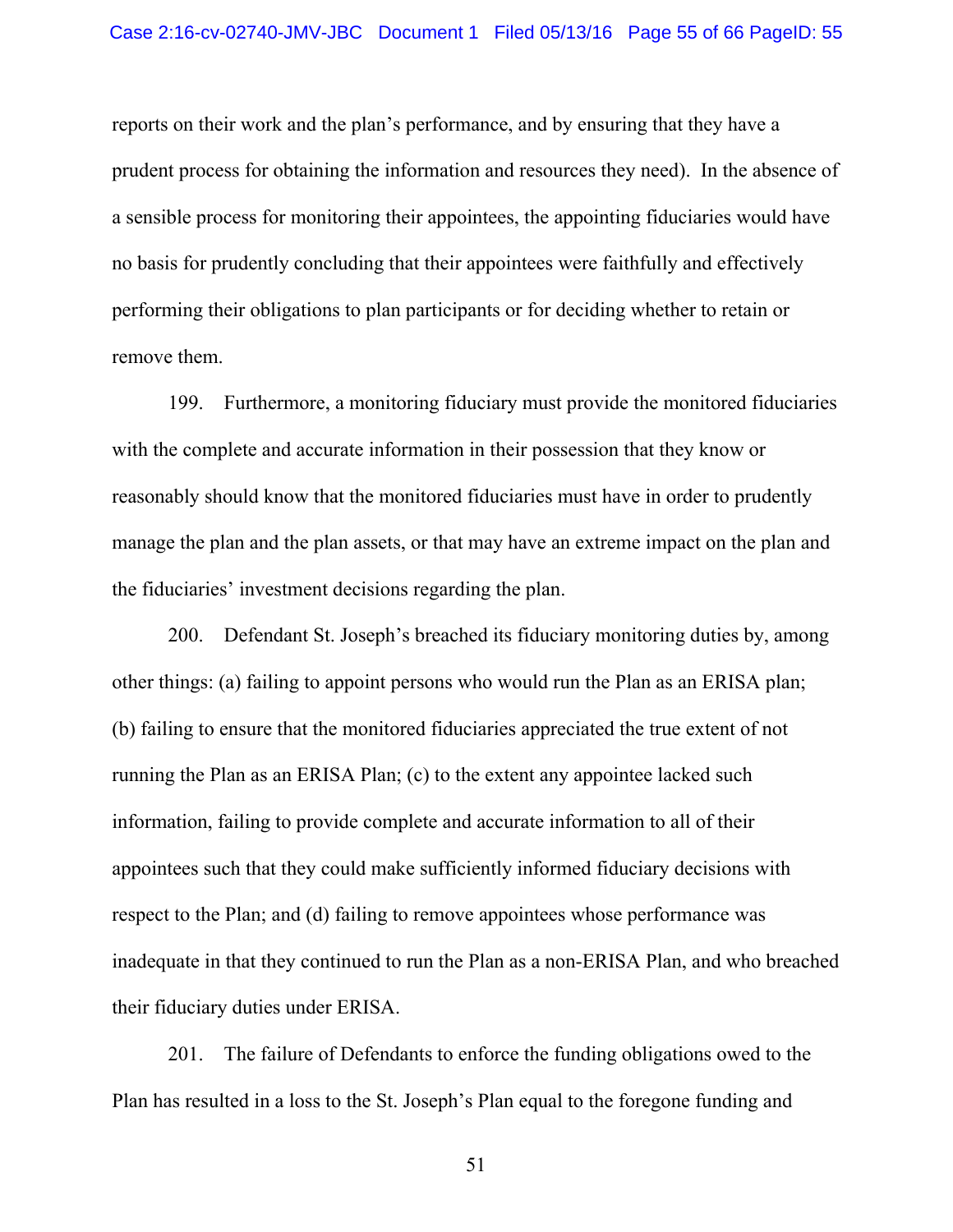earnings thereon, and profited Defendant St. Joseph's by providing it the use of money owed to the St. Joseph's Plan for its general business purposes.

#### **4. Co-Fiduciary Liability**

202. This sub-Count alleges co-fiduciary liability against all Defendants.

203. As alleged above, all Defendants were named fiduciaries pursuant to ERISA §  $402(a)(1)$ , 29 U.S.C. § 1102(a)(1), or de facto fiduciaries within the meaning of ERISA § 3(21)(A), 29 U.S.C. § 1002(21)(A), or both. Thus, they were bound by the duties of loyalty, exclusive purpose, and prudence.

204. ERISA  $\S$  405(a), 29 U.S.C.  $\S$  1105, imposes liability on a fiduciary, in addition to any liability which he may have under any other provision, for a breach of fiduciary responsibility of another fiduciary with respect to the same plan if he knows of a breach and fails to remedy it, knowingly participates in a breach, or enables a breach. Defendants breached all three provisions.

205. **Knowledge of a Breach and Failure to Remedy.** ERISA § 405(a)(3), 29 U.S.C. § 1105, imposes co-fiduciary liability on a fiduciary for a fiduciary breach by another fiduciary if he has knowledge of a breach by such other fiduciary, unless he makes reasonable efforts under the circumstances to remedy the breach. Each of the Defendants knew of the breaches by the other fiduciaries and made no efforts, much less reasonable ones, to remedy those breaches.

206. Because Defendants knew that the Plan was not being run as an ERISA Plan, Defendants knew that the other Defendants were breaching their duties by not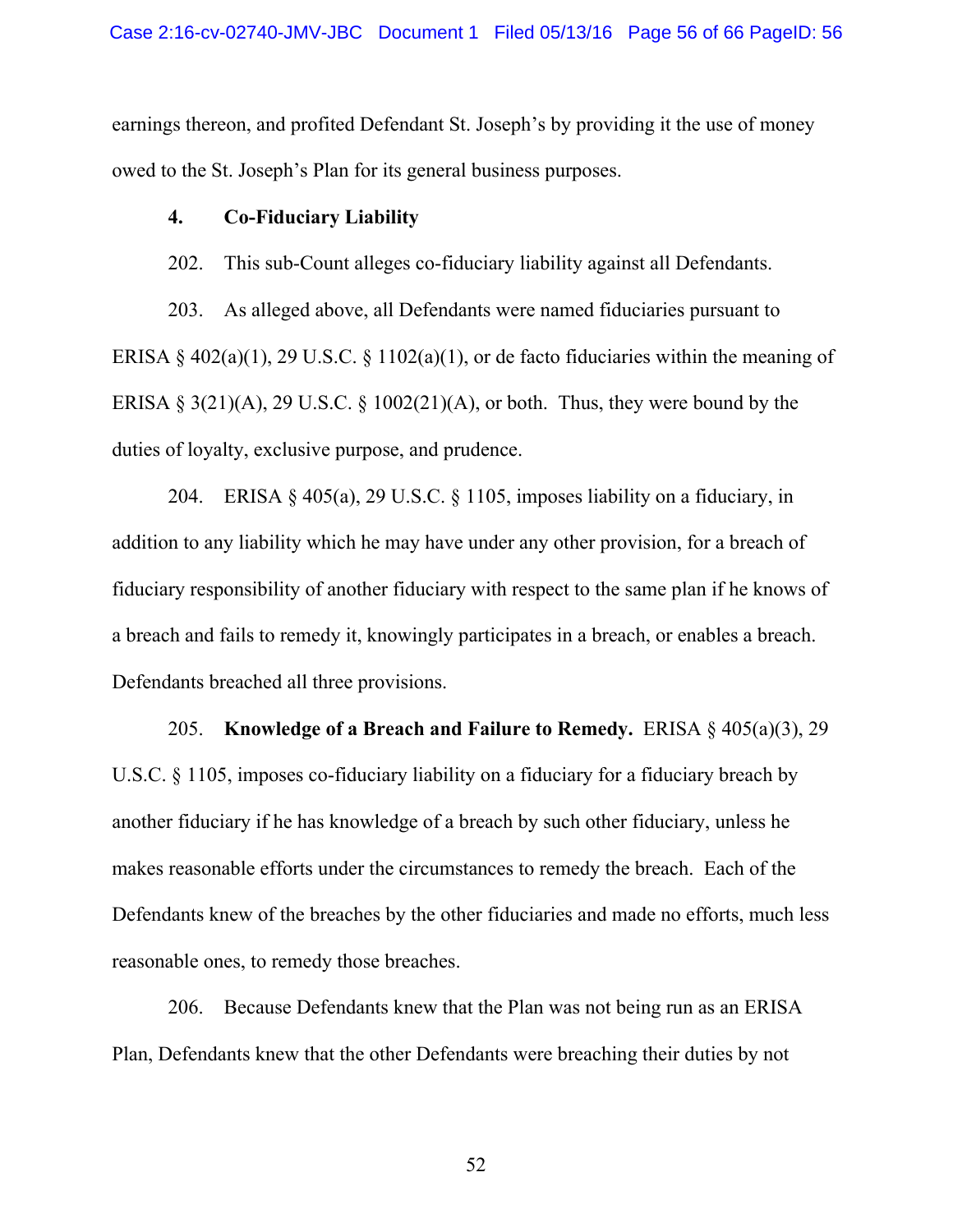complying with ERISA. Yet, they failed to undertake any effort to remedy these breaches.

207. **Knowing Participation in a Breach.** ERISA § 405(a)(1), 29 U.S.C. § 1105(1), imposes liability on a fiduciary for a breach of fiduciary responsibility by another fiduciary with respect to the same plan if he knowingly participates in, or knowingly undertakes to conceal, an act or omission of such other fiduciary, knowing such act or omission is a breach. St. Joseph's knowingly participated in the fiduciary breaches of the other Defendants in that it benefited from the Plan not being run as an ERISA Plan.

208. **Enabling a Breach.** ERISA § 405(a)(2), 29 U.S.C. § 1105(2), imposes liability on a fiduciary if, by failing to comply with ERISA  $\S$  404(a)(1), 29 U.S.C.  $\{1104(a)(1)$ , in the administration of his specific responsibilities which give rise to his status as a fiduciary, he has enabled another fiduciary to commit a breach.

209. The failure of Defendant St. Joseph's to monitor the Individual Defendants enabled those Individual Defendants to breach their duties.

210. As a direct and proximate result of the breaches of fiduciary duties alleged herein, the Plan is currently underfunded, meaning that the Plan does not have sufficient assets to pay all accrued benefits they have promised to their participants and beneficiaries and is legally obligated to pay under ERISA.

211. The failure of Defendants to enforce the funding obligations owed to the Plan has resulted in a loss to the St. Joseph's Plan equal to the foregone funding and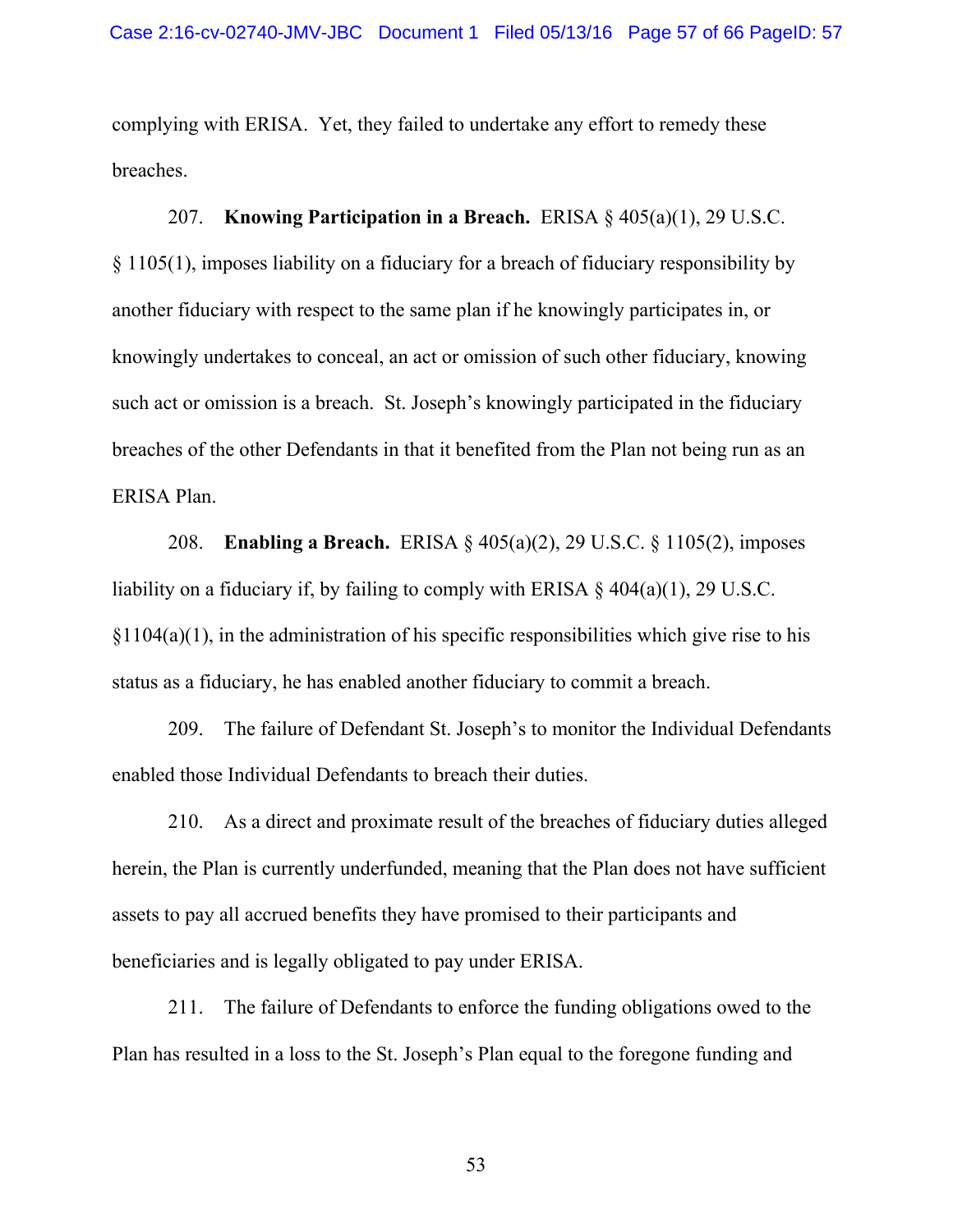earnings thereon, and profited Defendant St. Joseph's by providing it the use of money owed to the St. Joseph's Plan for its general business purposes.

#### **COUNT IX**

### **(Claim for Declaratory Relief That the Church Plan Exemption Violates the Establishment Clause of the First Amendment of the Constitution, and Is Therefore Void and Ineffective)**

212. Plaintiff incorporates and re-alleges by reference the foregoing paragraphs as if fully set forth herein.

213. The ERISA Church Plan exemption is an accommodation that exempts churches and associations of churches, under certain circumstances, from compliance with ERISA.

214. The ERISA Church Plan exemption, as claimed by St. Joseph's, is an attempt to extend the accommodation beyond churches and associations of churches, to St. Joseph's—a non-profit hospital conglomerate that has chosen to compete with commercial businesses, including other non-profits as well as for-profits, by entering the economic arena and trafficking in the marketplace. Extension of the Church Plan exemption to St. Joseph's violates the Establishment Clause because it (A) is not necessary to further the stated purposes of the exemption, (B) harms St. Joseph's workers, (C) puts St. Joseph's competitors at an economic disadvantage, (D) relieves St. Joseph's of no genuine religious burden created by ERISA, and (E) creates more government entanglement with alleged religious beliefs than compliance with ERISA creates.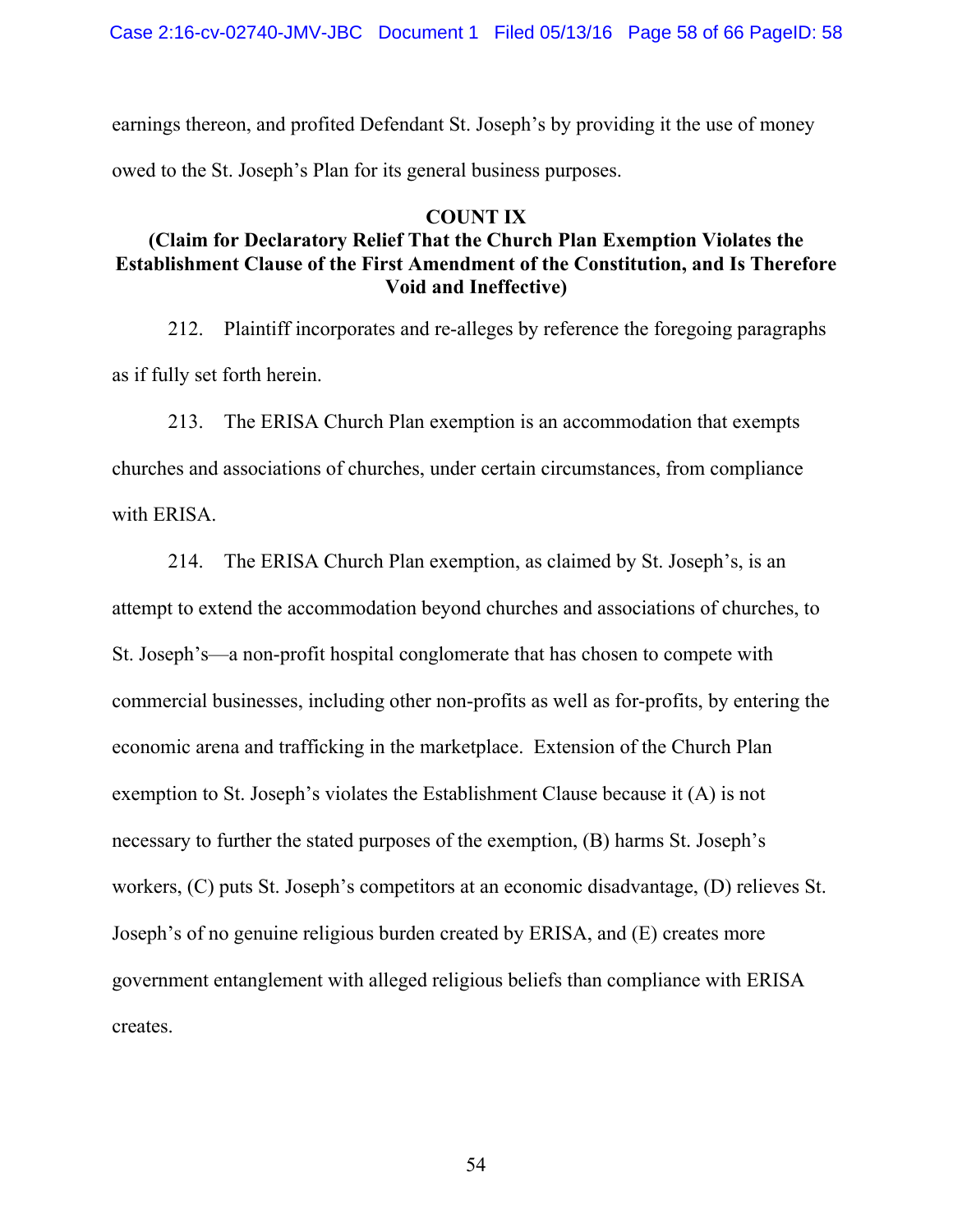A. **Not Necessary to Further Stated Purpose.** Congress enacted the Church Plan exemption to avoid "examination of books and records . . . an unjustified invasion of the confidential relationship with regard to churches and their religious activities."<sup>2</sup> This purpose has no application to St. Joseph's, which is neither run by nor intimately connected to any church financially. And, unlike a church, St. Joseph's has *no confidential books and records* to shield from government scrutiny. St. Joseph's already purports to disclose all material financial records and relationships when it seeks Medicare and Medicaid reimbursements and issues tax exempt bonds.

B. **Harms Workers.** Employers, including St. Joseph's, are not legally required to provide pensions; instead, they choose to provide pensions in order to reap tax rewards and attract and retain employees in a competitive labor market. St. Joseph's tells prospective employees that any choice of faith, or lack thereof, is not a factor in the recruiting and hiring of St. Joseph's employees. Thus, as a practical matter, and by St. Joseph's own design, its pension plan participants include people of a vast number of divergent faiths, as well as those who belong to no faith. In choosing to recruit and hire from the public at large, St. Joseph's must be willing to accept neutral regulations, such as ERISA, imposed to protect those employees' legitimate interests. To be constitutional, an accommodation such as the Church Plan exemption must not impose burdens on nonadherents without due consideration of their interests. The Church Plan exemption, as claimed by St. Joseph's, places its tens of thousands of longtime employees' justified reliance on their pension benefits at great risk, including because the Plan is uninsured

 $\overline{a}$ 

<sup>&</sup>lt;sup>2</sup> S. Rep. No. 93-383 (1972), reprinted in 1974 U.S.C.C.A.N. 4889, 4965.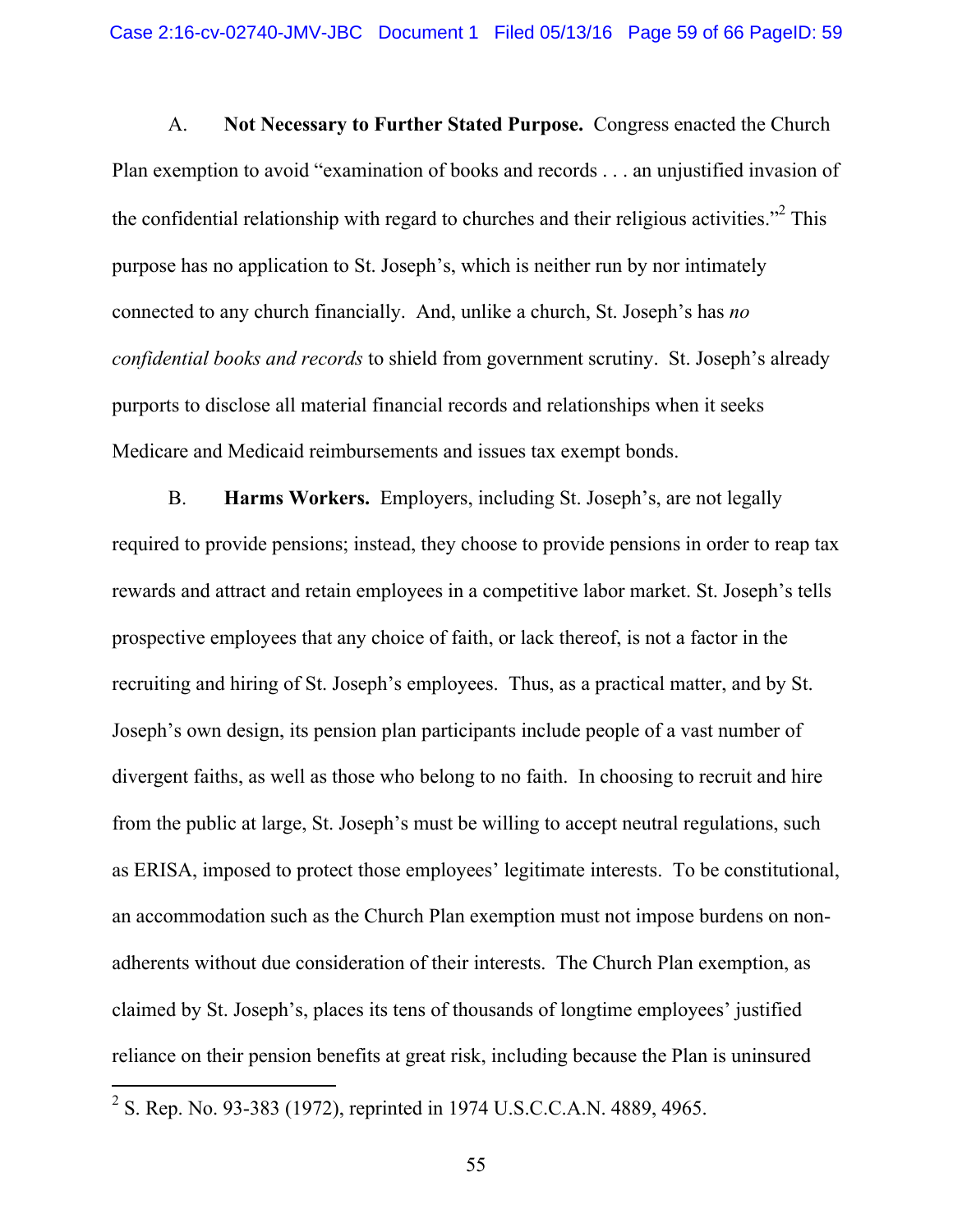and, on information and belief underfunded. In addition, St. Joseph's fails to provide the multitude of other ERISA protections designed to safeguard its employees' pensions. The Church Plan exemption, as claimed by St. Joseph's, provides no consideration of the harm that it causes to St. Joseph's employees.

C. **Puts St. Joseph's Competitors at an Economic Disadvantage.** St. Joseph's commercial rivals face material disadvantages in their competition with St. Joseph's because the rivals must use their current assets to fully fund, insure (through premiums to the PBGC), and administer their pension plans, as well as providing other ERISA protections. In claiming that the St. Joseph's Plan is an exempt Church Plan, St. Joseph's enjoys a material competitive advantage because it is able to divert significant cash, which otherwise would be required to fund, insure (through premiums to the PBGC), and administer the St. Joseph's Plan, to its competitive growth strategy. To be constitutional, an accommodation such as the Church Plan exemption must take adequate account of harm to nonbeneficiaries. The Church Plan exemption, as applied by St. Joseph's, provides no consideration of the disadvantage it creates for St. Joseph's competitors.

D. **Relieves No Genuine Religious Burden Imposed by ERISA.** An exemption exclusively for religion must alleviate a significant, *state-imposed* interference with religious exercise. The Church Plan exemption, as claimed by St. Joseph's, responds to no genuine burden created by ERISA on any of St. Joseph's religious practices. ERISA is materially indistinguishable from the array of neutral Congressional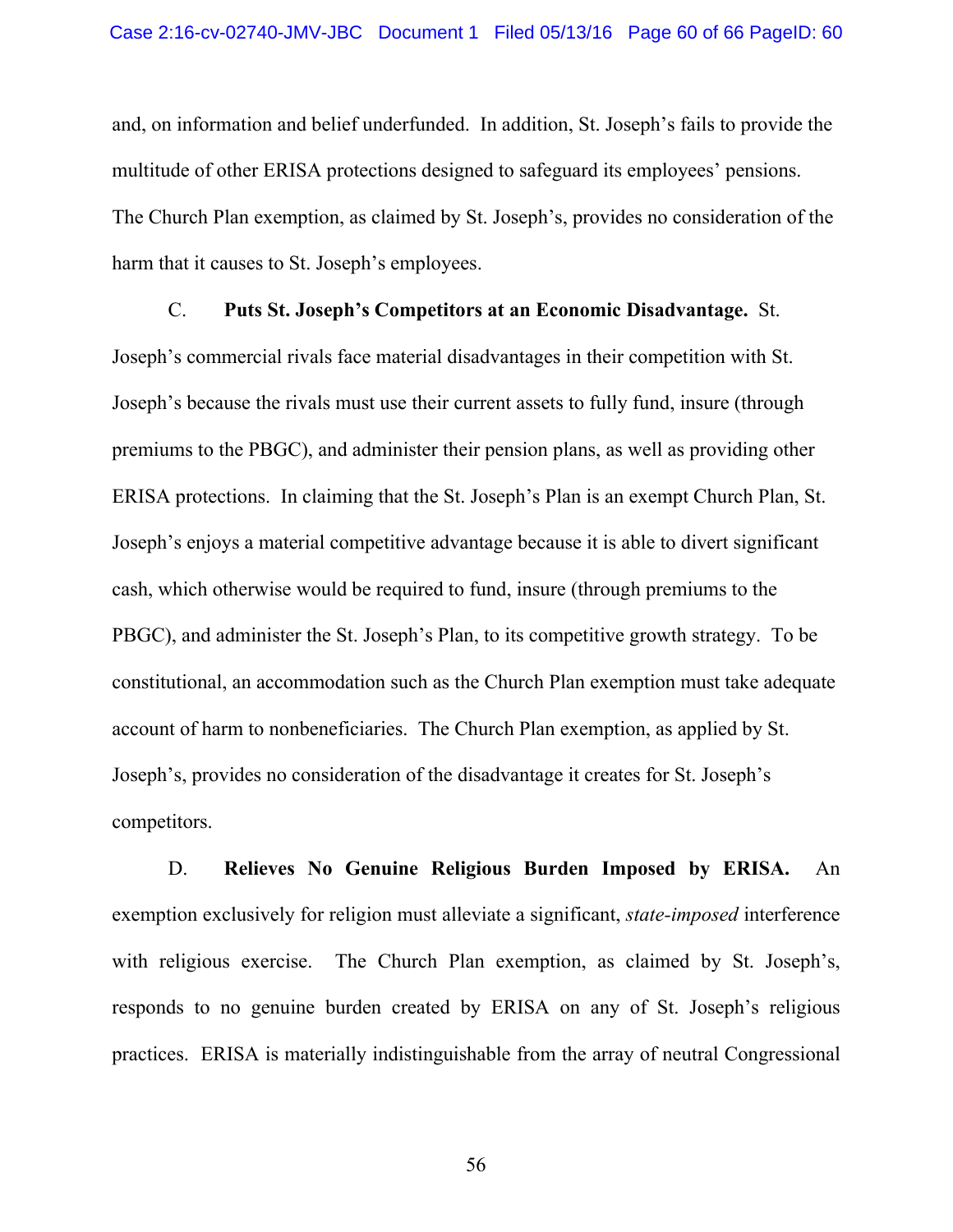### Case 2:16-cv-02740-JMV-JBC Document 1 Filed 05/13/16 Page 61 of 66 PageID: 61

enactments that do not significantly burden religious exercise when applied to commercial activities.

# E. **Creates Government Entanglement with Alleged Religious Beliefs.** A

St. Joseph's exemption requires courts and agencies to examine unilateral religious "convictions" of a non-church entity and determine if they are "shared" with a church, in the absence of any actual church responsible for the pensions. This *creates* entanglement between government and putative religious beliefs. ERISA compliance, on the other hand, requires zero entanglement with religion for St. Joseph's because ERISA is a neutral statute that regulates pension protections and St. Joseph's has no relevant confidential books, records or relationships. Thus, an extension of the Church Plan exemption to St. Joseph's produces state entanglement with alleged religious beliefs while compliance with ERISA creates no meaningful state entanglement with alleged religious beliefs.

215. Plaintiff seeks a declaration by the Court that the Church Plan exemption, as claimed by St. Joseph's, is an unconstitutional accommodation under the Establishment Clause of the First Amendment, and is therefore void and ineffective.

#### **VIII. PRAYER FOR RELIEF**

WHEREFORE, Plaintiff prays that judgment be entered against the Defendants on all claims and requests that the Court award the following relief:

A. Declaring that the St. Joseph's Plan is an employee pension benefit plan within the meaning of ERISA § 3(2), 29 U.S.C. § 1002(2), is a defined benefit pension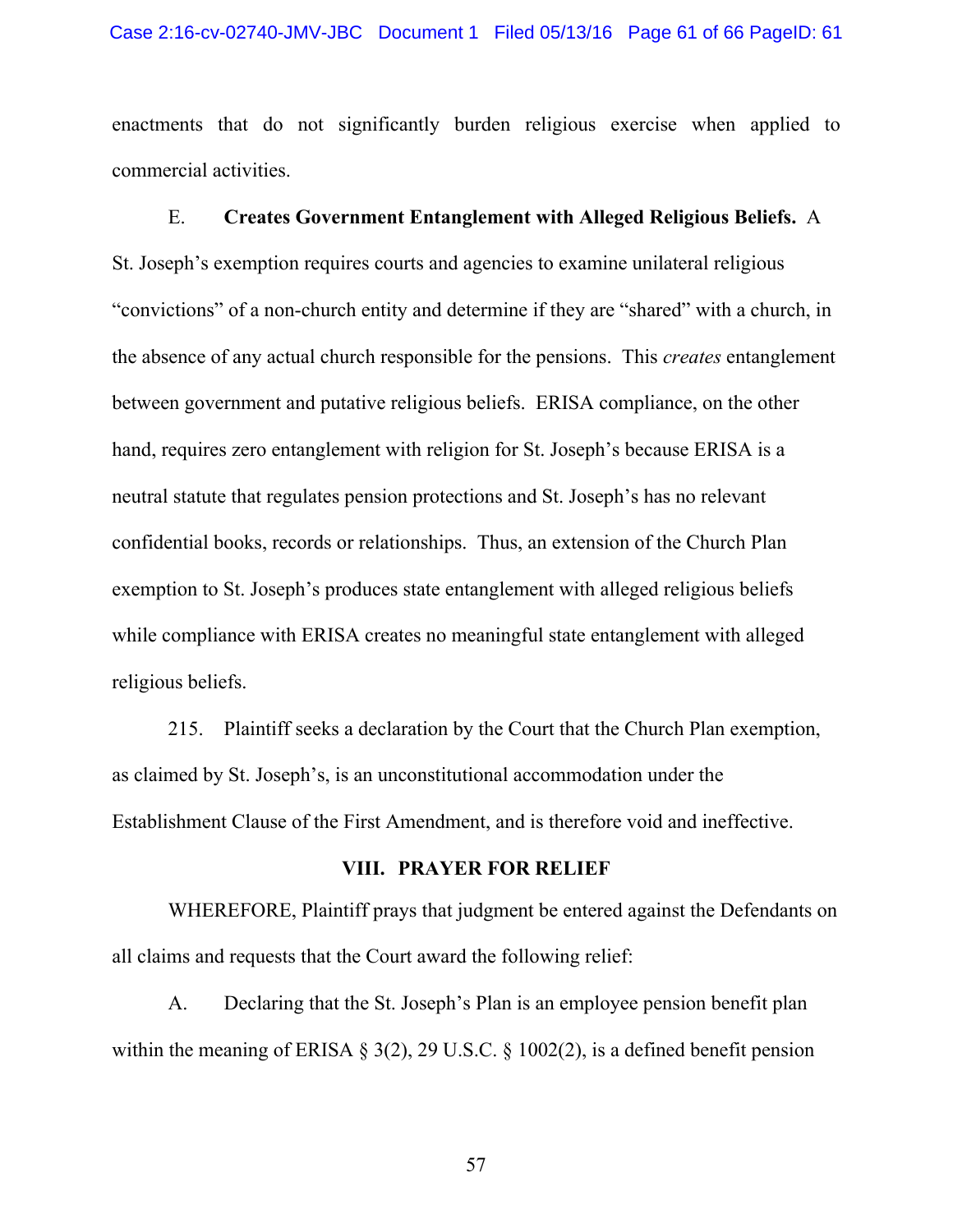plan within the meaning of ERISA § 3(35), 29 U.S.C. § 1002(35), and is not a Church Plan within the definition of ERISA § 3(33), 29 U.S.C. § 1002(33).

B. Ordering St. Joseph's to reform the St. Joseph's Plan to bring it into compliance with ERISA and to have the St. Joseph's Plan comply with ERISA, including as follows:

1. Revising the Plan's documents to reflect that the Plan is a defined benefit plan regulated by ERISA;

2. Requiring St. Joseph's to fund the St. Joseph's Plan in accordance with ERISA's funding requirements, disclose required information to the St. Joseph's Plan's participants and beneficiaries, and otherwise comply with all other reporting, vesting, and funding requirements of Parts 1, 2 and 3 of Title I of ERISA, 29 U.S.C. §§ 1021-31, 1051-61, 1081-85;

3. Reforming the St. Joseph's Plan to comply with ERISA's vesting and accrual requirements and providing benefits in the form of a qualified joint and survivor annuity;

4. Requiring the adoption of instruments governing the St. Joseph's Plan that comply with ERISA § 402, 29 U.S.C. § 1102;

5. Requiring St. Joseph's to comply with ERISA reporting and disclosure requirements, including by filing Form 5500 reports, distributing ERISAcompliant Summary Plan Descriptions, Summary Annual Reports, and ERISA-compliant Participant Benefit Statements, and providing Notices of the St. Joseph's Plan's funding status and deficiencies;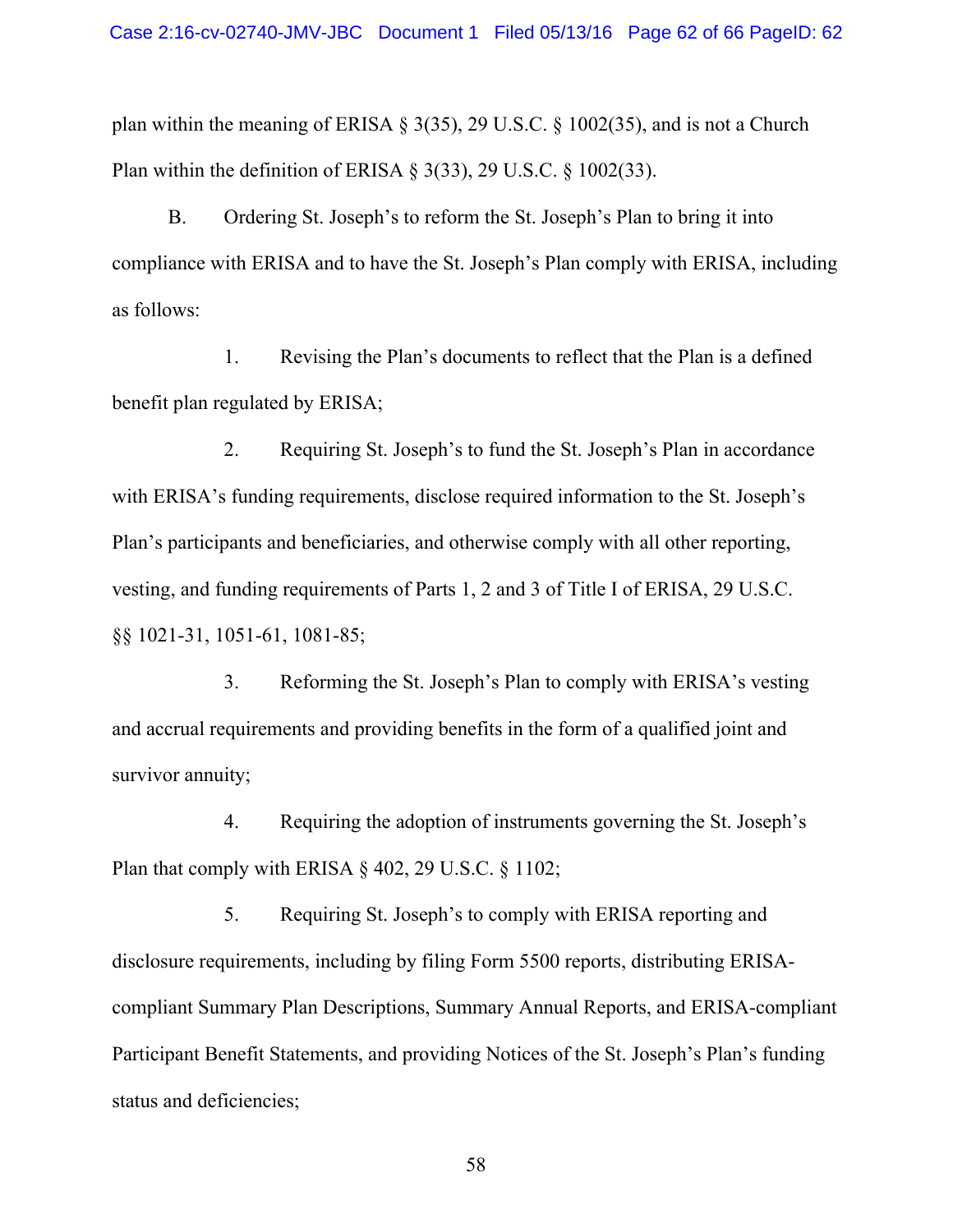6. Requiring clarification of rights to future benefits pursuant to ERISA § 502(a)(1)(B), 29 U.S.C. § 1102(a)(1)(B);

7. Requiring the establishment of a trust in compliance with ERISA § 403, 29 U.S.C. § 1103;

8. Requiring Defendants, as fiduciaries of the Plan, to make the St. Joseph's Plan whole for any losses and disgorge any profits St. Joseph's accumulated as a result of fiduciary breaches;

9. Appointing an Independent Fiduciary to hold the St. Joseph's Plan's assets in trust, to manage and administer the St. Joseph's Plan and its assets, and to enforce the terms of ERISA;

10. Requiring St. Joseph's to pay civil monetary penalties of up to \$110 per day to Plaintiff and each Class member for each day it failed to inform Plaintiff and each Class member of its failure to properly fund the Plan;

11. Requiring St. Joseph's to pay civil monetary penalties of up to \$110 per day to Plaintiff and each Class member for each day it failed to provide Plaintiff and each Class member with a Funding Notice;

12. Requiring St. Joseph's to pay civil monetary penalties of up to \$110 per day to Plaintiff and each Class member for each day it failed to provide a benefit statement under ERISA § 105(a)(1)(B), 29 U.S.C. § 1025(a)(1)(B);

13. Ordering declaratory and injunctive relief as necessary and appropriate, including enjoining the Defendants from further violating the duties,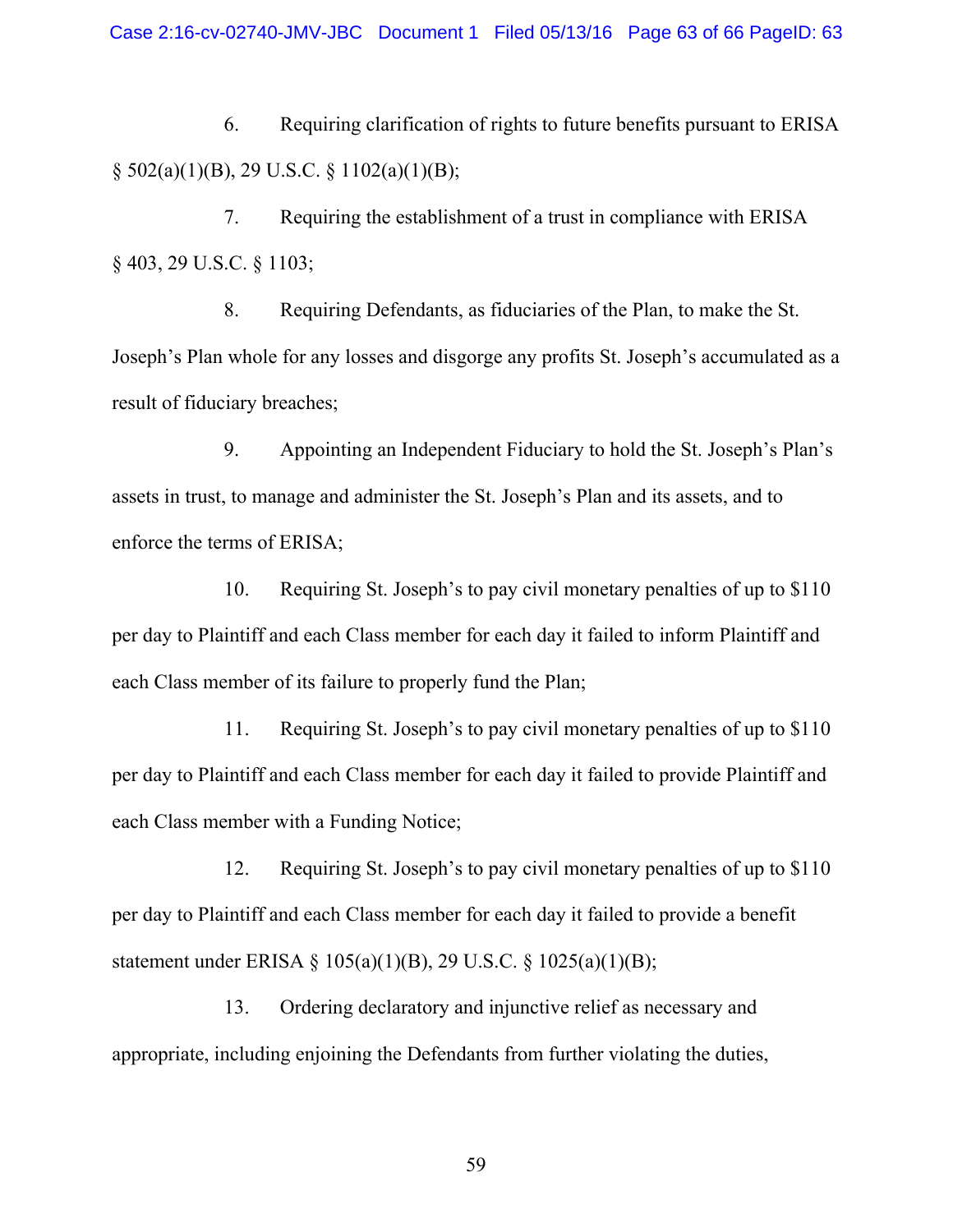responsibilities, and obligations imposed on them by ERISA with respect to the St. Joseph's Plan;

14. Declaring, with respect to Count IX, that the Church Plan exemption, as claimed by St. Joseph's, is an unconstitutional accommodation under the Establishment Clause of the First Amendment, and is therefore void and ineffective;

15. Awarding to Plaintiff attorneys' fees and expenses as provided by the common fund doctrine, ERISA  $\S$  502(g), 29 U.S.C.  $\S$  1132(g), and/or other applicable doctrine;

16. Awarding to Plaintiff taxable costs pursuant to ERISA  $\S 502(g)$ , 29 U.S.C. § 1132(g), 28 U.S.C. § 1920, and other applicable law;

17. Awarding to Plaintiff pre-judgment interest on any amounts awarded pursuant to law; and

18. Awarding, declaring or otherwise providing Plaintiff and the Class all relief under ERISA § 502(a), 29 U.S.C. § 1132(a), or any other applicable law, that the Court deems proper.

RESPECTFULLY SUBMITTED this 13th day of May, 2016.

*/s/* Scott Lempert Scott Lempert, NJBN 035281995 Karen L. Handorf, *pro hac vice to be filed* Michelle C. Yau, *pro hac vice to be filed* Kira L. Hettinger, *pro hac vice to be filed* **COHEN MILSTEIN SELLERS & TOLL, PLLC** 1100 New York Avenue, N.W. Suite 500, West Tower Washington, DC 20005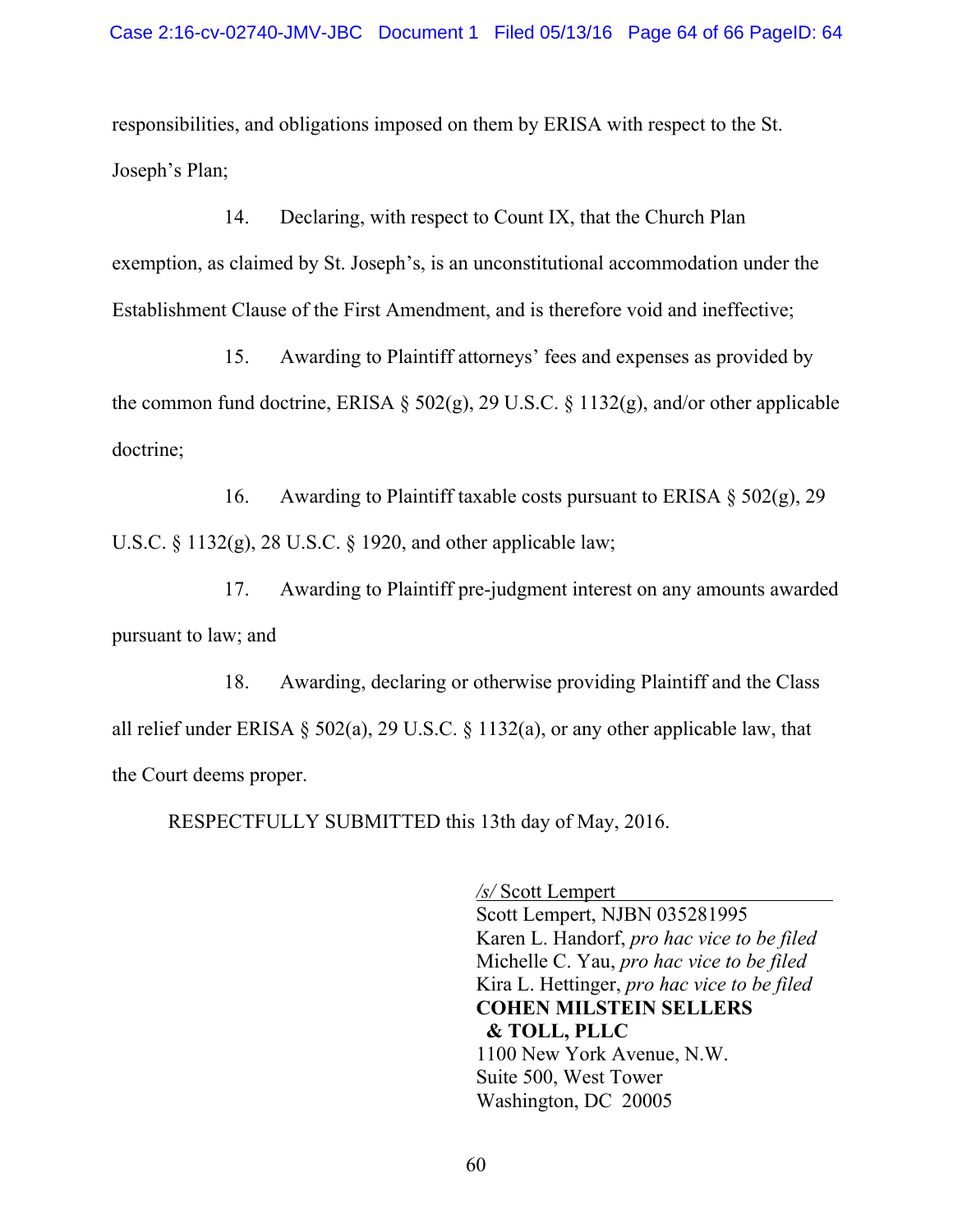Tel: (202) 408-4600 Fax: (202) 408-4699 Email: slempert@cohenmilstein.com khandorf@cohenmilstein.com myau@cohenmilstein.com khettnger@cohenmilstein.com

Laura R. Gerber, *pro hac vice to be filed* Lynn Lincoln Sarko, *pro hac vice to be filed*  Havila C. Unrein, *pro hac vice to be filed* **KELLER ROHRBACK L.L.P.** 1201 Third Avenue, Suite 3200 Seattle, WA 98101-3052 Tel.: (206) 623-1900 Fax: (206) 623-3384 Email: lgerber@kellerrohrback.com lsarko@kellerrohrback.com hunrein@kellerrohrback.com